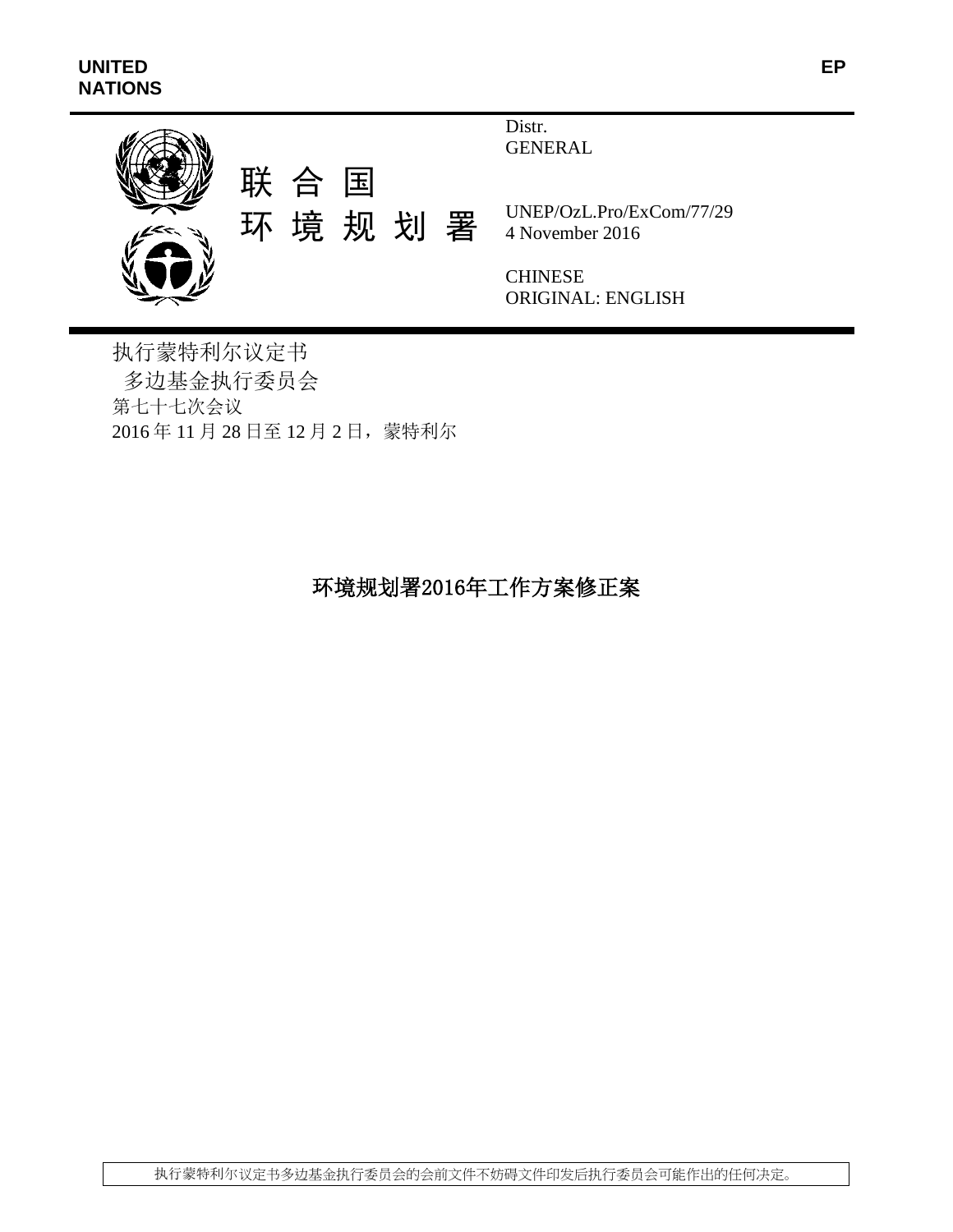# 多边基金秘书处的评论和建议

1. 环境规划署请求执行委员会为其 2016 年工作方案修正案核准 2,616,226 美元,外加 27,300 美元的机构支助费用,见表 1。来文作为本文件的附件。

表 **1:** 环境规划署 2016 年工作方案修正案

| 国家                | 活动/项目              | 申请数额      | 建议数额      |
|-------------------|--------------------|-----------|-----------|
|                   |                    | (美元)      | (美元)      |
|                   |                    |           |           |
| A 节: 建议一揽子核准的活动   |                    |           |           |
| A1: 延长体制建设项目      |                    |           |           |
| 巴哈马               | 延长体制建设项目<br>(第六阶段) | 85,000    | 85,000    |
| 库克群岛              | 延长体制建设项目<br>(第六阶段) | 85,000    | 85,000    |
| 科特迪瓦              | 延长体制建设项目<br>(第八阶段) | 136,115   | 136,115   |
| 刚果民主共和国           | 延长体制建设项目<br>(第八阶段) | 85,000    | 85,000    |
| 多米尼加共和国           | 延长体制建设项目<br>(第九阶段) | 171,946   | 171,946   |
| 厄立特里亚             | 延长体制建设项目<br>(第三阶段) | 85,000    | 85,000    |
| 埃塞俄比亚             | 延长体制建设项目<br>(第七阶段) | 85,000    | 85,000    |
| 斐济                | 延长体制建设项目<br>(第十阶段) | 85,000    | 85,000    |
| 冈比亚               | 延长体制建设项目<br>(第九阶段) | 85,000    | 85,000    |
| 几内亚比绍             | 延长体制建设项目<br>(第五阶段) | 85,000    | 85,000    |
| 吉尔吉斯斯坦            | (第八阶段)<br>延长体制建设项目 | 148,262   | 148,262   |
| 莱索托               | 延长体制建设项目<br>(第八阶段) | 85,000    | 85,000    |
| 马达加斯加             | 延长体制建设项目<br>(第七阶段) | 85,000    | 85,000    |
| 马尔代夫              | 延长体制建设项目<br>(第九阶段) | 85,000    | 85,000    |
| 毛里求斯              | 延长体制建设项目<br>(第五阶段) | 85,000    | 85,000    |
| 密克罗尼西亚联邦          | 延长体制建设项目<br>(第六阶段) | 85,000    | 85,000    |
| 尼泊尔               | 延长体制建设项目<br>(第九阶段) | 85,000    | 85,000    |
| 巴拉圭               | 延长体制建设项目<br>(第八阶段) | 85,000    | 85,000    |
| 摩尔达瓦共和国           | 延长体制建设项目<br>(第九阶段) | 88,748    | 88,748    |
| 索马里               | 延长体制建设项目<br>(第三阶段) | 85,000    | 85,000    |
| 苏里南               | 延长体制建设项目<br>(第六阶段) | 93,866    | 93,866    |
| 多哥                | 延长体制建设项目<br>(第九阶段) | 85,000    | 85,000    |
| 瓦努阿图              | (第六阶段)<br>延长体制建设项目 | 85,000    | 85,000    |
| 越南                | 延长体制建设项目<br>(第九阶段) | 152,289   | 152,289   |
| 赞比亚               | 延长体制建设项目<br>(第五阶段) | 85,000    | 85,000    |
|                   | A1 小计              | 2,406,226 | 2,406,226 |
| A1 机构支助费用(体制建设零): |                    | $\Omega$  | $\Omega$  |
|                   | A1 合计              | 2,406,226 | 2,406,226 |
| A2: 编制核查报告技术援助    |                    |           |           |
| 贝宁                | 氟氯烃淘汰管理计划执行情况核查报告  | 30,000    | 30,000    |
| 佛得角               | 氟氯烃淘汰管理计划执行情况核查报告  | 30,000    | 30,000    |
| 乍得                | 氟氯烃淘汰管理计划执行情况核查报告  | 30,000    | 30,000    |
| 圭亚那               | 氟氯烃淘汰管理计划执行情况核查报告  | 30,000    | 30,000    |
| 莫桑比克              | 氟氯烃淘汰管理计划执行情况核查报告  | 30,000    | 30,000    |
| 圣文森特和格林纳          |                    |           |           |
| 丁斯                | 氟氯烃淘汰管理计划执行情况核查报告  | 30,000    | 30,000    |
| 塞拉利昂              | 氟氯烃淘汰管理计划执行情况核查报告  | 30,000    | 30,000    |
|                   | A2 小计              | 210,000   | 210,000   |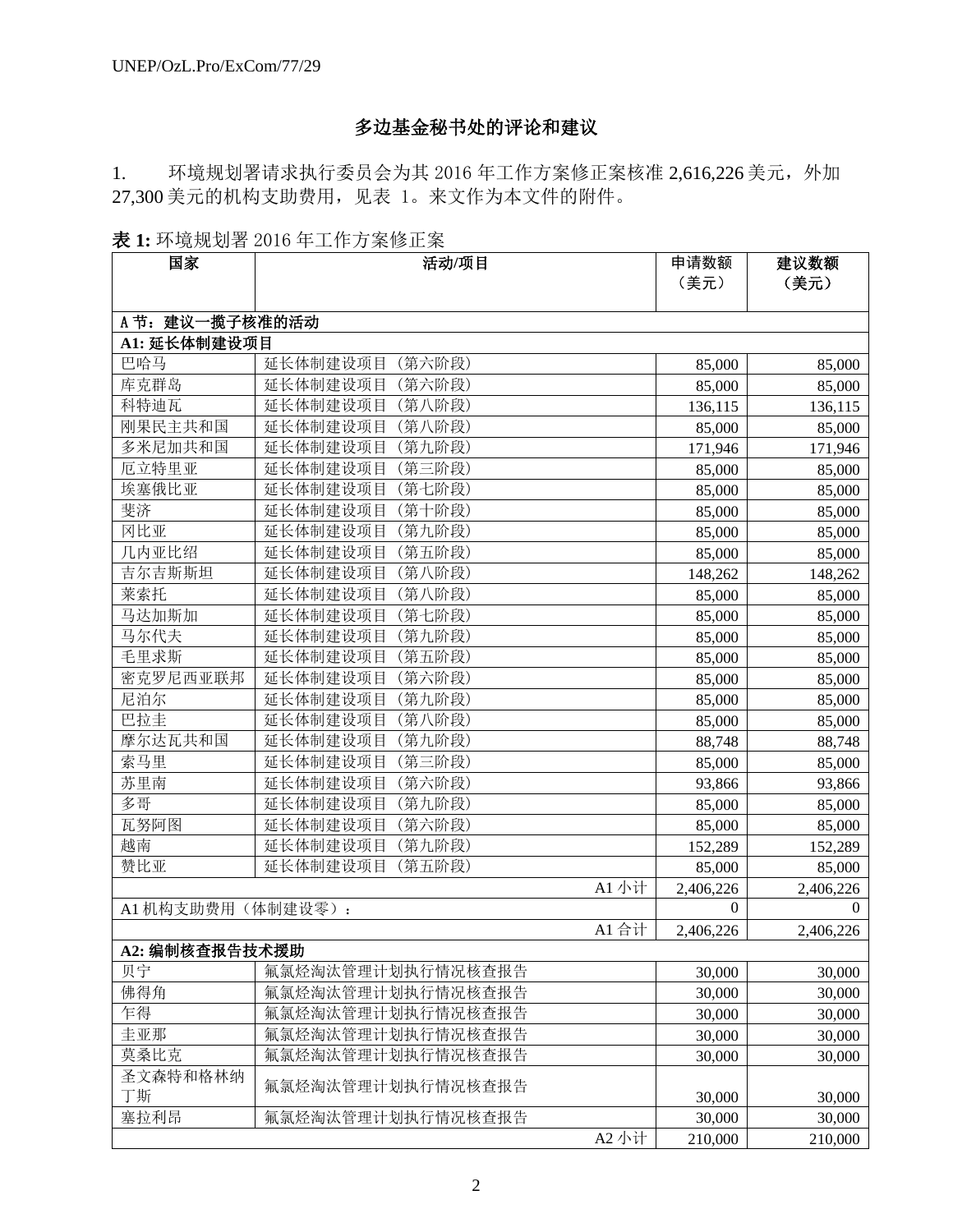| 国家                | 活动/项目 |              | 申请数额<br>(美元) | 建议数额<br>(美元) |
|-------------------|-------|--------------|--------------|--------------|
| 机构支助费用(技术援助的13%): |       |              | 27,300       | 27,300       |
|                   |       | A2 合计        | 237,300      | 237,300      |
|                   |       | (A1 和 A2)总计: | 2,643,526    | 2,643,526    |

# A 节: 建议一揽子核准的活动

**A1:** 体制建设

# 项目说明

2. 环境规划署为表 1 所列国家提交延长体制建设项目的请求。关于这些项目的说明列 于本文件附件一。

# 秘书处的评论

3. 秘书处对照关于资格和供资数额的准则和相关决定,审查了环境规划署代表相关政 府提出的延长 25 个体制建设项目的请求。秘书处对照前一阶段原先的体制建设工作计划、 国家方案和第 7 条数据、上一份氟氯烃淘汰管理计划执行情况报告、执行机构进展情况报 告以及蒙特利尔议定书缔约方会议的任何相关决定,反复核查了这些请求。秘书处注意到, 这些国家遵守了《蒙特利尔议定书》规定的消耗臭氧层物质淘汰目标,并且它们的年度氟 氯烃消费量未超过各国同执行委员会分别签订的协定中指明的年度最高允许消费总量。此 外所有提交的申请都按照第 74/51(e)号决定 1包含了体制建设项目计划的下一阶段活动的 业绩指标。

# 秘书处的建议

l

4. 秘书处建议一揽子核准为巴哈马、 库克群岛、科特迪瓦、刚果民主共和国、多米 尼加共和国、厄立特里亚、埃塞俄比亚、斐济、冈比亚、几内亚比绍、吉尔吉斯斯坦、莱 索托、马达加斯加、马尔代夫、毛里求斯、密克罗尼西亚联邦、尼泊尔、巴拉圭、摩尔多 瓦共和国、索马里、苏里南、多哥、瓦努阿图、越南和赞比亚提出的延长体制建设项目申 请,供资金额列于本文件表 1。 执行委员会不妨向上述国家政府表达本文件附件二内的评 论。

# **A2:** 编制氟氯烃消费量核查报告的技术援助

5. 执行委员会在第 76/17 号决定中,请相关的双边和执行机构在其提交第七十七次会 议的各自工作方案的修正案中纳入为氟氯烃淘汰管理计划第一阶段核查报告的供资数额, 特别是环境规划署任牵头执行机构的贝宁、佛得角、乍得、圭亚那、莫桑比克、圣文森特 和格林纳丁斯和塞拉利昂 。

<sup>&</sup>lt;sup>1</sup> 执行委员会决定继续使用第六十一次会议核准的体制建设项目延长现有格式(第 61/43(c)号决定), 在第 10 节有一处修改,指明应包括业绩指标,如 UNEP/OzL.Pro/ExCom/74/56 号文件附件十九所载(74/51(e )号 决定)。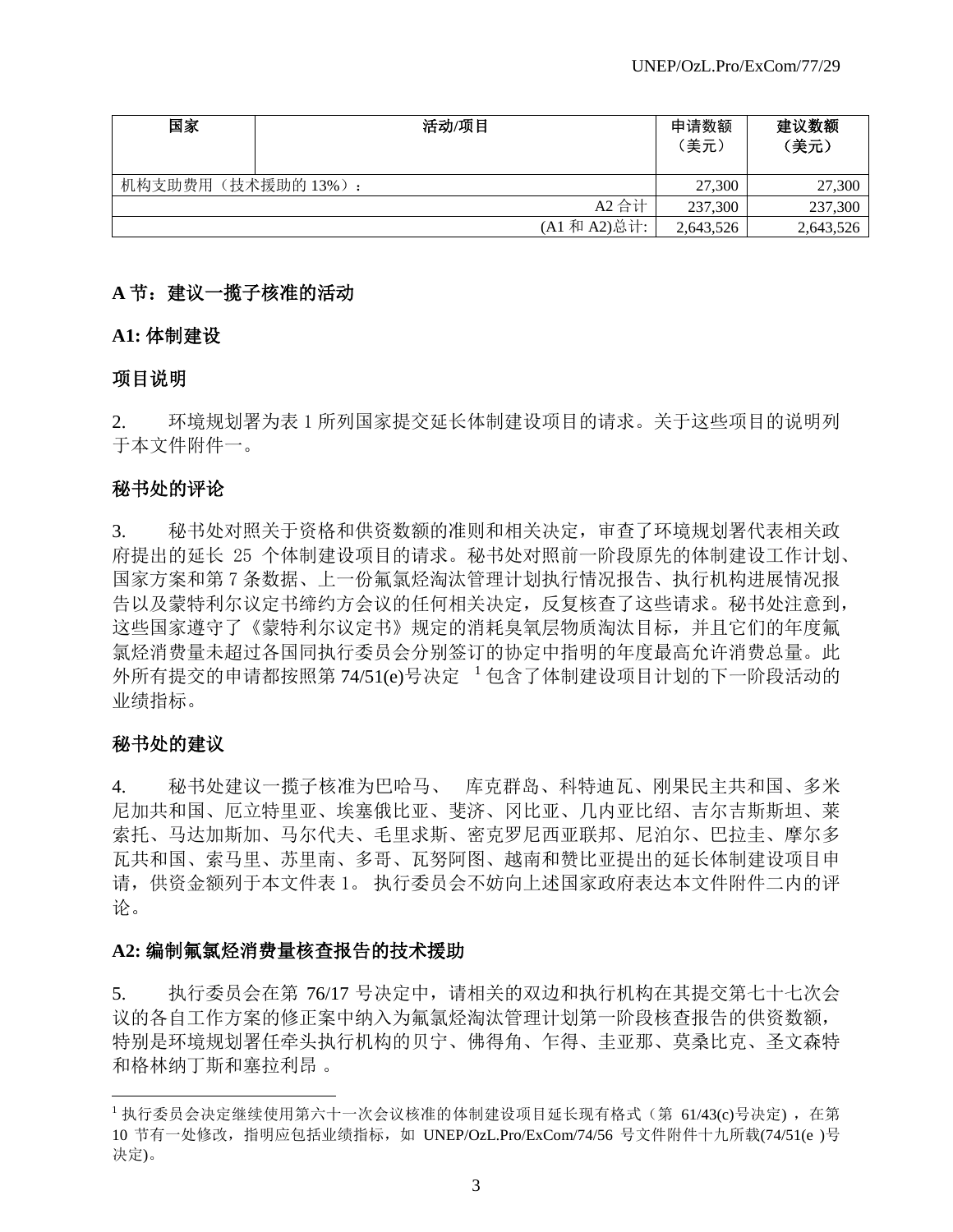# 秘书处的评论

6. 秘书处注意到申请的供资金额与执行委员会前几次会议核准的类似核查的金额相一 致。秘书处还指出这些国家的核查报告必须在请求氟氯烃淘汰管理计划下一次付款的相应 执行委员会会议至少 60 天之前提交。

# 秘书处的建议

7. 秘书处建议一揽子核准贝宁、佛得角、乍得、圭亚那、莫桑比克、圣文森特和格林 纳丁斯和塞拉利昂氟氯烃淘汰管理计划第一阶段执行情况的核查报告,其供资金额列于表 1,但有一项谅解,核查报告应在请求氟氯烃淘汰管理计划下一次付款的相应执行委员会 会议至少 60 天之前提交。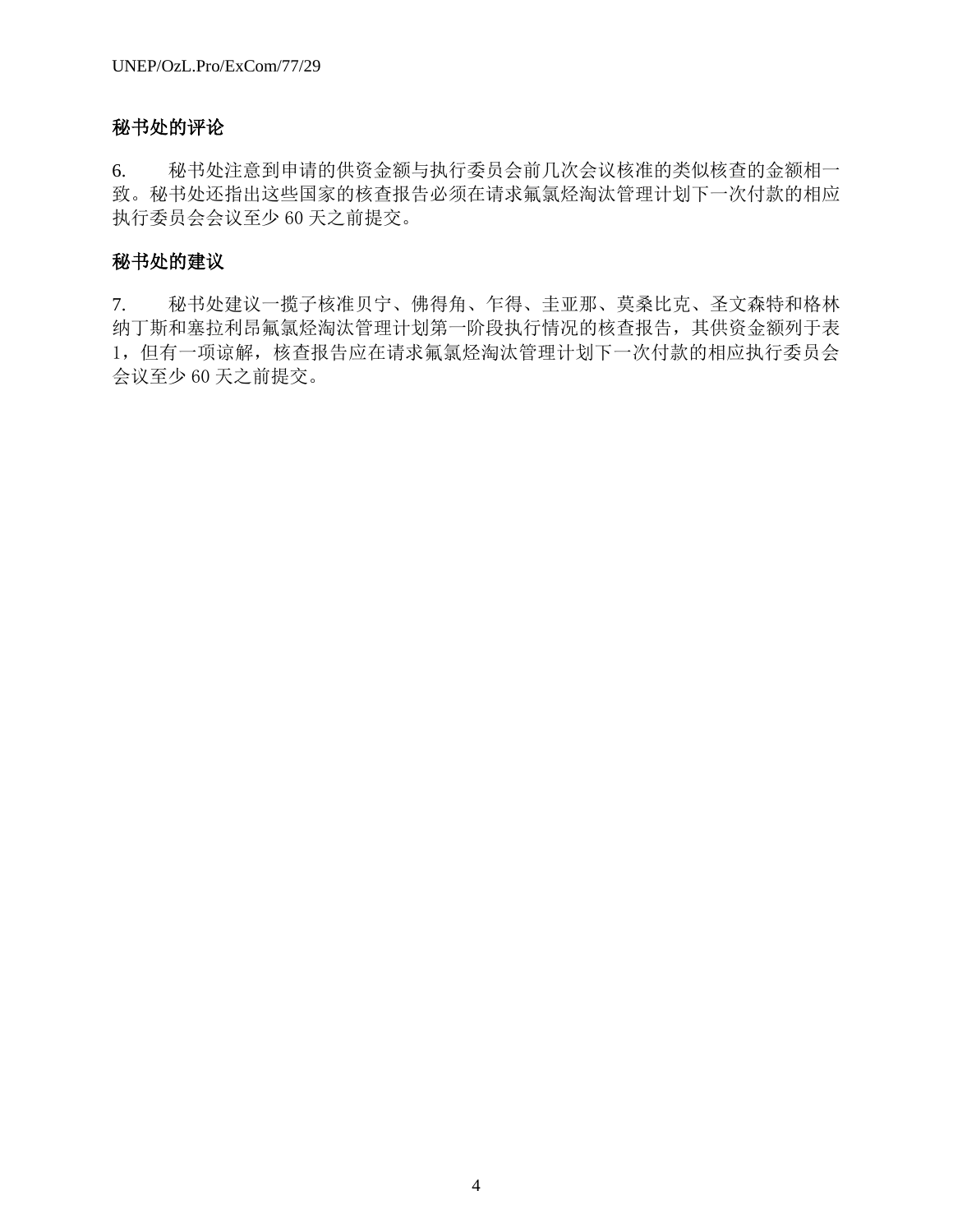## **Annex I**

#### **INSTITUTIONAL STRENGTHENING PROJECT PROPOSALS**

#### **Bahamas (the): Renewal of institutional strengthening**

| Summary of the project and country profile                                           |            |                 |             |
|--------------------------------------------------------------------------------------|------------|-----------------|-------------|
| Implementing agency:                                                                 |            |                 | <b>UNEP</b> |
| Amounts previously approved for institutional strengthening (US \$):                 |            |                 |             |
|                                                                                      | Phase I:   | May-96          | 50,000      |
|                                                                                      | Phase II:  | Apr-03 & Apr-04 | 43,333      |
|                                                                                      | Phase III: | $Nov-06$        | 60,000      |
|                                                                                      | Phase IV:  | $Jul-10$        | 60,000      |
|                                                                                      | Phase V:   | $May-14$        | 60,000      |
|                                                                                      |            | Total:          | 273,333     |
| Amount requested for renewal (phase VI) (US \$):                                     |            |                 | 85,000      |
| Amount recommended for approval for phase VI (US \$):                                |            |                 | 85,000      |
| Agency support costs (US \$):                                                        |            |                 | $\Omega$    |
| Total cost of institutional strengthening phase VI to the Multilateral Fund (US \$): |            |                 | 85,000      |
| Date of approval of country programme:                                               |            |                 | 1996        |
| Date of approval of HCFC phase-out management plan:                                  |            |                 | 2011        |
| Baseline consumption of controlled substances (ODP tonnes):                          |            |                 |             |
| (a) Annex B, Group III (methyl chloroform) (average 1998-2000)                       |            |                 | 0.0         |
| (b) Annex C, Group I (HCFCs) (average 2009-2010)                                     |            |                 | 4.8         |
| Annex E (methyl bromide) (average 1995-1998)<br>(c)                                  |            |                 | 0.2         |
| Latest reported ODS consumption (2015) (ODP tonnes) as per Article 7:                |            |                 |             |
| (a) Annex B, Group III (methyl chloroform)                                           |            |                 | 0.00        |
| (b) Annex C, Group I (HCFCs)                                                         |            |                 | 3.52        |
| Annex E, (methyl bromide)<br>(c)                                                     |            |                 | 0.00        |
|                                                                                      |            | Total:          | 3.52        |
| Year of reported country programme implementation data:                              |            |                 | 2015        |
| Amount approved for projects (as at May 2016) (US \$):                               |            |                 | 1,459,575   |
| Amount disbursed (as at December 2014) (US \$):                                      |            |                 | 1,220,328   |
| ODS to be phased out (as at May 2016) (ODP tonnes):                                  |            |                 | 79.0        |
| ODS phased out (as at December 2014) (ODP tonnes):                                   |            |                 | 78.6        |

#### 1. Summary of activities and funds approved by the Executive Committee:

|     | <b>Summary of activities</b>                                                           | <b>Funds approved</b><br>(US \$) |
|-----|----------------------------------------------------------------------------------------|----------------------------------|
| (a) | Investment projects:                                                                   | 675,592                          |
| (b) | Institutional strengthening:                                                           | 273,333                          |
| (c) | Project preparation, technical assistance, training and other non-investment projects: | 510,650                          |
|     | Total:                                                                                 | 1,459,575                        |

#### Progress report

2. During phase V of the IS project the national ozone unit (NOU) faced implementation challenges due to the establishment of a revised Government procedure for the signature of agreements requiring Cabinet level clearance. However, most IS objectives were achieved including the implementation of HCFC quotas among importers; Article 7 and country programme (CP) data reporting; participation in iPIC (informal Prior Informed Consent) to improve the enforcement of the licensing system; coordination of HCFC phase-out activities; capacity building and certification of refrigeration technicians and customs officers; and public awareness activities and celebration of International Ozone Day. The Bahamas hosted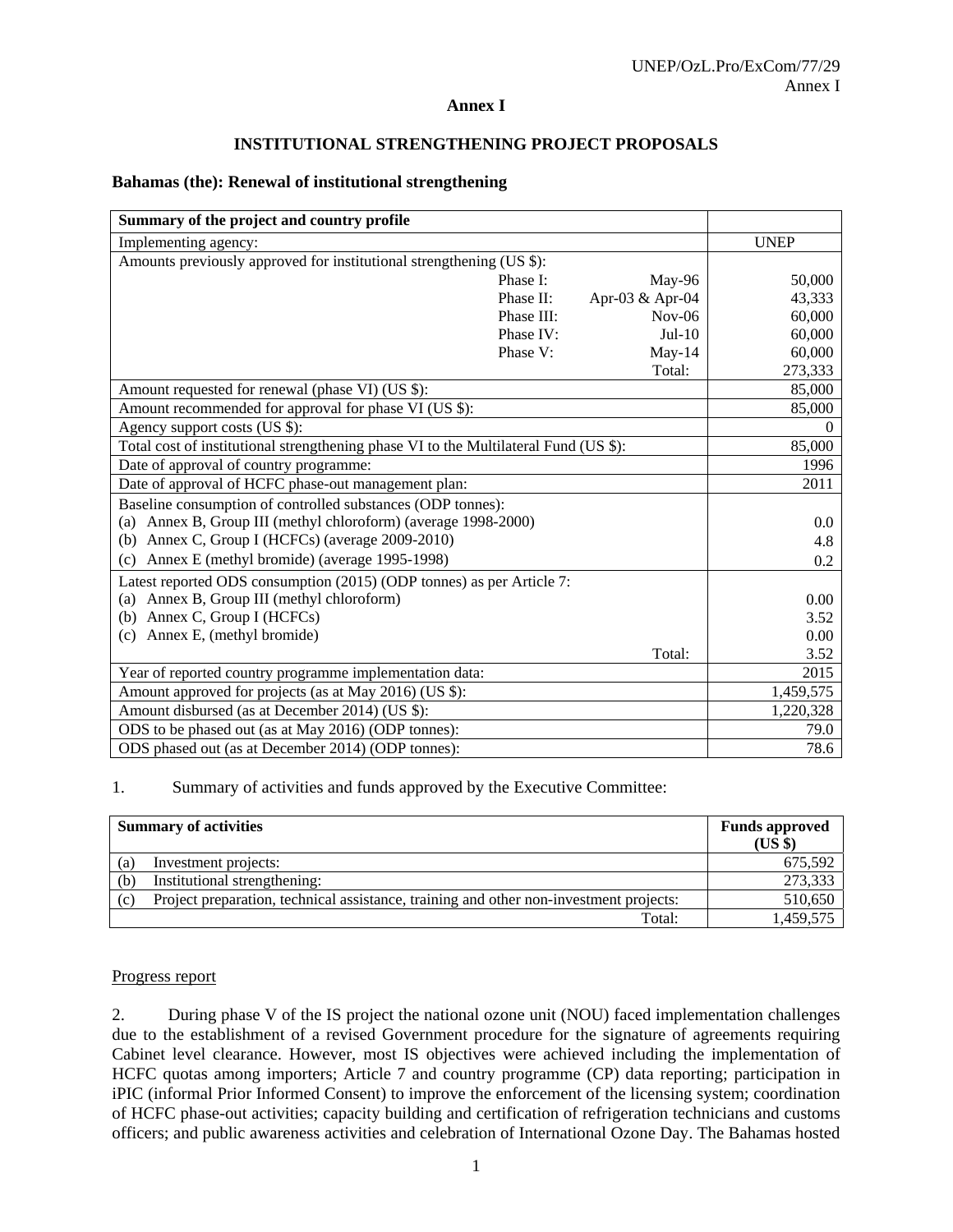#### UNEP/OzL.Pro/ExCom/77/29 Annex I

the sub-regional network meeting of national ozone officers (NOOs) in March of 2015 and participated in other network and Montreal Protocol meetings.

## Plan of action

3. During phase VI of the IS project the NOU will promote the move to energy efficient and climate friendly alternative refrigerants. Through the enforcement of the licensing and quota system and increased duties on ODS and ODS-based equipment, the country aims to reduce HCFC-22 consumption by 5 to 10 per cent annually. The NOU will work closely with the Customs to obtain reliable ODS data so that CP and Article 7 data can be cross-checked and submitted in a timely manner. The steering committee and refrigeration association will be involved in the implementation of the HPMP. Awareness raising activities will endeavour to highlight the potential energy saving benefits of HCFC alternatives. A number of training activities for technicians are also planned. The Bahamas will participate in regional network and international Montreal Protocol meetings.

### **Cook Islands (the): Renewal of institutional strengthening**

| Summary of the project and country profile                                           |            |                   |             |
|--------------------------------------------------------------------------------------|------------|-------------------|-------------|
| Implementing agency:                                                                 |            |                   | <b>UNEP</b> |
| Amounts previously approved for institutional strengthening (US \$):                 |            |                   |             |
|                                                                                      | Phase I:   | Dec-04 $&$ Nov-06 | 30,000      |
|                                                                                      | Phase II:  | Nov-07 & Nov-09   | 47,500      |
|                                                                                      | Phase III: | $Dec-10$          | 60,000      |
|                                                                                      | Phase IV:  | $Jul-12$          | 60,000      |
|                                                                                      | Phase V    | $May-14$          | 60,000      |
|                                                                                      |            | Total:            | 257,500     |
| Amount requested for renewal (phase VI) (US \$):                                     |            |                   | 85,000      |
| Amount recommended for approval for phase VI (US \$):                                |            |                   | 85,000      |
| Agency support costs (US \$):                                                        |            |                   | $\Omega$    |
| Total cost of institutional strengthening phase VI to the Multilateral Fund (US \$): |            |                   | 85,000      |
| Date of approval of country programme:                                               |            |                   | 2004        |
| Date of approval of HCFC phase-out management plan:                                  |            |                   | 2011        |
| Baseline consumption of controlled substances (ODP tonnes):                          |            |                   |             |
| (a) Annex B, Group III (methyl chloroform) (average 1998-2000)                       |            |                   | 0.0         |
| (b) Annex C, Group I (HCFCs) (average $2009-2010$ )                                  |            |                   | 0.1         |
| (c) Annex E, (methyl bromide) (average 1995-1998)                                    |            |                   | 0.0         |
| Latest reported ODS consumption (2015) (ODP tonnes) as per Article 7:                |            |                   |             |
| (a) Annex B, Group III (methyl chloroform)                                           |            |                   | 0.00        |
| (b) Annex C, Group I (HCFCs)                                                         |            |                   | 0.00        |
| (c) Annex E (methyl bromide)                                                         |            |                   | 0.00        |
|                                                                                      |            | Total:            | 0.00        |
| Year of reported country programme implementation data:                              |            |                   | 2015        |
| Amount approved for projects (as at May 2016) (US \$):                               |            |                   | 408,600     |
| Amount disbursed (as at December 2012) (US \$):                                      |            |                   | 262,330     |
| ODS to be phased out (as at May 2016) (ODP tonnes):                                  |            |                   | 1.5         |
| ODS phased out (as at December 2014) (ODP tonnes):                                   |            |                   | 0.5         |

### 4. Summary of activities and funds approved by the Executive Committee:

| <b>Summary of activities</b>        | <b>Funds approved</b><br>$(US \$ |
|-------------------------------------|----------------------------------|
| Investment projects:<br>(a)         |                                  |
| Institutional strengthening:<br>(b) | 257.500                          |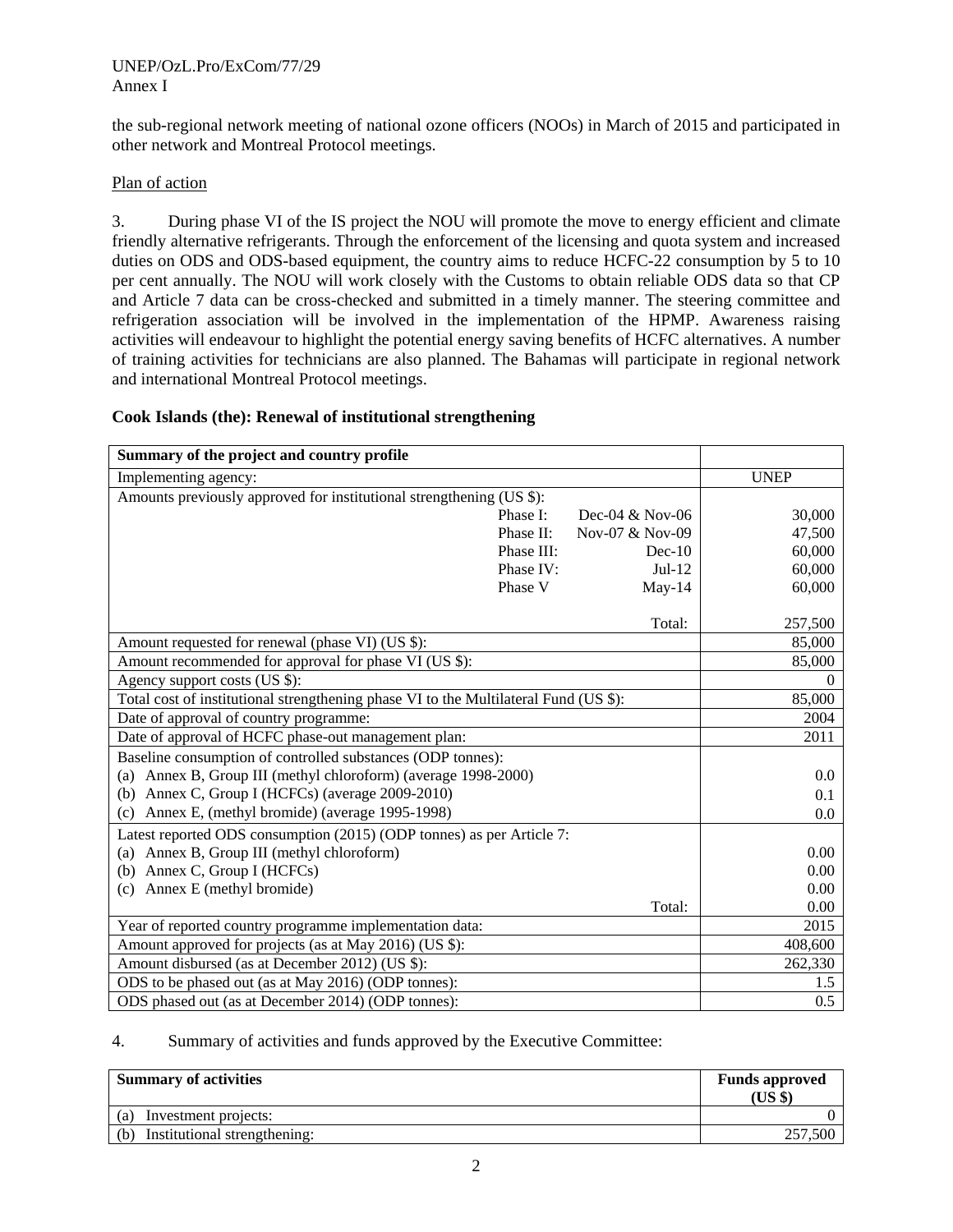| $\sqrt{2}$ | assistance.<br>training<br>non-investment '<br>technical<br>projects:<br>and other<br>preparation<br>- Project |             |
|------------|----------------------------------------------------------------------------------------------------------------|-------------|
|            | 'otal                                                                                                          | 408<br>.600 |

### Progress report

5. A new ozone officer was appointed in 2014 and the implementation of activities in phase V of the IS project were satisfactory including the enforcement of the licensing and quota system. The NOU managed all national and regional activities required under the Montreal Protocol including the IS project, HPMP, and ODS alternative survey, and submitted 2014 and 2015 CP and Article 7 data to the Fund and Ozone Secretariats, respectively. The NOU worked closely with the refrigeration association to promote and develop services for its members.

### Plan of action

6. The phase VI of the IS project activities will include: strengthening the implementation and enforcement of the ODS Act, regulations, licensing and HCFC quota systems with a ban on the import of HCFC-based equipment and annual renewal of the iPIC procedure; implementation and enforcement of the certification system for refrigeration and air-conditioning (RAC) servicing technicians; strengthening of the refrigeration industry association; training and capacity building for law enforcement officials, customs brokers and RAC servicing technicians; awareness-raising activities; submission of ODS data to the Fund and Ozone Secretariats; coordination and implementation of the stage I of the HPMP and participation in regional network and Montreal Protocol meetings. The Government plans to channel more support for the implementation of activities in the outer islands where the demand for servicing RAC equipment and services is increasing to meet the growing tourism sector.

| Summary of the project and country profile                                             |            |                 |             |
|----------------------------------------------------------------------------------------|------------|-----------------|-------------|
| Implementing agency:                                                                   |            |                 | <b>UNEP</b> |
| Amounts previously approved for institutional strengthening (US \$):                   |            |                 |             |
|                                                                                        | Phase I:   | Jul-94          | 122,810     |
|                                                                                        | Phase II:  | <b>Nov-98</b>   | 81,800      |
|                                                                                        | Phase III: | Jul-04 & Apr-06 | 106,340     |
|                                                                                        | Phase IV:  | $Nov-07$        | 106,340     |
|                                                                                        | Phase V:   | $Dec-10$        | 106,340     |
|                                                                                        | Phase VI:  | $Dec-12$        | 106,340     |
|                                                                                        | Phase VII  | $Nov-14$        | 106,340     |
|                                                                                        |            | Total:          | 736,310     |
| Amount requested for renewal (phase VIII) (US \$):                                     |            |                 | 136,115     |
| Amount recommended for approval for phase VIII (US \$):                                |            |                 | 136,115     |
| Agency support costs (US \$):                                                          |            |                 | $\theta$    |
| Total cost of institutional strengthening phase VIII to the Multilateral Fund (US \$): |            |                 | 136,115     |
| Date of approval of country programme:                                                 |            |                 | 1994        |
| Date of approval of HCFC phase-out management plan:                                    |            |                 | 2012        |
| Baseline consumption of controlled substances (ODP tonnes):                            |            |                 |             |
| (a) Annex B, Group III (methyl chloroform) (average 1998-2000)                         |            |                 | 0.0         |
| (b) Annex C, Group I (HCFCs) (average 2009-2010)                                       |            |                 | 63.8        |
| (c) Annex E (methyl bromide) (average 1995-1998)                                       |            |                 | 8.1         |
| Latest reported ODS consumption (2015) (ODP tonnes) as per Article 7:                  |            |                 |             |
| (a) Annex B, Group III (methyl chloroform)                                             |            |                 | 0.00        |
| (b) Annex C, Group I (HCFCs)                                                           |            |                 | 51.33       |
| Annex E (methyl bromide)<br>(c)                                                        |            |                 | 3.00        |
|                                                                                        |            | Total:          | 54.33       |
| Year of reported country programme implementation data:                                |            |                 | 2015        |

## **Côte d'Ivoire: Renewal of institutional strengthening**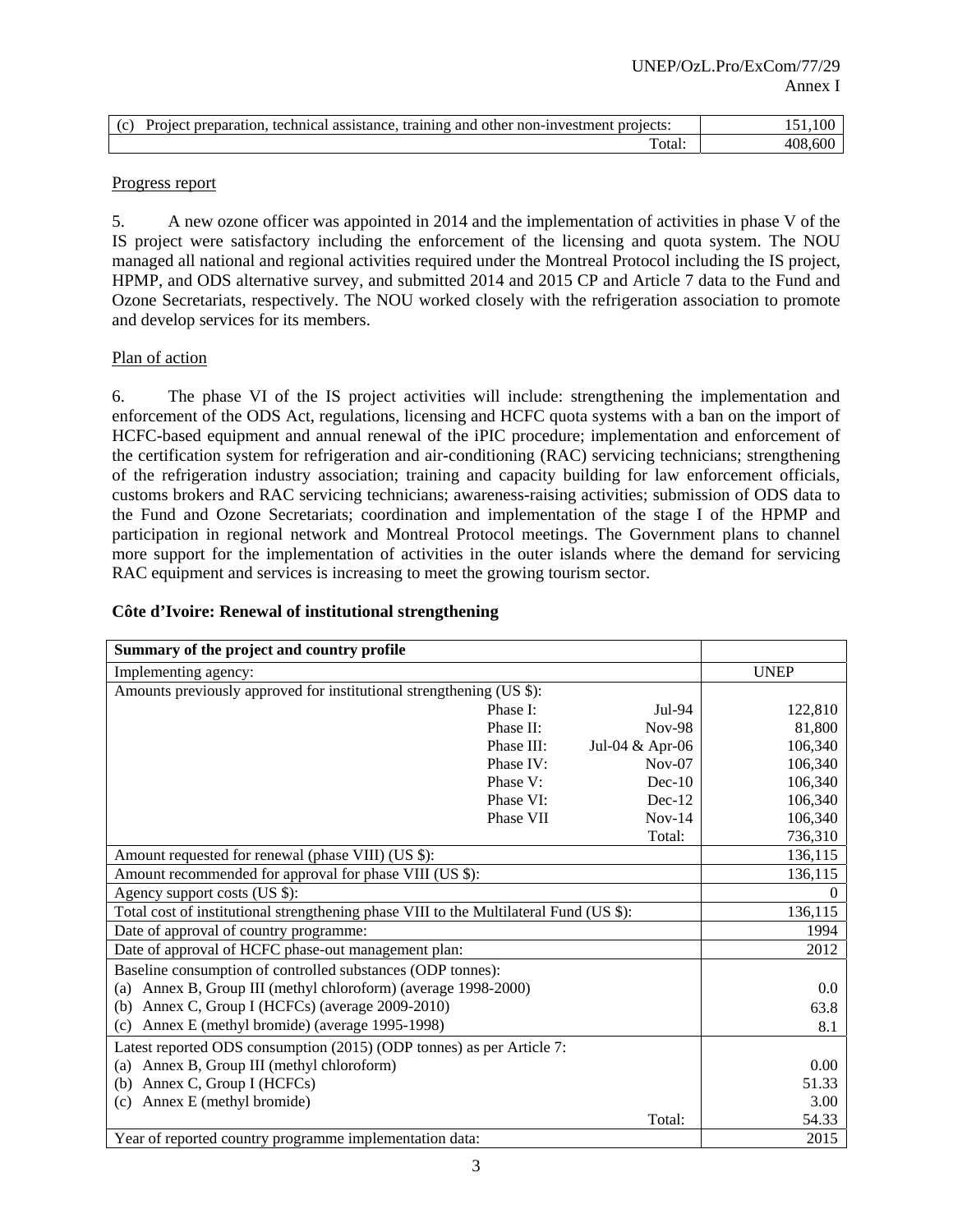| Amount approved for projects (as at May 2016) (US \$): | 5.542.417 |
|--------------------------------------------------------|-----------|
| Amount disbursed (as at December 2014) (US \$):        | 2.104.694 |
| ODS to be phased out (as at May 2016) (ODP tonnes):    | 473.8     |
| ODS phased out (as at December 2014) (ODP tonnes):     | 210.0     |

| <b>Summary of activities</b>                                                                  | <b>Funds approved</b><br>(US \$) |
|-----------------------------------------------------------------------------------------------|----------------------------------|
| Investment projects:<br>(a)                                                                   | 3,325,957                        |
| Institutional strengthening:<br>(b)                                                           | 736,310                          |
| Project preparation, technical assistance, training and other non-investment projects:<br>(c) | 1,480,150                        |
| Total:                                                                                        | 5,542,417                        |

#### Progress report

8. The NOU implemented phase VII of the IS project. ODS import data was collected and CP and Article 7 data was submitted to the Fund and Ozone Secretariats, respectively. Annual HCFC import quotas were established and enforced, and annual meetings were held with the National Ozone Committee, major importers and consumers associations. The NOU ensured coordination of the HPMP activities including: raining of RAC trainers and RAC technicians, and enforcement and customs officers. Awareness activities included the dissemination of information on the availability of HCFC alternatives, information on laws such as the ban on import of HCFC-based equipment, regulations and decisions of Meetings of the Parties (MOP), and celebration of International Ozone Day. Côte d'Ivoire participated in regional network meetings, and in Montreal Protocol meetings.

#### Plan of action

9. During phase VIII of the IS project the NOU plans to: continue information dissemination and awareness raising on low-global warming potential (GWP) alternatives to HCFCs; coordinate the implementation of HPMP activities; promote the licensing and quota system and its enforcement and provide information about annual quota to importers; put in place the technician certification programme; continue monitoring and evaluation; collect and report ODS data to the Fund and Ozone Secretariats.

### **Democratic Republic of Congo: Renewal of institutional strengthening**

| Summary of the project and country profile                                             |            |          |                   |
|----------------------------------------------------------------------------------------|------------|----------|-------------------|
| Implementing agency:                                                                   |            |          | <b>UNEP</b>       |
| Amounts previously approved for institutional strengthening (US \$):                   |            |          |                   |
|                                                                                        | Phase I:   | Mar-99   | 32,270            |
|                                                                                        | Phase II:  | $Dec-00$ | 64,540            |
|                                                                                        | Phase III: | $Jul-05$ | 64,540            |
|                                                                                        | Phase IV:  | $Jul-07$ | 64,540            |
|                                                                                        | Phase V:   | $Jul-09$ | 48,405            |
|                                                                                        | Phase VI:  | $Dec-10$ | 64,540            |
|                                                                                        | Phase VII: | $Dec-13$ | 64,540            |
|                                                                                        |            | Total:   | 403,375           |
| Amount requested for renewal (phase VIII) (US \$):                                     |            |          | 85,000            |
| Amount recommended for approval for phase VIII (US \$):                                |            |          | 85,000            |
| Agency support costs (US \$):                                                          |            |          | $\mathbf{\Omega}$ |
| Total cost of institutional strengthening phase VIII to the Multilateral Fund (US \$): |            |          | 85,000            |
| Date of approval of country programme:                                                 |            |          | 1999              |
| Date of approval of HCFC phase-out management plan:                                    |            |          | 2011              |
| Baseline consumption of controlled substances (ODP tonnes):                            |            |          |                   |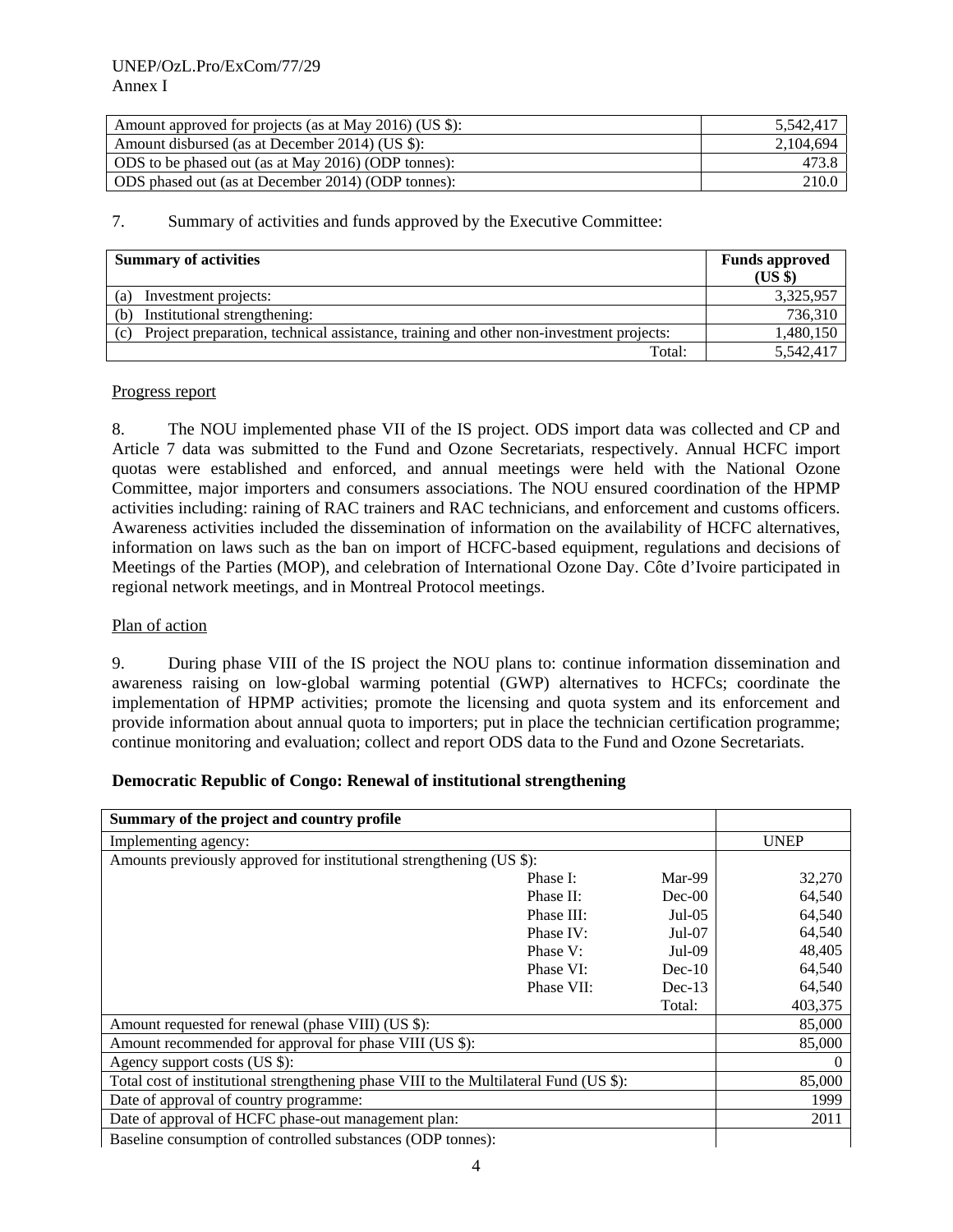| Summary of the project and country profile                            |        |           |
|-----------------------------------------------------------------------|--------|-----------|
| (a) Annex B, Group III (methyl chloroform) (average 1998-2000)        |        | 4.7       |
| Annex C, Group I (HCFCs) (average 2009-2010)<br>(b)                   |        | 66.2      |
| (c) Annex E (methyl bromide) (average 1995-1998)                      |        | 1.5       |
| Latest reported ODS consumption (2015) (ODP tonnes) as per Article 7: |        |           |
| (a) Annex B, Group III (methyl chloroform)                            |        | 0.0       |
| Annex C, Group I (HCFCs)<br>(b)                                       |        | 15.40     |
| Annex E (methyl bromide)<br>(c)                                       |        | 0.0       |
|                                                                       | Total: | 15.40     |
| Year of reported country programme implementation data:               |        | 2015      |
| Amount approved for projects (as at May 2016) (US \$):                |        | 4,294,527 |
| Amount disbursed (as at December 2014) (US \$):                       |        | 3,874,869 |
| ODS to be phased out (as at May 2016) (ODP tonnes):                   |        | 356.2     |
| ODS phased out (as at December 2014) (ODP tonnes):                    |        | 351.5     |

| <b>Summary of activities</b> |                                                                                        | <b>Funds approved</b><br>(US \$) |
|------------------------------|----------------------------------------------------------------------------------------|----------------------------------|
| (a)                          | Investment projects:                                                                   | 2,278,680                        |
| (b)                          | Institutional strengthening:                                                           | 403,375                          |
| (c)                          | Project preparation, technical assistance, training and other non-investment projects: | 1,612,472                        |
|                              | Total:                                                                                 | 4,294,527                        |

#### Progress report

11. The NOU successfully implemented activities related to phase VII of the IS project despite some delays following the retirement of the former ozone officer in December 2013. A new ozone officer was appointed in March 2015. ODS import data was collected CP and Article 7 data was submitted to the Fund and Ozone Secretariats, respectively. The NOU organized annual meetings of the National Ozone Committee, and with importers and consumers association in order to coordinate HCFC phase-out activities. Training was included RAC trainers who trained RAC technicians. Training was also provided to customs officers. Information on the availability of HCFC alternatives, laws such as the ban on import of HCFC-based equipment, regulations and MOP decisions were provided to HCFC consumers and importers and to the Customs department. The country celebrated International Ozone Day with activities in schools and the University of Kinshasa. The country participated in regional network meetings, and in Montreal Protocol meetings.

### Plan of action

12. The NOU is planning the following activities: information dissemination and awareness raising including celebration of International Ozone Day and awareness on low-GWP alternatives to HCFCs; coordination of the HPMP activities with stakeholders; promoting and enforcing the licensing and quota system; continuing training of refrigeration technicians; establishing incentives on imports of hydrocarbons for various application and developing incentive programmes for companies wishing to convert refrigeration equipment; monitoring and evaluation; organizing annual stakeholder workshops; collecting and reporting ODS data to the Fund and Ozone Secretariats; and participation in regional network and Montreal Protocol meetings.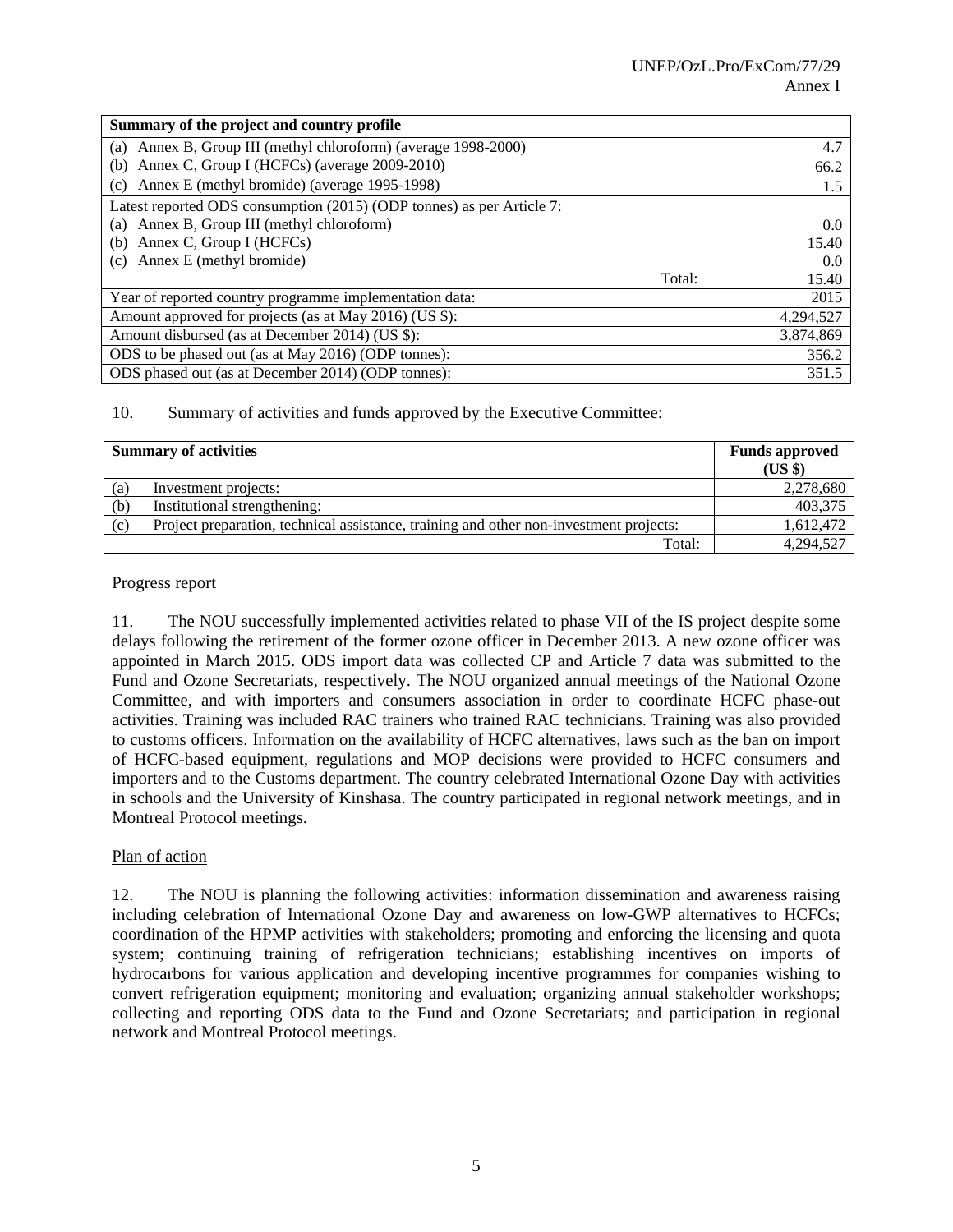| Summary of the project and country profile                                           |             |               |             |
|--------------------------------------------------------------------------------------|-------------|---------------|-------------|
| Implementing agency:                                                                 |             |               | <b>UNEP</b> |
| Amounts previously approved for institutional strengthening (US \$):                 |             |               |             |
|                                                                                      | Phase I:    | Jul-95        | 155,000     |
|                                                                                      | Phase II:   | <b>Nov-99</b> | 103,000     |
|                                                                                      | Phase III:  | Apr-03        | 134,333     |
|                                                                                      | Phase IV:   | Apr- $06$     | 134,333     |
|                                                                                      | Phase V:    | $Nov-08$      | 134,333     |
|                                                                                      | Phase VI:   | $Dec-10$      | 134,333     |
|                                                                                      | Phase VII:  | $Dec-12$      | 134,333     |
|                                                                                      | Phase VIII: | $Nov-14$      | 134,333     |
|                                                                                      |             | Total:        | 1,063,998   |
| Amount requested for renewal (phase IX) (US \$):                                     |             |               | 171,946     |
| Amount recommended for approval for phase IX (US \$):                                |             |               | 171,946     |
| Agency support costs (US \$):                                                        |             |               | $\theta$    |
| Total cost of institutional strengthening phase IX to the Multilateral Fund (US \$): |             |               | 171,946     |
| Date of approval of country programme:                                               |             |               | 1995        |
| Date of approval of HCFC phase-out management plan:                                  |             |               | 2011        |
| Baseline consumption of controlled substances (ODP tonnes):                          |             |               |             |
| (a) Annex B, Group III (methyl chloroform) (average 1998-2000)                       |             |               | 3.6         |
| (b) Annex C, Group I (HCFCs) (average 2009-2010)                                     |             |               | 51.2        |
| Annex E (methyl bromide) (average 1995-1998)<br>(c)                                  |             |               | 104.2       |
| Latest reported ODS consumption (2015) (ODP tonnes) as per Article 7:                |             |               |             |
| (a) Annex B, Group III (methyl chloroform)                                           |             |               | 0.00        |
| (b) Annex C, Group I (HCFCs)                                                         |             |               | 43.39       |
| (c) Annex E (methyl bromide)                                                         |             |               | 0.00        |
|                                                                                      |             | Total:        | 43.39       |
| Year of reported country programme implementation data:                              |             |               | 2015        |
| Amount approved for projects (as at May 2016) (US \$):                               |             |               | 8,711,527   |
| Amount disbursed (as at December 2014) (US \$):                                      |             |               | 7,628,653   |
| ODS to be phased out (as at May 2016) (ODP tonnes):                                  |             |               | 675.8       |
| ODS phased out (as at December 2014) (ODP tonnes):                                   |             |               | 692.4       |

### **Dominican Republic: Renewal of institutional strengthening**

13. Summary of activities and funds approved by the Executive Committee:

| <b>Summary of activities</b>                                                                  | <b>Funds approved</b><br>(USS) |
|-----------------------------------------------------------------------------------------------|--------------------------------|
| Investment projects:<br>(a)                                                                   | 5,615,804                      |
| Institutional strengthening:<br>(b)                                                           | 1,063,998                      |
| Project preparation, technical assistance, training and other non-investment projects:<br>(c) | 2,031,725                      |
| Total:                                                                                        | 8,711,527                      |

#### Progress report

14. The achievements during phase VII of the IS project were the import ban on HCFC-141b, pure and contained in imported pre-blended polyols, and the mandatory certification of service technicians. The NOU coordinated the application of Ministerial Decree (No. 2-2010) that bans the import of CFCs, halons, and methyl bromide for soil fumigation; coordination of ODS import/export controls with the Customs authorities; exchange of information with ODS exporter countries on sanctions and attempts to ship refrigerants without a valid license; awareness raising targeted at stakeholders and the general public; ongoing training activities in the servicing sector to promote good practices in refrigeration including the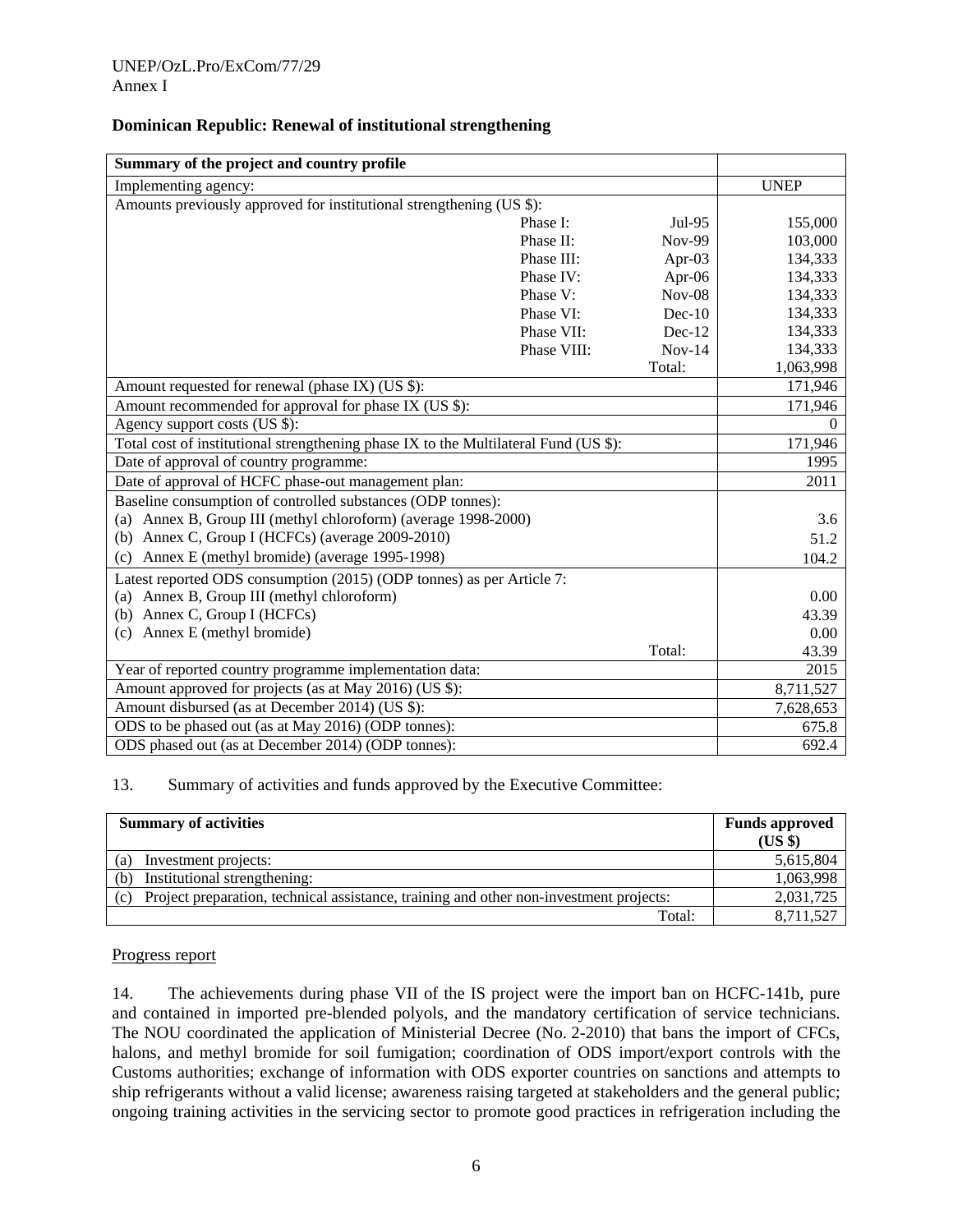certification of technicians; the complete conversion of the polyurethane foam manufacturing sector; cross checking ODS data and submission of ODS data reports to the Fund and Ozone Secretariats.

### Plan of action

15. During phase IX of the IS project the following actions were planned: assistance to the national focal point and liaison with country authorities to maintain ozone layer protection issues as a national priority; continued application and implementation of the licensing and quota system and the ban on HCFC-141b; coordination of the HPMP; public awareness activities; training of servicing technicians on safety practices with flammable refrigerants and strengthening the certification system for technicians; monitoring the refrigerant recovery and recycling network; maintaining coordination with Customs to ensure effective implementation of ODS control measures and the prevention of illegal trade; and the promotion of a sustainable procurement policy for RAC among public institutions.

### **Eritrea: Renewal of institutional strengthening**

| Summary of the project and country profile                                            |             |
|---------------------------------------------------------------------------------------|-------------|
| Implementing agency:                                                                  | <b>UNEP</b> |
| Amounts previously approved for institutional strengthening (US \$):                  |             |
| Phase I:<br>Nov-05 & Apr-08                                                           | 80,000      |
| Phase II:<br>$Dec-12$                                                                 | 60,000      |
| Total:                                                                                | 140,000     |
| Amount requested for renewal (phase III) (US \$):                                     | 85,000      |
| Amount recommended for approval for phase III (US \$):                                | 85,000      |
| Agency support costs (US \$):                                                         | $\Omega$    |
| Total cost of institutional strengthening phase III to the Multilateral Fund (US \$): | 85,000      |
| Date of approval of country programme:                                                | 2008        |
| Date of approval of HCFC phase-out management plan:                                   | 2012        |
| Baseline consumption of controlled substances (ODP tonnes):                           |             |
| (a) Annex B, Group III (methyl chloroform) (average 1998-2000)                        | 0.0         |
| Annex C, Group I (HCFCs) (average 2009-2010)<br>(b)                                   | 1.1         |
| Annex E (methyl bromide) (average 1995-1998)<br>(c)                                   | 0.5         |
| Latest reported ODS consumption (2015) (ODP tonnes) as per Article 7:                 |             |
| Annex B, Group III (methyl chloroform)<br>(a)                                         | 0.0         |
| Annex C, Group I (HCFCs)<br>(b)                                                       | 0.97        |
| Annex E, (methyl bromide)<br>(c)                                                      | 0.0         |
| Total:                                                                                | 0.97        |
| Year of reported country programme implementation data:                               | 2015        |
| Amount approved for projects (as at May 2016) (US \$):                                | 750,000     |
| Amount disbursed (as at December 2014) (US \$):                                       | 446,589     |
| ODS to be phased out (as at May 2016) (ODP tonnes):                                   | 4.2         |
| ODS phased out (as at December 2014) (ODP tonnes):                                    | 4.2         |

#### 16. Summary of activities and funds approved by the Executive Committee:

| <b>Summary of activities</b> |                                                                                        | <b>Funds approved</b> |
|------------------------------|----------------------------------------------------------------------------------------|-----------------------|
|                              |                                                                                        | $(US \$               |
| (a)                          | Investment projects:                                                                   | 215,000               |
| (b)                          | Institutional strengthening:                                                           | 140,000               |
| (c)                          | Project preparation, technical assistance, training and other non-investment projects: | 395,000               |
|                              | Total:                                                                                 | 750,000               |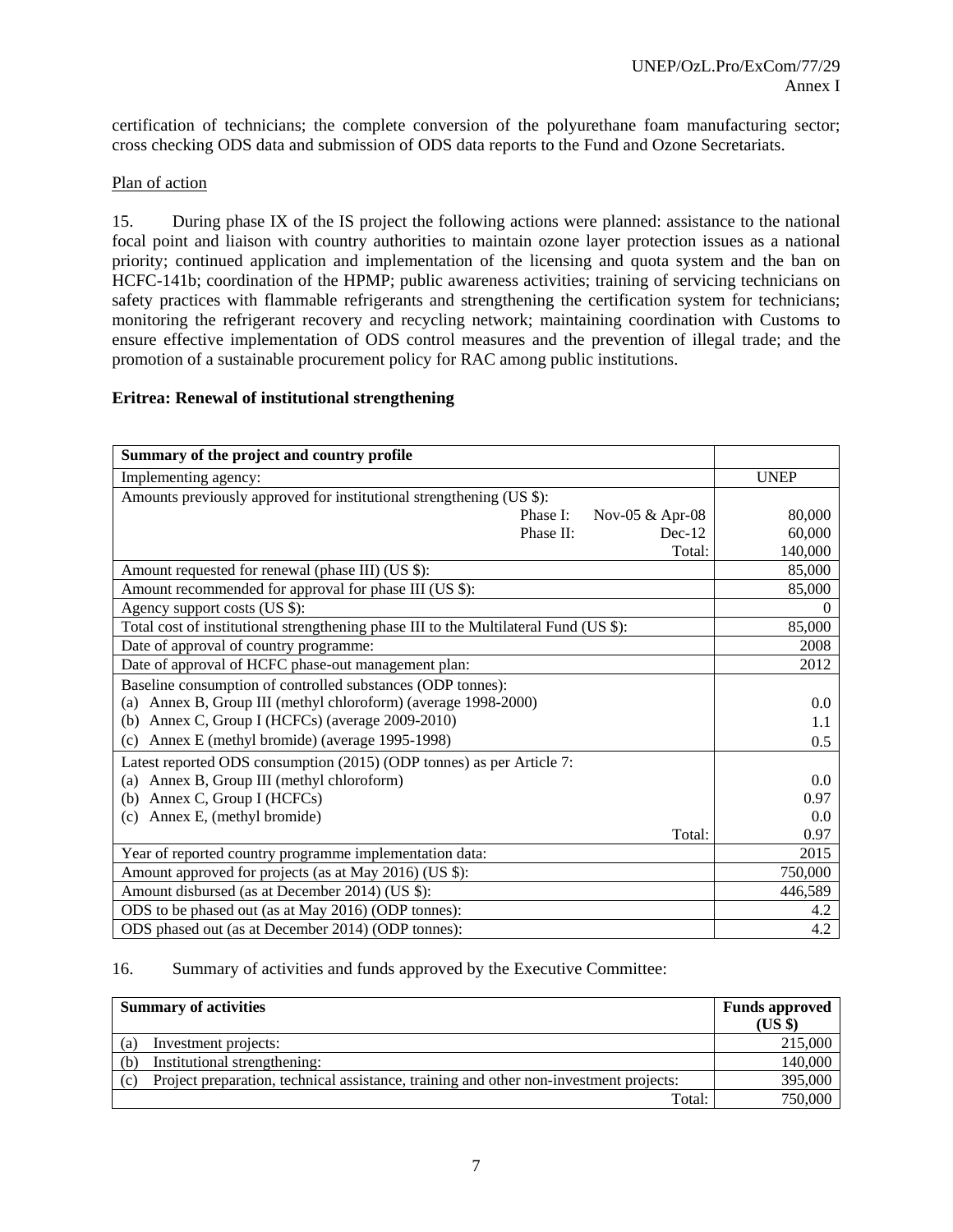### Progress report

17. The NOU is completing the phase II of the IS project following the appointment of a new ozone officer early in 2015. Eritrea continued to maintain compliance with the Montreal Protocol. The NOU coordinated and monitored the HPMP and implemented IS activities including awareness programmes, training of RAC technicians, and customs officers, and established a working relationship with industry associations and enhanced collaboration with HCFC importers and other stakeholders. The HCFC import licensing system was strengthened and the quota system worked effectively. CP and Article 7 data was reported to the Fund and Ozone Secretariats, respectively. Twenty-four RAC technicians were certified under the European Standards of Certification and the NOU managed to establish three RAC training centres. The NOU participated in regional network and Montreal Protocol meetings.

## Plan of action

18. Eritrea will focus on the activities that enhance the timely implementation of HCFC phase-out activities. The Department of Environment through the NOU will coordinate the planned activities to achieve the gradual phase-out of HCFCs. The NOU will ensure an enabling environment for robust collaboration to fully engage with stakeholders, continue training RAC technicians and customs officers and public awareness activities, and engage with custom officers to support the implementation and enforcement of ODS regulations. The NOU will ensure the preparation of the report on the non-ODS alternatives survey by December 2016.

| Summary of the project and country profile                                            |             |
|---------------------------------------------------------------------------------------|-------------|
| Implementing agency:                                                                  | <b>UNEP</b> |
| Amounts previously approved for institutional strengthening (US \$):                  |             |
| Phase I:<br>$Oct-96$                                                                  | 60,500      |
| Phase II:<br><b>Nov-99</b>                                                            | 40,300      |
| Apr-03<br>Phase III:                                                                  | 52,432      |
| Dec-03 & Nov-06<br>Phase IV:                                                          | 60,000      |
| Phase V:<br>$Nov-09$                                                                  | 60,000      |
| Phase VI:<br>$Nov-14$                                                                 | 60,000      |
| Total:                                                                                | 333,232     |
| Amount requested for renewal (phase VII) (US \$):                                     | 85,000      |
| Amount recommended for approval for phase VII (US \$):                                | 85,000      |
| Agency support costs (US \$):                                                         | $\Omega$    |
| Total cost of institutional strengthening phase VII to the Multilateral Fund (US \$): | 85,000      |
| Date of approval of country programme:                                                | 1996        |
| Date of approval of HCFC phase-out management plan:                                   | 2012        |
| Baseline consumption of controlled substances (ODP tonnes):                           |             |
| (a) Annex B, Group III (methyl chloroform) (average 1998-2000)                        | 0.5         |
| (b) Annex C, Group I (HCFCs) (average 2009-2010)                                      | 5.5         |
| Annex E (methyl bromide) (average 1995-1998)<br>(c)                                   | 15.6        |
| Latest reported ODS consumption (2015) (ODP tonnes) as per Article 7:                 |             |
| (a) Annex B, Group III (methyl chloroform)                                            | 0.00        |
| (b) Annex C, Group I (HCFCs)                                                          | 4.69        |
| (c) Annex E (methyl bromide)                                                          | 0.00        |
| Total:                                                                                | 4.69        |
| Year of reported country programme implementation data:                               | 2015        |
| Amount approved for projects (as at May 2016) (US \$):                                | 1,175,757   |
| Amount disbursed (as at December 2014) (US \$):                                       | 645,553     |
| ODS to be phased out (as at May 2016) (ODP tonnes):                                   | 29.3        |
| ODS phased out (as at December 2014) (ODP tonnes):                                    | 11.1        |

## **Ethiopia: Renewal of institutional strengthening**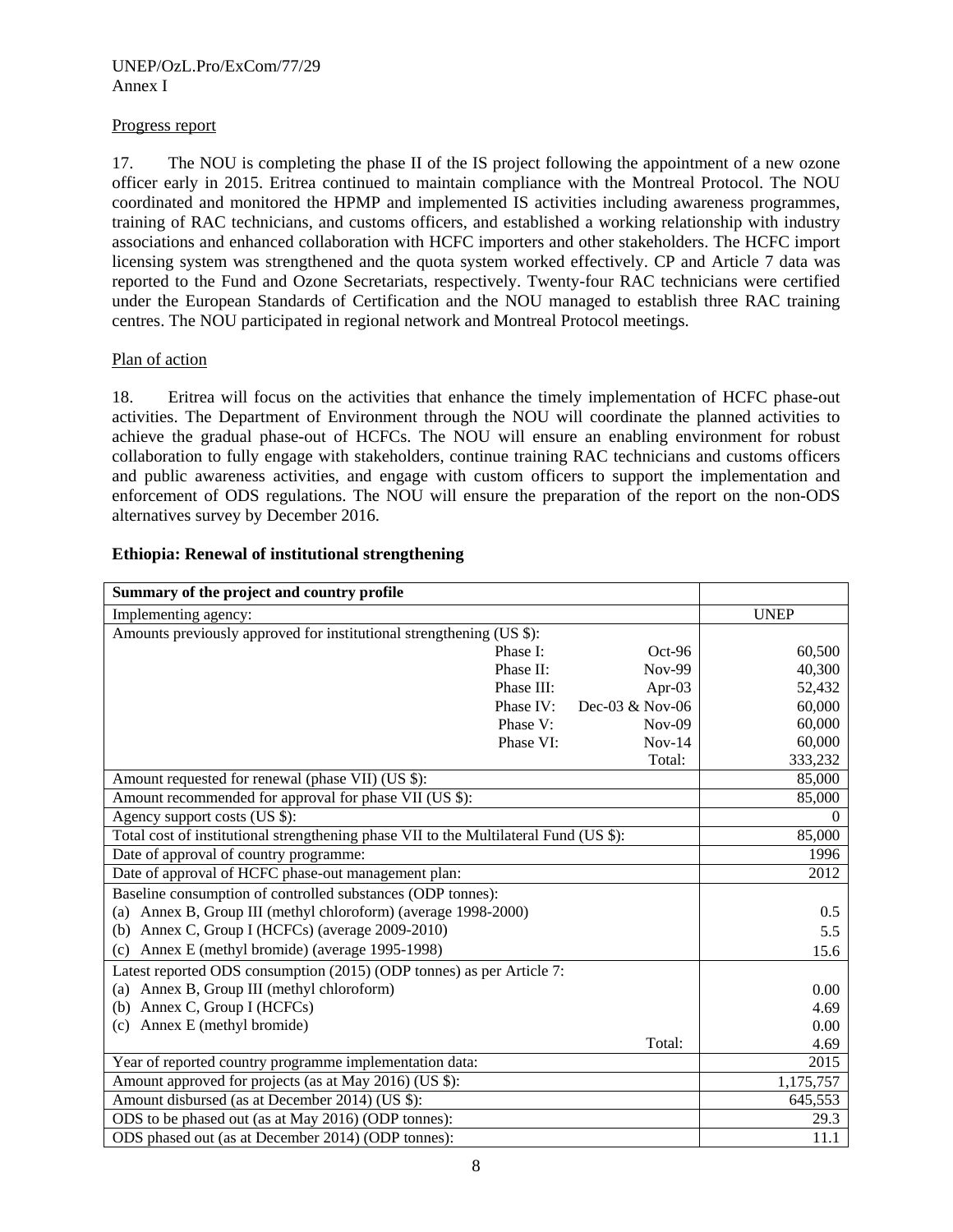| <b>Summary of activities</b>                                                                  | <b>Funds approved</b><br>$(US \$ |
|-----------------------------------------------------------------------------------------------|----------------------------------|
| Investment projects:<br>(a)                                                                   | 70,000                           |
| Institutional strengthening:<br>(b)                                                           | 333,232                          |
| Project preparation, technical assistance, training and other non-investment projects:<br>(c) | 772,525                          |
| Total:                                                                                        | 1,175,757                        |

#### Progress report

20. The NOU initiated activities under stage I of the HPMP including awareness raising, training and capacity building of refrigeration technicians, customs and other law enforcement officers. The quota-based HCFC licensing system was operationalized and facilities handling HCFCs was verified to have adequate human capacity and equipment to manage HCFCs in a sound manner. The NOU participated in network meetings and Montreal Protocol meetings.

#### Plan of action

21. During phase VII the NOU will strengthen the network between national institutions; additional training for RAC technicians will be conducted; public awareness activities will be implemented; programme activities under the HPMP will be monitored; the integration of Montreal Protocol objectives into national environmental policy and regulations will be ensured.

#### **Fiji: Renewal of institutional strengthening**

| Summary of the project and country profile                                          |             |                   |             |
|-------------------------------------------------------------------------------------|-------------|-------------------|-------------|
| Implementing agency:                                                                |             |                   | <b>UNEP</b> |
| Amounts previously approved for institutional strengthening (US \$):                |             |                   |             |
|                                                                                     | Phase I:    | Mar-94            | 65,890      |
|                                                                                     | Phase II:   | Nov-99            | 43,930      |
|                                                                                     | Phase III:  | $Jul-02$          | 57,000      |
|                                                                                     | Phase IV:   | Dec-04 $&$ Nov-05 | 60,000      |
|                                                                                     | Phase V:    | $Nov-06$          | 60,000      |
|                                                                                     | Phase VI:   | $Nov-08$          | 60,000      |
|                                                                                     | Phase VII:  | $Jul-10$          | 60,000      |
|                                                                                     | Phase VIII: | $Jul-12$          | 60,000      |
|                                                                                     | Phase IX:   | $May-14$          | 60,000      |
|                                                                                     |             | Total:            | 526,820     |
| Amount requested for renewal (phase X) (US \$):                                     |             |                   | 85,000      |
| Amount recommended for approval for phase X (US \$):                                |             |                   | 85,000      |
| Agency support costs (US \$):                                                       |             |                   | $\Omega$    |
| Total cost of institutional strengthening phase X to the Multilateral Fund (US \$): |             | 85,000            |             |
| Date of approval of country programme:                                              |             | 1993              |             |
| Date of approval of HCFC phase-out management plan:                                 |             |                   | 2011        |
| Baseline consumption of controlled substances (ODP tonnes):                         |             |                   |             |
| (a) Annex B, Group III (methyl chloroform) (average 1998-2000)                      |             |                   | 0.0         |
| (b) Annex C, Group I (HCFCs) (average 2009-2010)                                    |             |                   | 8.4         |
| (c) Annex E (methyl bromide) (average 1995-1998)                                    |             |                   | 0.7         |
| Latest reported ODS consumption (2015) (ODP tonnes) as per Article 7:               |             |                   |             |
| (a) Annex B, Group III (methyl chloroform)                                          |             |                   | 0.00        |
| (b) Annex C, Group I (HCFCs)                                                        |             |                   | 3.87        |
| Annex E (methyl bromide)<br>(c)                                                     |             |                   | $0.00\,$    |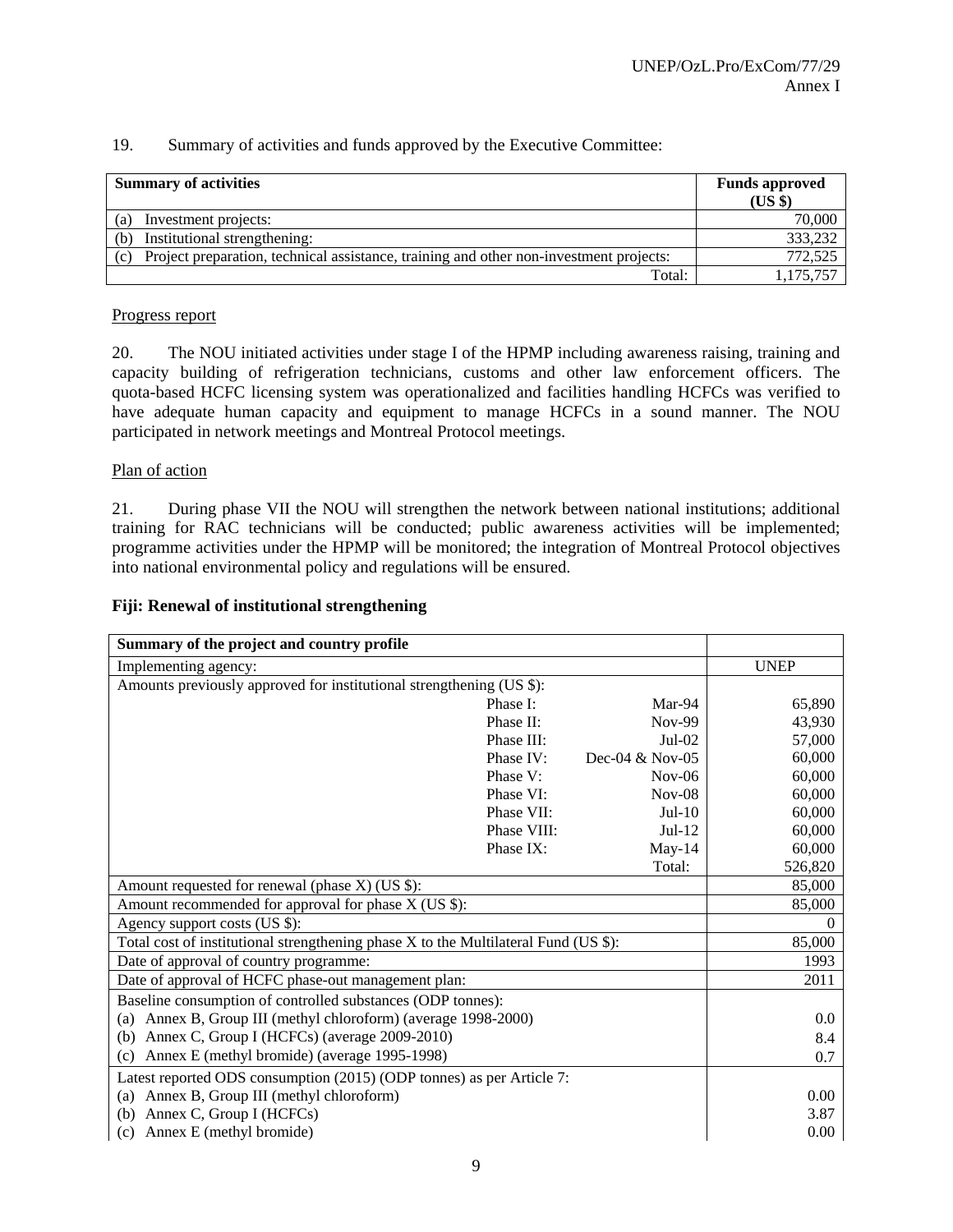| Summary of the project and country profile              |        |           |
|---------------------------------------------------------|--------|-----------|
|                                                         | Total: | 3.87      |
| Year of reported country programme implementation data: |        | 2015      |
| Amount approved for projects (as at May 2016) (US \$):  |        | 1,390,445 |
| Amount disbursed (as at December 2014) (US \$):         |        | 1,162,498 |
| ODS to be phased out (as at May 2016) (ODP tonnes):     |        | 31.0      |
| ODS phased out (as at December 2014) (ODP tonnes):      |        | 31.0      |

| <b>Summary of activities</b>                                                                  | <b>Funds approved</b><br>(US \$) |
|-----------------------------------------------------------------------------------------------|----------------------------------|
| Investment projects:<br>(a)                                                                   | 109,700                          |
| Institutional strengthening:<br>(b)                                                           | 526,820                          |
| Project preparation, technical assistance, training and other non-investment projects:<br>(c) | 753,925                          |
| Total:                                                                                        | 1,390,445                        |

### Progress report

23. Fiji has strictly enforced and monitored its licensing and technicians' permit system which is being enforced through networking with other NOUs and the iPIC mechanism. Additionally, Fiji completed phase I of the training of the service technicians and enforcement officers is progressing with phase II; hosted the regional network meeting of the Pacific Island Countries' (PICs) ozone officers in 2014 and 2015,and the Joint Asia/Pacific Ozone officers network meeting, the Asia/Pacific the meeting on ODS alternative surveys, the Australia lead-RAC alternative technology exhibition and the PIC regional train the trainer training on good servicing practices related to hydrocarbon alternatives in 2016.

### Plan of action

24. The activities under phase X of the IS project to include: enforcement of the ODS import-export licensing and quota system; data collection and reconciliation to ensure timely submission of CP and Article 7 data; support the operations of industry association; coordination with stakeholders for the implementation of HPMP; information dissemination promoting non-HCFC and energy efficient RAC equipment; and participation in regional network and Montreal Protocol meetings. The NOU will also finalize the ODS alternative survey.

## **Gambia: Renewal of institutional strengthening**

| Summary of the project and country profile                                           |             |           |                  |
|--------------------------------------------------------------------------------------|-------------|-----------|------------------|
| Implementing agency:                                                                 |             |           | <b>UNEP</b>      |
| Amounts previously approved for institutional strengthening (US \$):                 |             |           |                  |
|                                                                                      | Phase I:    | May-96    | 42,200           |
|                                                                                      | Phase II:   | $Mar-00$  | 28,000           |
|                                                                                      | Phase III:  | $Dec-03$  | 36,573           |
|                                                                                      | Phase IV:   | Apr- $06$ | 60,000           |
|                                                                                      | Phase V:    | Apr- $08$ | 60,000           |
|                                                                                      | Phase VI:   | $Jul-10$  | 60,000           |
|                                                                                      | Phase VII:  | $Jul-12$  | 60,000           |
|                                                                                      | Phase VIII: | $May-14$  | 60,000           |
|                                                                                      |             | Total:    | 406,773          |
| Amount requested for renewal (phase IX) (US \$):                                     |             |           | 85,000           |
| Amount recommended for approval for phase IX (US \$):                                |             |           | 85,000           |
| Agency support costs (US \$):                                                        |             |           | $\left( \right)$ |
| Total cost of institutional strengthening phase IX to the Multilateral Fund (US \$): |             |           | 85,000           |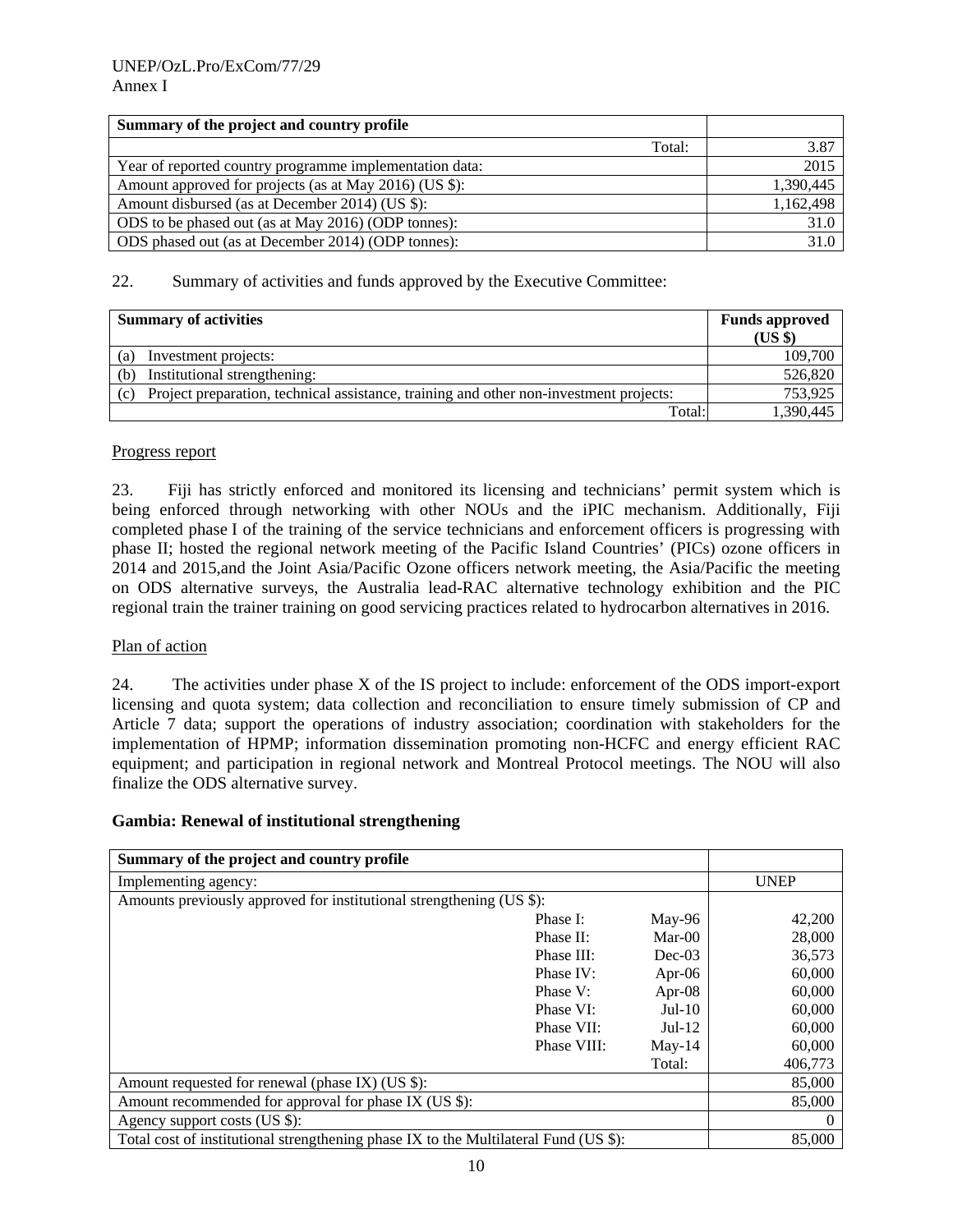| Date of approval of country programme:                                | 1996      |
|-----------------------------------------------------------------------|-----------|
| Date of approval of HCFC phase-out management plan:                   | 2011      |
| Baseline consumption of controlled substances (ODP tonnes):           |           |
| Annex B, Group III (methyl chloroform) (average 1998-2000)<br>(a)     | 0.0       |
| Annex C, Group I (HCFCs) (average 2009-2010)<br>(b)                   | 1.5       |
| Annex E (methyl bromide) (average 1995-1998)<br>(c)                   | 0.0       |
| Latest reported ODS consumption (2015) (ODP tonnes) as per Article 7: |           |
| Annex B, Group III (methyl chloroform)<br>(a)                         | 0.00      |
| Annex C, Group I (HCFCs)<br>(b)                                       | 0.75      |
| Annex E (methyl bromide)<br>(c)                                       | 0.00      |
| Total:                                                                | 0.75      |
| Year of reported country programme implementation data:               | 2015      |
| Amount approved for projects (as at May 2016) (US \$):                | 1,354,473 |
| Amount disbursed (as at December 2014) (US \$):                       | 1,153,969 |
| ODS to be phased out (as at May 2016) (ODP tonnes):                   | 42.8      |
| ODS phased out (as at December 2014) (ODP tonnes):                    | 42.6      |

|     | <b>Summary of activities</b>                                                           | <b>Funds approved</b><br>(US \$) |
|-----|----------------------------------------------------------------------------------------|----------------------------------|
| (a) | Investment projects:                                                                   | 243,500                          |
| (b) | Institutional strengthening:                                                           | 406,773                          |
| (c) | Project preparation, technical assistance, training and other non-investment projects: | 704,200                          |
|     | Total:                                                                                 | 1,354,473                        |

#### Progress report

26. The NOU facilitated the establishment of seven regional RAC technicians' associations, which assist in the monitoring of ODS consumption; CP and Article 7 data were submitted to the Fund and Ozone Secretariats, respectively, and initiated data collection for the ODS alternatives survey. Gambia celebrated the International Ozone Day; information materials were translated into various local languages to make it available to the wider population; and attended regional network and Montreal Protocol meetings.

### Plan of action

27. During phase IX, the NOU will continue to collaborate with stakeholders and will encourage importers to invest in ODS alternatives particularly natural refrigerants, and advocate for incentives to have conversion projects for end users who are the major consumers of HCFCs. In collaboration with the Ozone Technical Working Group, customs and refrigeration technicians' associations, the NOU will focus training and certification programmes to build the capacity of RAC technicians in the proper and safe handling of refrigerants. The NOU will continue to use local communicators to raise awareness using local languages.

### **Guinea Bissau: Renewal of institutional strengthening**

| Summary of the project and country profile                           |            |                 |             |
|----------------------------------------------------------------------|------------|-----------------|-------------|
| Implementing agency:                                                 |            |                 | <b>UNEP</b> |
| Amounts previously approved for institutional strengthening (US \$): |            |                 |             |
|                                                                      | Phase I:   | Apr-03 & Jul-04 | 90,000      |
|                                                                      | Phase II:  | $Nov-06$        | 60,000      |
|                                                                      | Phase III: | $Jul-12$        | 60,000      |
|                                                                      | Phase IV:  | $Nov-14$        | 60,000      |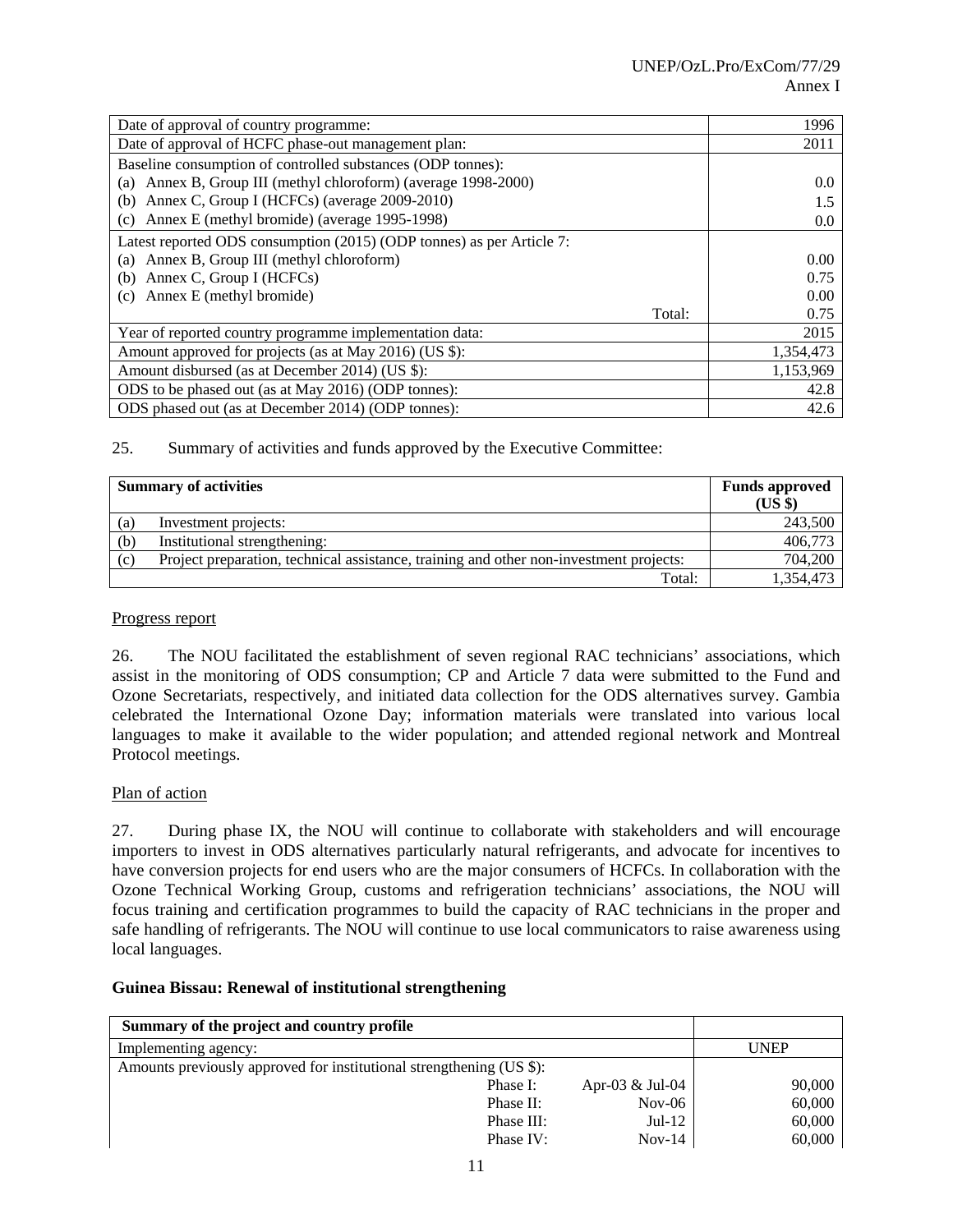| Summary of the project and country profile                                          |           |
|-------------------------------------------------------------------------------------|-----------|
| Total:                                                                              | 270,000   |
| Amount requested for renewal (phase V) (US \$):                                     | 85,000    |
| Amount recommended for approval for phase V (US \$):                                | 85,000    |
| Agency support costs (US \$):                                                       | $\theta$  |
| Total cost of institutional strengthening phase V to the Multilateral Fund (US \$): | 85,000    |
| Date of approval of country programme:                                              | 2004      |
| Date of approval of HCFC phase-out management plan:                                 | 2011      |
| Baseline consumption of controlled substances (ODP tonnes):                         |           |
| Annex B, Group III (methyl chloroform) (average 1998-2000)<br>(a)                   | 0.00      |
| Annex C, Group I (HCFCs) (average 2009-2010)<br>(b)                                 | 2.83      |
| Annex E (methyl bromide) (average 1995-1998)<br>(c)                                 | 0.00      |
| Latest reported ODS consumption (2015) (ODP tonnes) as per Article 7:               |           |
| Annex B, Group III (methyl chloroform)<br>(a)                                       | 0.00      |
| Annex C, Group I (HCFCs)<br>(b)                                                     | 2.48      |
| Annex E (methyl bromide)<br>(c)                                                     | 0.00      |
| Total:                                                                              | 2.48      |
| Year of reported country programme implementation data:                             | 2015      |
| Amount approved for projects (as at May 2016) (US \$):                              | 1,179,900 |
| Amount disbursed (as at December 2014) (US \$):                                     | 1,005,538 |
| ODS to be phased out (as at May 2016) (ODP tonnes):                                 | 26.4      |
| ODS phased out (as at December 2014) (ODP tonnes):                                  | 21.3      |

| <b>Summary of activities</b> |                                                                                        | <b>Funds approved</b><br>(US \$) |
|------------------------------|----------------------------------------------------------------------------------------|----------------------------------|
| (a)                          | Investment projects:                                                                   | 40,000                           |
| (b)                          | Institutional strengthening:                                                           | 270,000                          |
| (c)                          | Project preparation, technical assistance, training and other non-investment projects: | 869,900                          |
|                              | Total:                                                                                 | 1,179,900                        |

### Progress report

29. During phase IV of the IS project the following activities were carried out: ODS import data was collected f and CP and Article 7 data was submitted to the Fund and Ozone Secretariats, respectively; annual meetings were held with the National Ozone Committee, and with the importers and consumers association; coordination of the HPMP; training of RAC trainers and RAC technicians; training of customs officers; awareness activities including information on the availability of HCFC alternatives, information on legislation, and MOP decisions; and celebration of International Ozone Day, and participated in regional network and in Montreal Protocol meetings.

### Plan of action

30. In phase V of the IS project, the NOU is planning to: continue information dissemination and awareness raising; coordinate the implementation of HPMP activities; promote the licensing and quota system and its enforcement, provide information about annual quota to importers; continue monitoring and evaluation; organise annual stakeholder workshops to raise awareness on low-GWP HCFC alternatives; and collect and report data to the Fund and Ozone Fund Secretariats, respectively.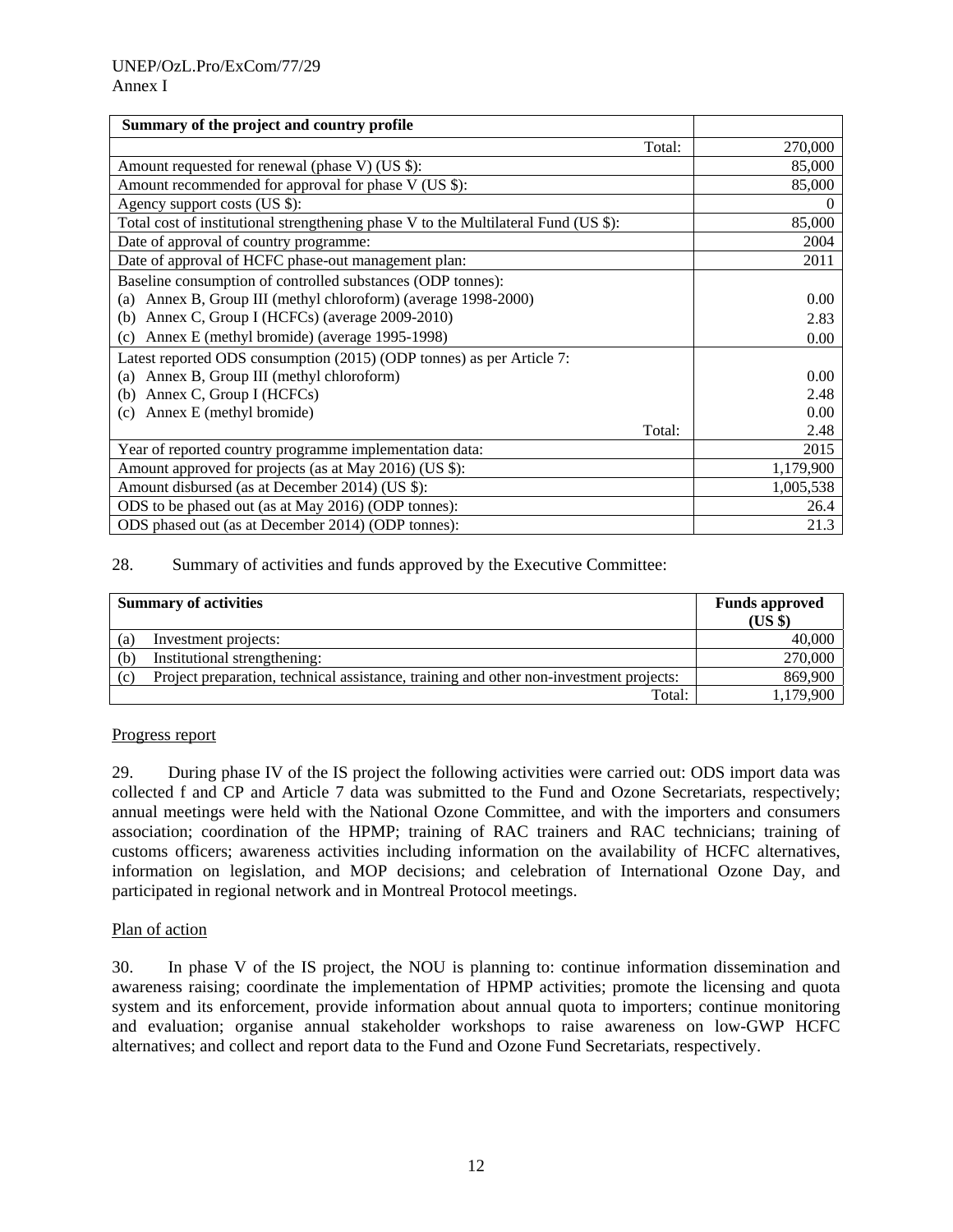| Summary of the project and country profile                                             |            |          |             |
|----------------------------------------------------------------------------------------|------------|----------|-------------|
| Implementing agency:                                                                   |            |          | <b>UNEP</b> |
| Amounts previously approved for institutional strengthening (US \$):                   |            |          |             |
|                                                                                        | Phase I:   | $Jul-02$ | 133,650     |
|                                                                                        | Phase II:  | $Dec-04$ | 115,830     |
|                                                                                        | Phase III: | $Nov-06$ | 115,830     |
|                                                                                        | Phase IV:  | $Jul-08$ | 115,830     |
|                                                                                        | Phase V    | $Jul-10$ | 115,830     |
|                                                                                        | Phase VI:  | $Dec-12$ | 115,830     |
|                                                                                        | Phase VII: | $Nov-14$ | 115,830     |
|                                                                                        |            | Total:   | 828,630     |
| Amount requested for renewal (phase VIII) (US \$):                                     |            |          | 148,262     |
| Amount recommended for approval for phase VIII (US \$):                                |            |          | 148,262     |
| Agency support costs (US \$):                                                          |            |          | $\Omega$    |
| Total cost of institutional strengthening phase VIII to the Multilateral Fund (US \$): |            |          | 148,262     |
| Date of approval of country programme:                                                 |            |          | 2002        |
| Date of approval of HCFC phase-out management plan:                                    |            |          | 2011        |
| Baseline consumption of controlled substances (ODP tonnes):                            |            |          |             |
| (a) Annex B, Group III (methyl chloroform) (average 1998-2000)                         |            |          | 0.0         |
| Annex C, Group I (HCFCs) (average 2009-2010)<br>(b)                                    |            |          | 4.1         |
| Annex E (methyl bromide) (average 1995-1998)<br>(c)                                    |            |          | 14.2        |
| Latest reported ODS consumption (2015) (ODP tonnes) as per Article 7:                  |            |          |             |
| (a) Annex B, Group III (methyl chloroform)                                             |            |          | 0.00        |
| Annex C, Group I (HCFCs)<br>(b)                                                        |            |          | 1.58        |
| Annex E (methyl bromide)<br>(c)                                                        |            |          | 0.00        |
|                                                                                        |            | Total:   | 1.58        |
| Year of reported country programme implementation data:                                |            |          | 2015        |
| Amount approved for projects (as at May 2016) (US \$):                                 |            |          | 2,943,357   |
| Amount disbursed (as at December 2014) (US \$):                                        |            |          | 2,410,617   |
| ODS to be phased out (as at May 2016) (ODP tonnes):                                    |            |          | 88.3        |
| ODS phased out (as at December 2014) (ODP tonnes):                                     |            |          | 85.5        |

### **Kyrgyzstan: Renewal of institutional strengthening**

#### 31. Summary of activities and funds approved by the Executive Committee:

| <b>Summary of activities</b> |                                                                                        | <b>Funds approved</b><br>(US \$) |
|------------------------------|----------------------------------------------------------------------------------------|----------------------------------|
| (a)                          | Investment projects:                                                                   | 539,800                          |
| (b)                          | Institutional strengthening:                                                           | 828,630                          |
| (c)                          | Project preparation, technical assistance, training and other non-investment projects: | 1,574,927                        |
|                              | Total:                                                                                 | 2,943,357                        |

#### Progress report

32. During phase VII of the IS project the NOU updated the regulatory system to control HCFCs, resulting from accession to Eurasian Economic Union; developed legislation for implementation of the HCFC quota and licensing system which was approved; introduced the ban on the import of HCFC-based equipment in 2015; reported CP and Article 7 data on time; developed a code of good practice in RAC which was distributed to service companies and RAC technicians through the Public Association of Refrigeration technicians; coordinated the finalization of stage I of the HPMP initiated activities of stage II; and organized of Steering Committee and Industrial Association meetings as well as training workshops for customs officers and RAC technicians; and produced several publications in Russian and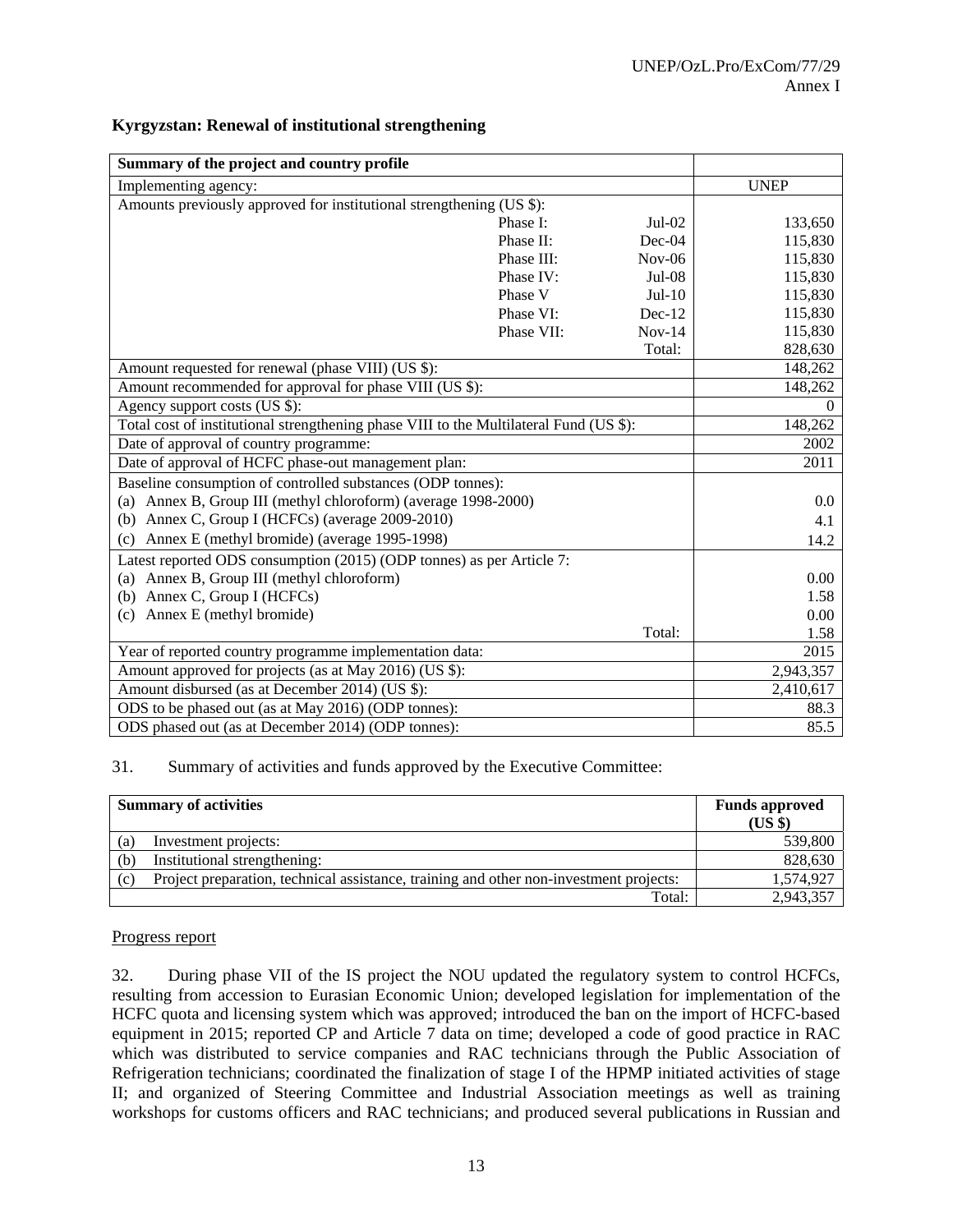#### UNEP/OzL.Pro/ExCom/77/29 Annex I

Kyrgyz languages, synergies with climate change, and ozone layer protection; and coordinated the ODS alternatives survey.

#### Plan of action

33. The NOU will continue its work to ensure the compliance with the HCFC quota system and further develop legislative measures to control HCFCs consumption; will implement the activities of stage II of the HPMP to ensure accelerated phase-out of HCFC with a target of 97.5 per cent reduction by 2020; and will continue with public awareness related to the ozone layer and climate change.

| Summary of the project and country profile                                             |            |               |             |
|----------------------------------------------------------------------------------------|------------|---------------|-------------|
| Implementing agency:                                                                   |            |               | <b>UNEP</b> |
| Amounts previously approved for institutional strengthening (US \$):                   |            |               |             |
|                                                                                        | Phase I:   | $Oct-96$      | 30,000      |
|                                                                                        | Phase II:  | <b>Nov-99</b> | 20,000      |
|                                                                                        | Phase III: | Apr-05        | 26,000      |
|                                                                                        | Phase IV:  | $Nov-07$      | 60,000      |
|                                                                                        | Phase V:   | $Dec-10$      | 60,000      |
|                                                                                        | Phase VI:  | $Dec-12$      | 60,000      |
|                                                                                        | Phase VII: | $Nov-14$      | 60,000      |
|                                                                                        |            | Total:        | 316,000     |
| Amount requested for renewal (phase VIII) (US \$):                                     |            |               | 85000       |
| Amount recommended for approval for phase VIII (US \$):                                |            |               | 85,000      |
| Agency support costs (US \$):                                                          |            |               | $\Omega$    |
| Total cost of institutional strengthening phase VIII to the Multilateral Fund (US \$): |            |               | 85,000      |
| Date of approval of country programme:                                                 |            |               | 1996        |
| Date of approval of HCFC phase-out management plan:                                    |            |               | 2011        |
| Baseline consumption of controlled substances (ODP tonnes):                            |            |               |             |
| (a) Annex B, Group III (methyl chloroform) (average 1998-2000)                         |            |               | 0.0         |
| (b) Annex C, Group I (HCFCs) (average $2009-2010$ )                                    |            |               | 3.5         |
| (c) Annex E (methyl bromide) (average 1995-1998)                                       |            |               | 0.1         |
| Latest reported ODS consumption (2015) (ODP tonnes) as per Article 7:                  |            |               |             |
| (a) Annex B, Group III (methyl chloroform)                                             |            |               | 0.00        |
| (b) Annex C, Group I (HCFCs)                                                           |            |               | 0.75        |
| (c) Annex E (methyl bromide)                                                           |            |               | 0.00        |
|                                                                                        |            | Total:        | 0.75        |
| Year of reported country programme implementation data:                                |            |               | 2015        |
| Amount approved for projects (as at May 2016) (US \$):                                 |            |               | 922,395     |
| Amount disbursed (as at December 2014) (US \$):                                        |            |               | 681,191     |
| ODS to be phased out (as at May 2016) (ODP tonnes):                                    |            |               | 6.2         |
| ODS phased out (as at December 2014) (ODP tonnes):                                     |            |               | 7.0         |

#### **Lesotho: Renewal of institutional strengthening**

## 34. Summary of activities and funds approved by the Executive Committee:

| <b>Summary of activities</b> |                                                                                        | <b>Funds approved</b><br>(US \$) |
|------------------------------|----------------------------------------------------------------------------------------|----------------------------------|
| (a)                          | Investment projects:                                                                   | 295,300                          |
| (b)                          | Institutional strengthening:                                                           | 316,000                          |
| (c)                          | Project preparation, technical assistance, training and other non-investment projects: | 311,095                          |
|                              | Total:                                                                                 | 922,395                          |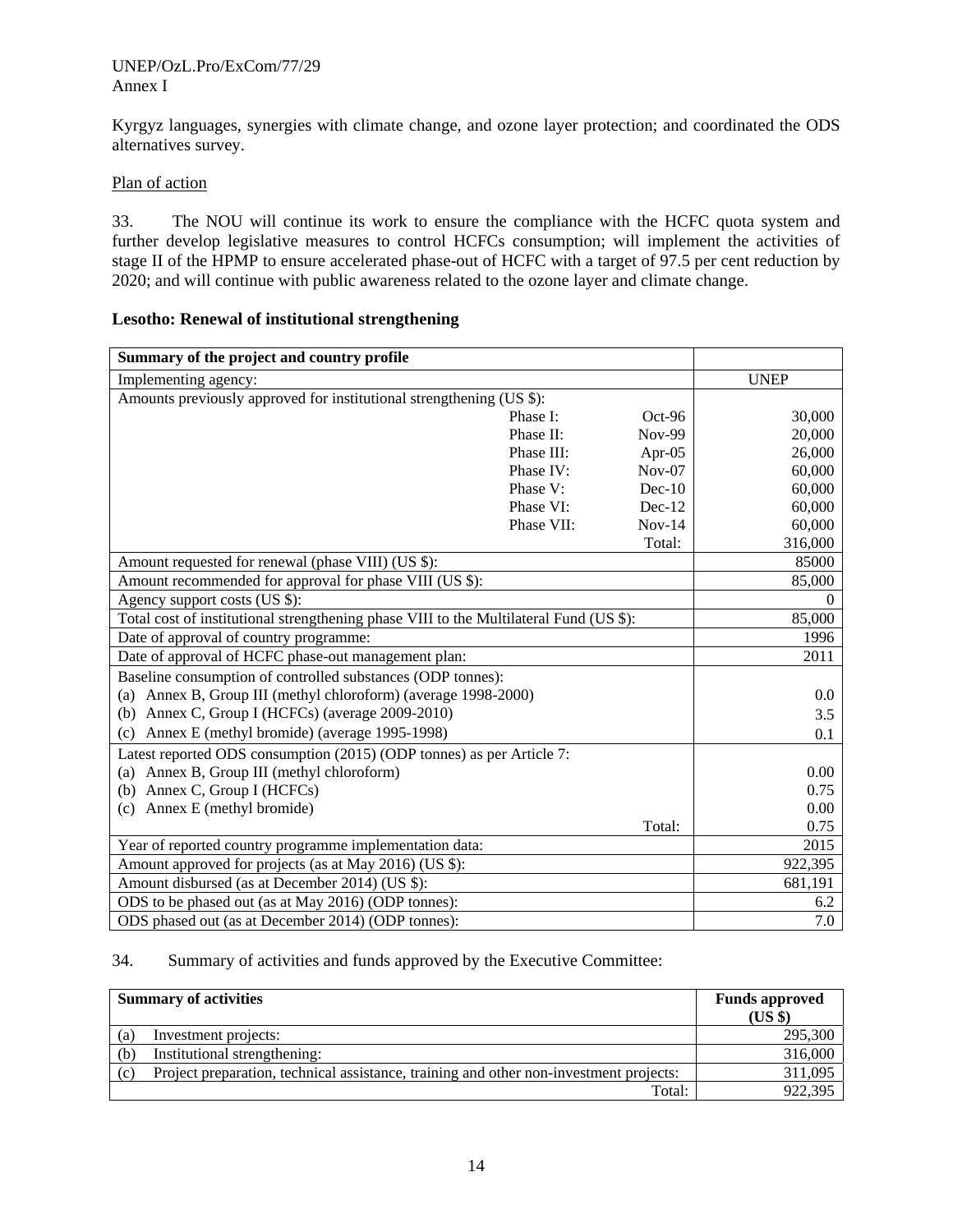### Progress report

35. During phase VII of the IS project the NOU started the ODS alternatives survey; implemented ODS regulations through the enforcement of licensing and quota system to control of ODS import/export; embarked on an awareness programme; trained customs officers, and refrigeration technicians; and completed first tranche of stage I of the HPMP. Lesotho celebrated International Ozone Day and participated in regional network in Montreal Protocol meetings.

## Plan of action

36. The NOU plans to coordinate the finalization of the ODS alternatives survey; will continue with the training programme for RAC technicians and implement refresher training for custom officers to support the implementation and enforcement of ODS regulations; will provide CP and Article 7 data to the Fund and Ozone Secretariats, respectively; and will continue awareness raising programme and participation in regional network and Montreal Protocol meetings.

## **Madagascar: Renewal of institutional strengthening**

| Summary of the project and country profile                                            |                 |             |
|---------------------------------------------------------------------------------------|-----------------|-------------|
| Implementing agency:                                                                  |                 | <b>UNEP</b> |
| Amounts previously approved for institutional strengthening (US \$):                  |                 |             |
| Phase I:                                                                              | Nov-99          | 70,000      |
| Phase II:                                                                             | $Jul-04$        | 60,700      |
| Phase III:                                                                            | $Jul-06$        | 60,700      |
| Phase IV:                                                                             | Nov-09 & Apr-10 | 60,700      |
| Phase V:                                                                              | $Jul-12$        | 60,700      |
| Phase VI:                                                                             | $Nov-14$        | 60,700      |
|                                                                                       | Total:          | 373,500     |
| Amount requested for renewal (phase VII) (US \$):                                     |                 | 85,000      |
| Amount recommended for approval for phase VII (US \$):                                |                 | 85,000      |
| Agency support costs (US \$):                                                         |                 | 0           |
| Total cost of institutional strengthening phase VII to the Multilateral Fund (US \$): |                 | 85,000      |
| Date of approval of country programme:                                                |                 | 1999        |
| Date of approval of HCFC phase-out management plan:                                   |                 | 2010        |
| Baseline consumption of controlled substances (ODP tonnes):                           |                 |             |
| (a) Annex B, Group III (methyl chloroform) (average 1998-2000)                        |                 | 0.0         |
| (b) Annex C, Group I (HCFCs) (average 2009-2010)                                      |                 | 24.9        |
| Annex E (methyl bromide) (average 1995-1998)<br>(c)                                   |                 | 2.6         |
| Latest reported ODS consumption (2015) (ODP tonnes) as per Article 7:                 |                 |             |
| (a) Annex B, Group III (methyl chloroform)                                            |                 | 0.00        |
| (b) Annex C, Group I (HCFCs)                                                          |                 | 14.03       |
| Annex E, (methyl bromide)<br>(c)                                                      |                 | 0.00        |
|                                                                                       | Total:          | 14.03       |
| Year of reported country programme implementation data:                               |                 | 2015        |
| Amount approved for projects (as at May 2016) (US \$):                                |                 | 1,745,900   |
| Amount disbursed (as at December 2014) (US \$):                                       |                 | 1,281,708   |
| ODS to be phased out (as at May 2016) (ODP tonnes):                                   |                 | 46.8        |
| ODS phased out (as at December 2014) (ODP tonnes):                                    |                 | 35.4        |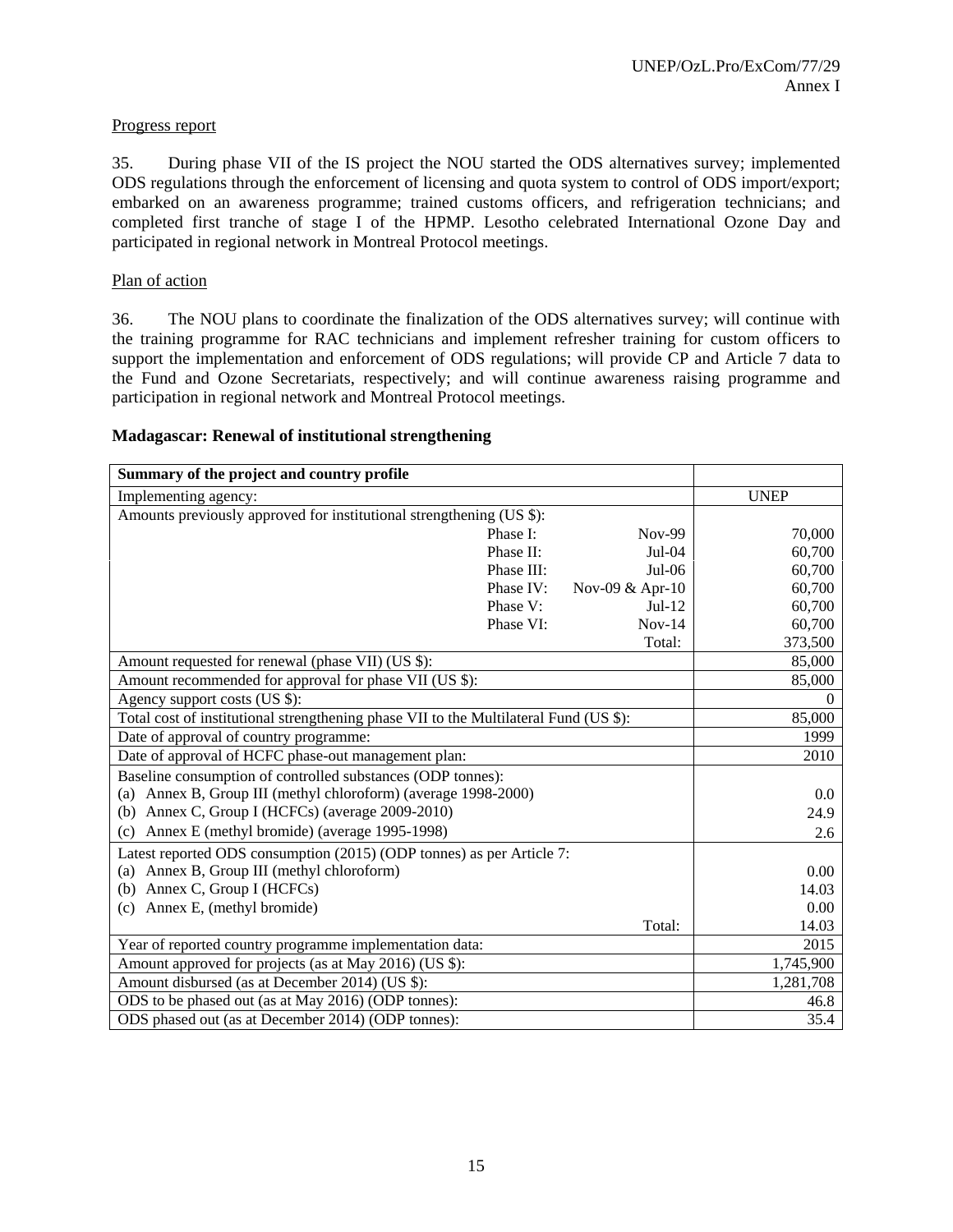| 37.<br>Summary of activities and funds approved by the Executive Committee: |  |
|-----------------------------------------------------------------------------|--|
|-----------------------------------------------------------------------------|--|

| <b>Summary of activities</b> |                                                                                        | <b>Funds approved</b><br>(US \$) |
|------------------------------|----------------------------------------------------------------------------------------|----------------------------------|
| (a)                          | Investment projects:                                                                   | 385,000                          |
| (b)                          | Institutional strengthening:                                                           | 373,500                          |
| (c)                          | Project preparation, technical assistance, training and other non-investment projects: | 987,400                          |
|                              | Total:                                                                                 | 1,745,900                        |

### Progress report

38. The NOU implemented phase VI of the IS project including: collection of ODS import data from the Customs Department and submission of CP and Article 7 to the Fund and Ozone Secretariats, respectively; stakeholder coordination through annual meetings with the National Ozone Committee, and the importer and consumer association; coordination of the HPMP; training of RAC trainers and RAC technicians and customs officers, and awareness activities and distribution of information materials; celebration of International ozone day; and participation in regional network in Montreal Protocol meetings.

### Plan of action

39. The NOU is planning the following activities: continue information dissemination and awareness raising; coordinate the implementation of HPMP activities; promote the licensing and quota system and its enforcement, and provide information about annual quota to importers; put in place the technician certification programme; continue monitoring and evaluation; organise annual stakeholder workshops to raise awareness on low-GWP HCFC alternatives; collect and report data to the Fund and Ozone Secretariats.

#### **Maldives: Renewal of institutional strengthening**

| Summary of the project and country profile                                           |             |          |             |
|--------------------------------------------------------------------------------------|-------------|----------|-------------|
| Implementing agency:                                                                 |             |          | <b>UNEP</b> |
| Amounts previously approved for institutional strengthening (US \$):                 |             |          |             |
|                                                                                      | Phase I:    | Mar-94   | 41,250      |
|                                                                                      | Phase II:   | $Jul-02$ | 35,753      |
|                                                                                      | Phase III:  | $Dec-04$ | 60,000      |
|                                                                                      | Phase IV:   | $Nov-06$ | 60,000      |
|                                                                                      | Phase V:    | $Nov-08$ | 60,000      |
|                                                                                      | Phase VI:   | $Jul-10$ | 60,000      |
|                                                                                      | Phase VII:  | $Jul-12$ | 60,000      |
|                                                                                      | Phase VIII: | $May-14$ | 60,000      |
|                                                                                      |             | Total:   | 437,003     |
| Amount requested for renewal (phase IX) (US \$):                                     |             |          | 85,000      |
| Amount recommended for approval for phase IX (US \$):                                |             |          | 85,000      |
| Agency support costs (US \$):                                                        |             |          | $\Omega$    |
| Total cost of institutional strengthening phase IX to the Multilateral Fund (US \$): |             |          | 85,000      |
| Date of approval of country programme:                                               |             |          | 1993        |
| Date of approval of HCFC phase- out management plan:                                 |             |          | 2010        |
| Baseline consumption of controlled substances (ODP tonnes):                          |             |          |             |
| (a) Annex B, Group III (methyl chloroform) (average 1998-2000)                       |             |          | 0.0         |
| (b) Annex C, Group I (HCFCs) (average 2009-2010)                                     |             |          | 4.6         |
| Annex E (methyl bromide) (average 1995-1998)<br>(c)                                  |             |          | 0.0         |
| Latest reported ODS consumption (2015) (ODP tonnes) as per Article 7:                |             |          |             |
| (a) Annex B, Group III (methyl chloroform)                                           |             |          | $0.00\,$    |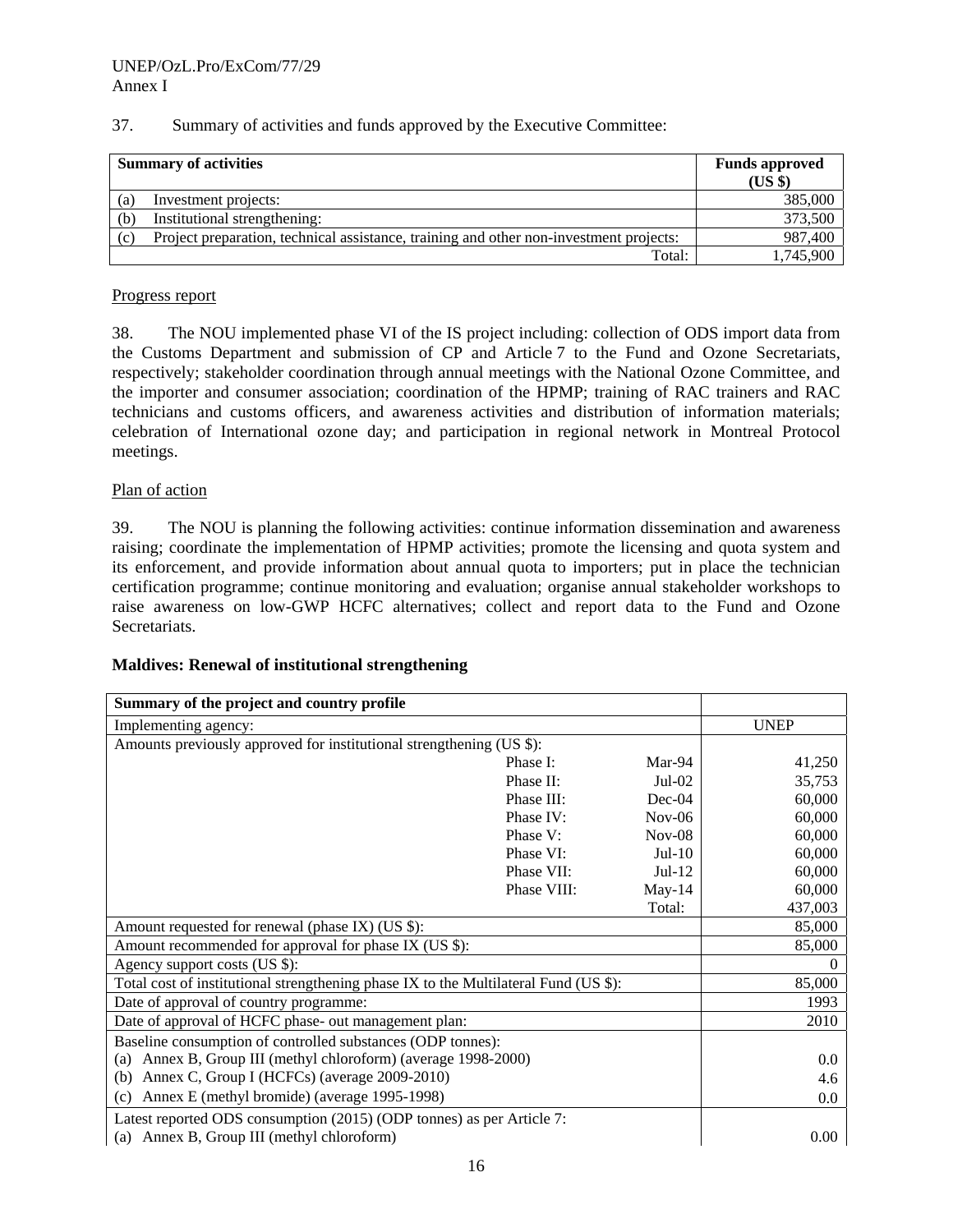| (b) Annex C, Group I (HCFCs)                            | 2.45      |
|---------------------------------------------------------|-----------|
| (c) Annex E (methyl bromide)                            | 0.00      |
| Total:                                                  | 2.45      |
| Year of reported country programme implementation data: | 2015      |
| Amount approved for projects (as at May 2016) (US \$):  | 2,243,003 |
| Amount disbursed (as at December 2014) (US \$):         | 1,451,495 |
| ODS to be phased out (as at May 2016) (ODP tonnes):     | 5.21      |
| ODS phased out (as at December 2014) (ODP tonnes):      | 2.9       |

| <b>Summary of activities</b>                                                                  | <b>Funds approved</b><br>$(US \$ |
|-----------------------------------------------------------------------------------------------|----------------------------------|
| Investment projects:<br>(a)                                                                   | 505,000                          |
| Institutional strengthening:<br>(b)                                                           | 437,003                          |
| Project preparation, technical assistance, training and other non-investment projects:<br>(c) | 1,301,000                        |
| Total:                                                                                        | 2,243,003                        |

### Progress report

41. During phase VIII of the IS project the Maldives Parliament introduced tax incentives and disincentives to promote the adoption of low-GWP alternatives for HCFC, and HCFC-based equipment was banned from 31 May 2016. The NOU organized law enforcement workshops for custom and enforcement officers and RAC training workshops for servicing technicians in the fisheries and tourism sector; organized a meeting for the Cabinet to share information on ozone activities and the country's Montreal Protocol obligations; formed a national chemicals committee to coordinate the implementation of the HPMP and advise the Government on technical and legal issues related to the HPMP; awareness raising among fisheries, and the public. A steering committee was formed for the Strengthening Low Carbon Energy Island Strategies (LCEI) project with the NOU, relevant ministries and the Maldives Energy Authority. The NOU submitted its CP data report to the Fund Secretariat and submitted Article 7 data report to the Ozone Secretariat. Maldives participated in regional network and Montreal Protocol meetings.

# Plan of action

42. The NOU will organize training programmes and awareness activities for the tourism and fisheries sectors, RAC trainers and servicing technicians, and importers and will continue information sharing on ozone activities and Montreal Protocol obligations with the new Cabinet; will continue to celebrate International Ozone Day; will develop a booklet on HCFC alternatives in local languages aimed at the general public; will continue its submission of ODS data to the Fund and Ozone Secretariats and will plan to participate in regional network meeting.

|  | <b>Mauritius: Renewal of institutional strengthening</b> |  |
|--|----------------------------------------------------------|--|
|  |                                                          |  |

| Summary of the project and country profile                           |            |           |             |
|----------------------------------------------------------------------|------------|-----------|-------------|
| Implementing agency:                                                 |            |           | <b>UNEP</b> |
| Amounts previously approved for institutional strengthening (US \$): |            |           |             |
|                                                                      | Phase I:   | $Jun-93$  | 50,000      |
|                                                                      | Phase II:  | Apr- $05$ | 60,000      |
|                                                                      | Phase III: | $Nov-07$  | 60,000      |
|                                                                      | Phase IV:  | $Nov-14$  | 60,000      |
|                                                                      |            | Total:    | 230,000     |
| Amount requested for renewal (phase V) (US \$):                      |            |           | 85,000      |
| Amount recommended for approval for phase V (US \$):                 |            |           | 85,000      |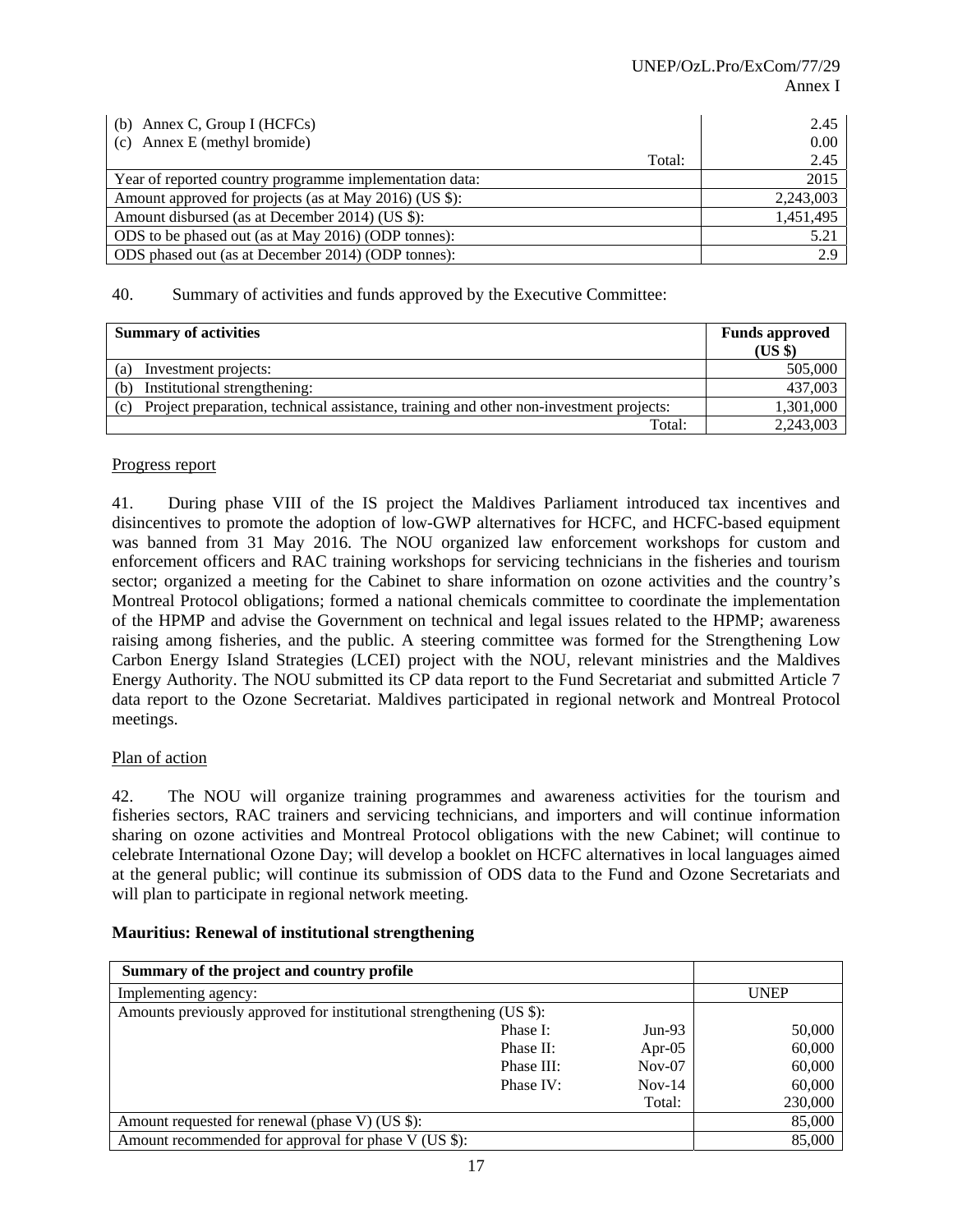| Agency support costs (US \$):                                                       | 0         |
|-------------------------------------------------------------------------------------|-----------|
| Total cost of institutional strengthening phase V to the Multilateral Fund (US \$): | 85,000    |
| Date of approval of country programme:                                              | 1993      |
| Date of approval of HCFC phase-out management plan:                                 | 2011      |
| Baseline consumption of controlled substances (ODP tonnes):                         |           |
| Annex B, Group III (methyl chloroform) (average 1998-2000)<br>(a)                   | 0.1       |
| Annex C, Group I (HCFCs) (average 2009-2010)<br>(b)                                 | 8.0       |
| Annex E (methyl bromide) (average 1995-1998)<br>(c)                                 | 0.1       |
| Latest reported ODS consumption (2015) (ODP tonnes) as per Article 7:               |           |
| Annex B, Group III (methyl chloroform)<br>(a)                                       | 0.00      |
| Annex C, Group I (HCFCs)<br>(b)                                                     | 6,79      |
| Annex E (methyl bromide)<br>(c)                                                     | 0.00      |
| Total:                                                                              | 6.79      |
| Year of reported country programme implementation data:                             | 2015      |
| Amount approved for projects (as at May 2016) (US \$):                              | 1,969,465 |
| Amount disbursed (as at December 2014) (US \$):                                     | 1,535,182 |
| ODS to be phased out (as at May 2016) (ODP tonnes):                                 | 57.7      |
| ODS phased out (as at December 2014) (ODP tonnes):                                  | 59.8      |

|     | <b>Summary of activities</b>                                                           | <b>Funds approved</b><br>(US \$) |
|-----|----------------------------------------------------------------------------------------|----------------------------------|
| (a) | Investment projects:                                                                   | 1,063,738                        |
| (b) | Institutional strengthening:                                                           | 230,000                          |
| (c) | Project preparation, technical assistance, training and other non-investment projects: | 675.727                          |
|     | Total:                                                                                 | 1,969,465                        |

#### Progress report

44. During phase IV of the IS project the NOU implemented the enforcement of the HCFC licensing and quota system; an awareness programme, training of Customs officers and refrigeration trainers and technicians and strengthening the capacity of training centres. A meeting was held in June 2016 with stakeholders for the preparation of the regulation for the use and handling of natural refrigerants to raise the awareness of RAC technicians. The NOU participated in regional network and Montreal Protocol meetings, and the Green Cooling Africa workshop in June 2016.

#### Plan of action

45. In phase V of the IS project the NOU will: continue with the training programme for the technicians in the refrigeration sector and training of customs officers to support the implementation and enforcement of ODS regulations; implement an awareness raising programme; submit CP and Article 7 data to the Fund and Ozone Secretariats, respectively; maintain collaboration with stakeholders and industry associations; coordinate the implementation of the HPMP; prepare a draft of the standard/regulation for the use and handling of natural refrigerants; and participate in regional network meetings.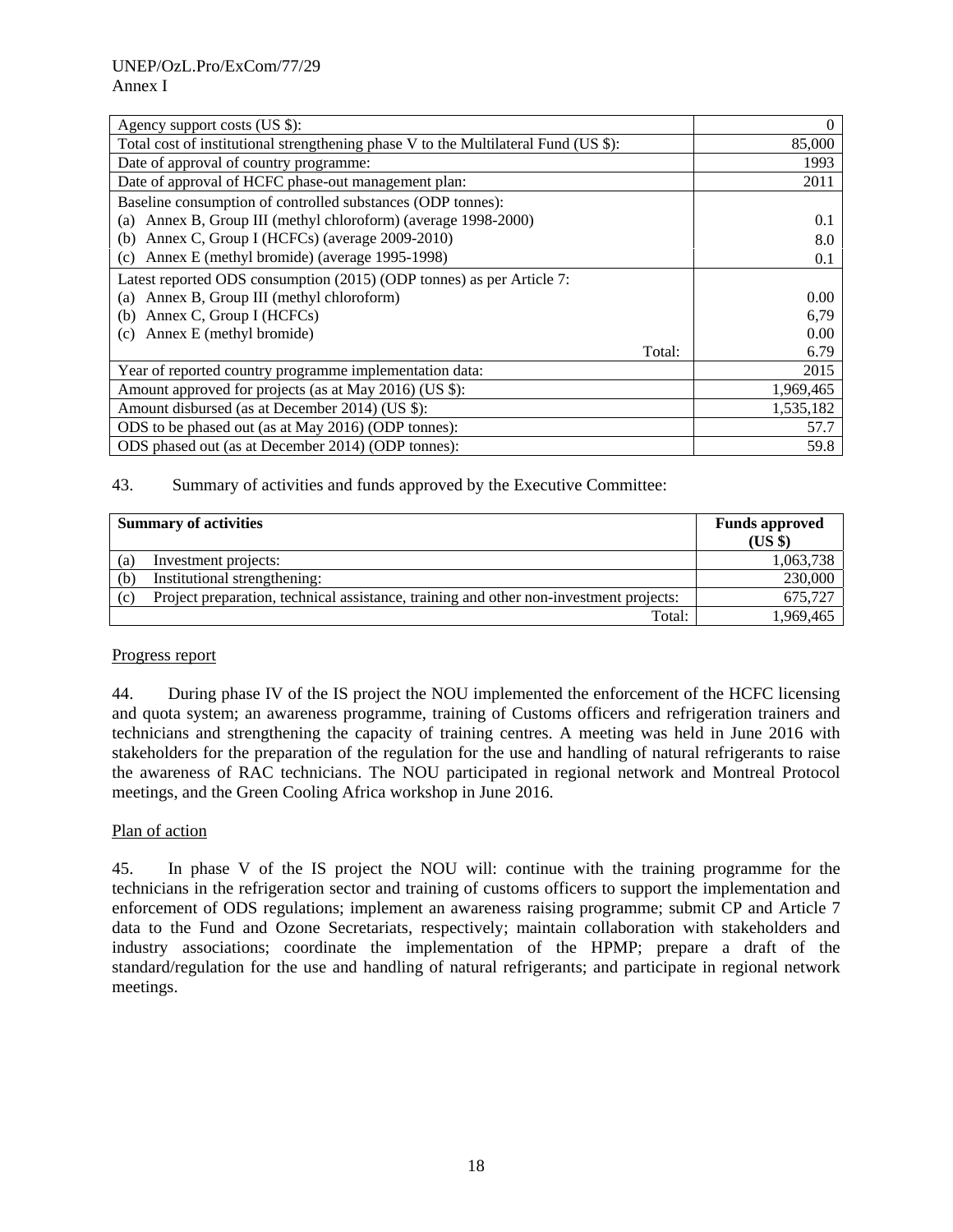| Summary of the project and country profile                                           |            |                 |             |
|--------------------------------------------------------------------------------------|------------|-----------------|-------------|
| Implementing agency:                                                                 |            |                 | <b>UNEP</b> |
| Amounts previously approved for institutional strengthening (US \$):                 |            |                 |             |
|                                                                                      | Phase I:   | $Mar-02$        | 34,000      |
|                                                                                      | Phase II:  | Jul-06 & Jul-09 | 41,333      |
|                                                                                      | Phase III: | $Jul-10$        | 60,000      |
|                                                                                      | Phase IV:  | $Jul-12$        | 60,000      |
|                                                                                      | Phase V:   | $May-14$        | 60,000      |
|                                                                                      |            | Total:          | 255,333     |
| Amount requested for renewal (phase VI) (US \$):                                     |            |                 | 85,000      |
| Amount recommended for approval for phase VI (US \$):                                |            |                 | 85,000      |
| Agency support costs $(US \overline{\$})$ :                                          |            |                 | $\Omega$    |
| Total cost of institutional strengthening phase VI to the Multilateral Fund (US \$): |            |                 | 85,000      |
| Date of approval of country programme:                                               |            |                 | 2002        |
| Date of approval of HCFC phase-out management plan:                                  |            |                 | 2011        |
| Baseline consumption of controlled substances (ODP tonnes):                          |            |                 |             |
| (a) Annex B, Group III (methyl chloroform) (average 1998-2000)                       |            |                 | 0.0         |
| (b) Annex C, Group I (HCFCs) (average 2009-2010)                                     |            |                 | 0.2         |
| (c) Annex E (methyl bromide) (average 1995-1998)                                     |            |                 | 0.0         |
| Latest reported ODS consumption (2015) (ODP tonnes) as per Article 7:                |            |                 |             |
| (a) Annex B, Group III (methyl chloroform)                                           |            |                 | 0.00        |
| (b) Annex C, Group I (HCFCs)                                                         |            |                 | 0.00        |
| (c) Annex E (methyl bromide)                                                         |            |                 | 0.00        |
|                                                                                      |            | Total:          | 0.00        |
| Year of reported country programme implementation data:                              |            |                 | 2016        |
| Amount approved for projects (as at May 2016) (US \$):                               |            |                 | 432,133     |
| Amount disbursed (as at December 2014) (US \$):                                      |            |                 | 278,746     |
| ODS to be phased out (as at May 2016) (ODP tonnes):                                  |            |                 | 1.1         |
| ODS phased out (as at December 2014) (ODP tonnes):                                   |            |                 | 0.0         |

## **Micronesia (Federated States of): Renewal of institutional strengthening**

#### 46. Summary of activities and funds approved by the Executive Committee:

|     | <b>Summary of activities</b>                                                           | <b>Funds approved</b><br>(US \$) |
|-----|----------------------------------------------------------------------------------------|----------------------------------|
| (a) | Investment projects:                                                                   |                                  |
| (b) | Institutional strengthening:                                                           | 255,333                          |
| (c) | Project preparation, technical assistance, training and other non-investment projects: | 176,800                          |
|     | Total:                                                                                 | 432,133                          |

## Progress report

47. During phase VI of the IS project, the NOU continued to enforce the ODS licensing and quota system and completed stakeholder consultations, customs officers and law enforcement training workshops, training workshops in the RAC sector in each of the four States;<sup>2</sup>. The NOU assisted each state to re-organize its RAC association; commemorated International Ozone Day and carried out public awareness activities in all four states. CP data and Article 7 to the Fund and Ozone Secretariats, respectively. The country participated in regional network meetings and also in Montreal Protocol.

<sup>&</sup>lt;sup>2</sup> The 607 island nation that is the Federated States of Micronesia is made up of four groups of island States Yap, Chuuk, Pohnpei and Kosrae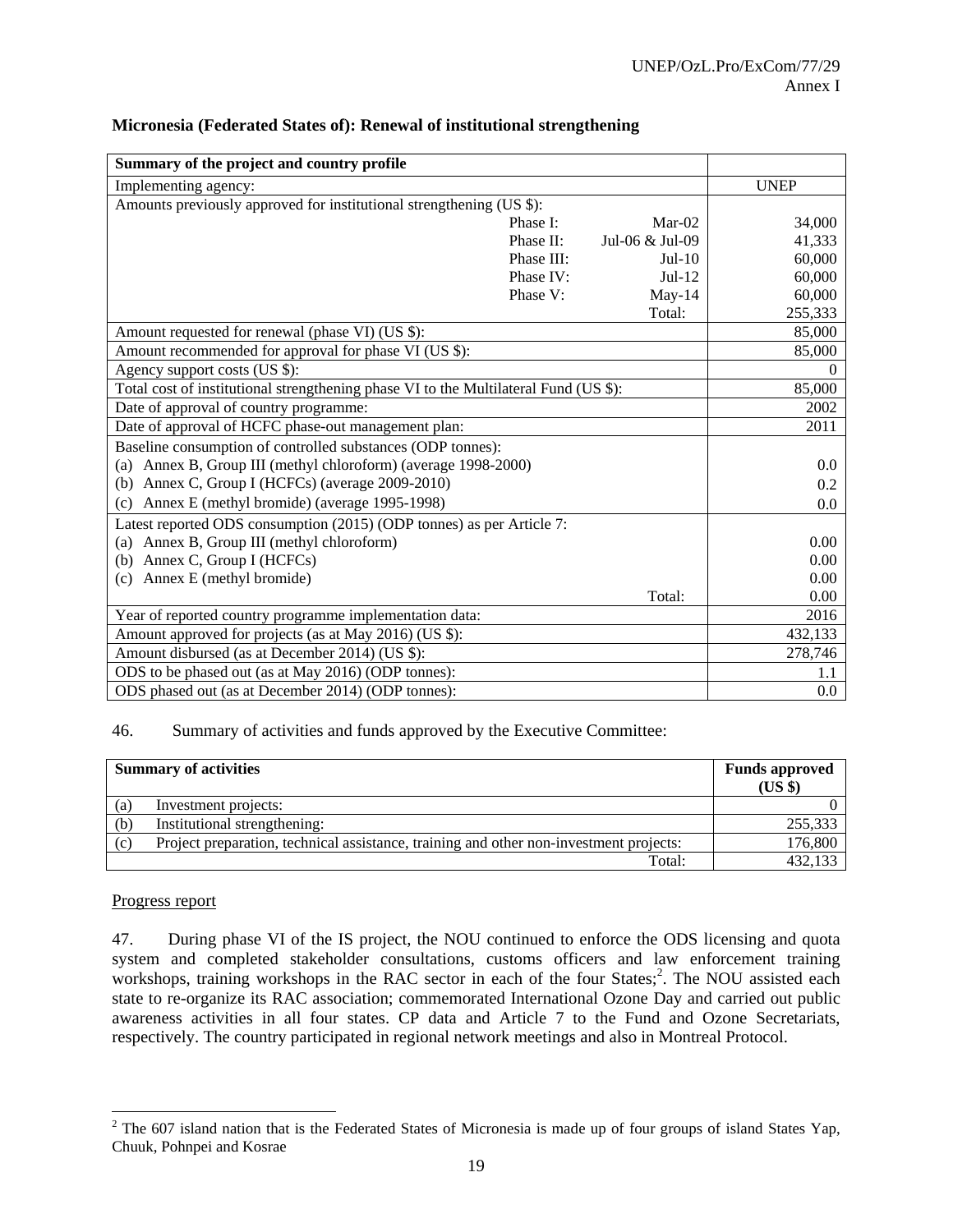## Plan of action

48. The NOU will continue to review the ODS regulations to include HFCs and other alternative refrigerants and establish the quota and licensing for HFCs import permits. The re-enforcement of the amended regulations will require consultations with the four States and training of RAC technicians, customs and law enforcement officers. RAC servicing technicians will be trained each State on good servicing practices; the NOU plans to seek co-financing to support training and the acquisition of training tools for each State, and a pilot study to replace the HCFC and HFC based-equipment in five government centres and the five campuses of the Community College. The NOU will provide trainings for customs officers and other law enforcement officers; continue to coordinate the implementation of the HPMP; carry out awareness and information activities.

| Summary of the project and country profile                                           |             |               |             |
|--------------------------------------------------------------------------------------|-------------|---------------|-------------|
| Implementing agency:                                                                 |             |               | <b>UNEP</b> |
| Amounts previously approved for institutional strengthening (US \$):                 |             |               |             |
|                                                                                      | Phase I:    | <b>Nov-98</b> | 62,000      |
|                                                                                      | Phase II:   | $Jul-02$      | 53,733      |
|                                                                                      | Phase III:  | Dec-04        | 60,000      |
|                                                                                      | Phase IV:   | $Nov-06$      | 60,000      |
|                                                                                      | Phase V:    | $Nov-08$      | 60,000      |
|                                                                                      | Phase VI:   | $Jul-10$      | 60,000      |
|                                                                                      | Phase VII:  | $Jul-12$      | 60,000      |
|                                                                                      | Phase VIII: | $May-14$      | 60,000      |
|                                                                                      |             | Total:        | 475,733     |
| Amount requested for renewal (phase IX) (US \$):                                     |             |               | 85,000      |
| Amount recommended for approval for phase IX (US \$):                                |             |               | 85,000      |
| Agency support costs (US \$):                                                        |             |               | $\Omega$    |
| Total cost of institutional strengthening phase IX to the Multilateral Fund (US \$): |             |               | 85,000      |
| Date of approval of country programme:                                               |             |               | 1998        |
| Date of approval of HCFC phase-out management plan:                                  |             |               | 2012        |
| Baseline consumption of controlled substances (ODP tonnes):                          |             |               |             |
| (a) Annex B, Group III (methyl chloroform) (average 1998-2000)                       |             |               | $0.0\,$     |
| (b) Annex C, Group I (HCFCs) (average $2009-2010$ )                                  |             |               | 1.1         |
| Annex E (methyl bromide) (average 1995-1998)<br>(c)                                  |             |               | 0.0         |
| Latest reported ODS consumption (2015) (ODP tonnes) as per Article 7:                |             |               |             |
| (a) Annex B, Group III (methyl chloroform)                                           |             |               | 0.00        |
| Annex C, Group I (HCFCs)<br>(b)                                                      |             |               | 0.55        |
| (c) Annex E (methyl bromide)                                                         |             |               | 0.00        |
|                                                                                      |             | Total:        | 0.55        |
| Year of reported country programme implementation data:                              |             |               | 2015        |
| Amount approved for projects (as at May 2016) (US \$):                               |             |               | 1,603,739   |
| Amount disbursed (as at December 2014) (US \$):                                      |             |               | 1,196,886   |
| ODS to be phased out (as at May 2016) (ODP tonnes):                                  |             |               | 30.5        |
| ODS phased out (as at December 2014) (ODP tonnes):                                   |             |               | 24.4        |

## **Nepal: Renewal of institutional strengthening**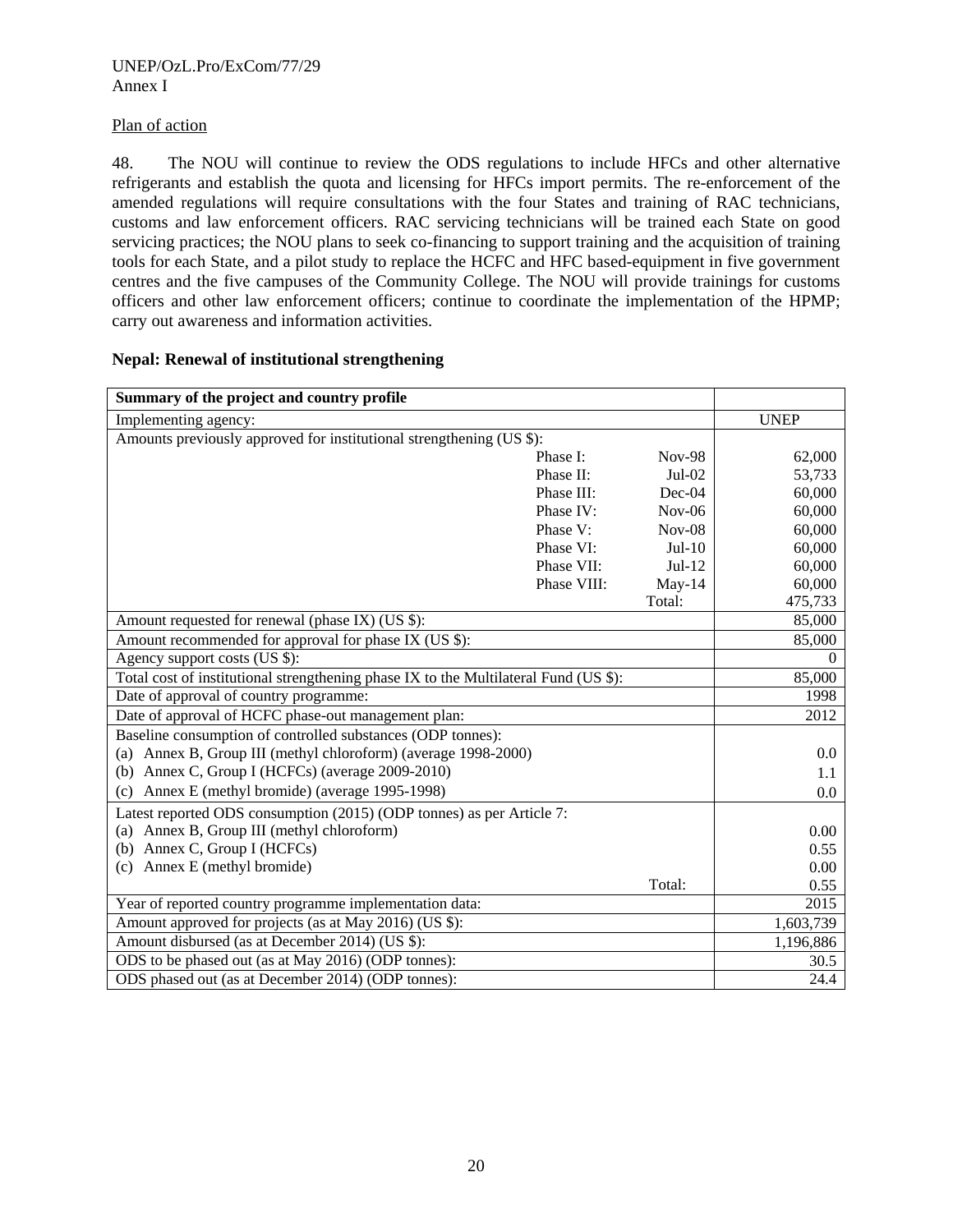| <b>Summary of activities</b>                                                                  | <b>Funds approved</b><br>(US \$) |
|-----------------------------------------------------------------------------------------------|----------------------------------|
| Investment projects:<br>(a)                                                                   | 175,600                          |
| Institutional strengthening:<br>(b)                                                           | 475,733                          |
| Project preparation, technical assistance, training and other non-investment projects:<br>(c) | 952,406                          |
| Total:                                                                                        | 1,603,739                        |

### Progress report

50. During the period covered by phase VIII of the IS project the NOU coordinated activities including the trainer training and technicians workshops on good RAC practices in the servicing sector, and the Montreal Protocol Enforcement Training Programme in Kathmandu; celebrated International Ozone Day; submitted CP and Article 7 data for 2015 and conducted awareness activities and information dissemination. The border dialogues regarding legislative measure for the control of HCFCs scheduled for December 2015 did not take place since the ozone office could not be used for several months following structural damage caused by the earthquake in April 2015. The border dialogue is now scheduled for the last quarter of 2016.

### Plan of action

51. The NOU plans to strengthen the quota system in coordination with importers and customs authorities, strengthening data collection approaches for CP and Article 7 data, and organize outreach workshops for stakeholders; will coordinate HPMP implementation including the organization training workshops for RAC technician, a train the trainer focussing on safety issues using flammable refrigerants, one Montreal Protocol Enforcement Training Programme, an awareness workshop for the Hotel Association, and distribution of refrigerant identifier to Department of Customs. The NOU will participate in regional network and Montreal Protocol meetings and continue public awareness activities including the celebration of International Ozone Day.

### **Paraguay: Renewal of institutional strengthening**

| Summary of the project and country profile                                             |            |           |             |
|----------------------------------------------------------------------------------------|------------|-----------|-------------|
| Implementing agency:                                                                   |            |           | <b>UNEP</b> |
| Amounts previously approved for institutional strengthening (US \$):                   |            |           |             |
|                                                                                        | Phase I:   | Feb-97    | 66,300      |
|                                                                                        | Phase II:  | $Dec-00$  | 44,200      |
|                                                                                        | Phase III: | Apr-03    | 57,460      |
|                                                                                        | Phase IV:  | $Nov-07$  | 60,000      |
|                                                                                        | Phase V:   | $Jul-10$  | 60,000      |
|                                                                                        | Phase VI:  | Apr- $12$ | 60,000      |
|                                                                                        | Phase VII: | $May-14$  | 60,000      |
|                                                                                        |            | Total:    | 407,960     |
| Amount requested for renewal (phase VIII) (US \$):                                     |            |           | 85,000      |
| Amount recommended for approval for phase VIII (US \$):                                |            |           | 85,000      |
| Agency support costs (US \$):                                                          |            |           | 0           |
| Total cost of institutional strengthening phase VIII to the Multilateral Fund (US \$): |            |           | 85,000      |
| Date of approval of country programme:                                                 |            |           | 1997        |
| Date of approval of HCFC phase-out management plan:                                    |            |           | 2011        |
| Baseline consumption of controlled substances (ODP tonnes):                            |            |           |             |
| Annex B, Group III (methyl chloroform) (average 1998-2000)<br>(a)                      |            |           | 0.0         |
| Annex C, Group I (HCFCs) (average 2009-2010)<br>(b)                                    |            |           | 18.0        |
| (c) Annex E (methyl bromide)                                                           |            |           | 0.9         |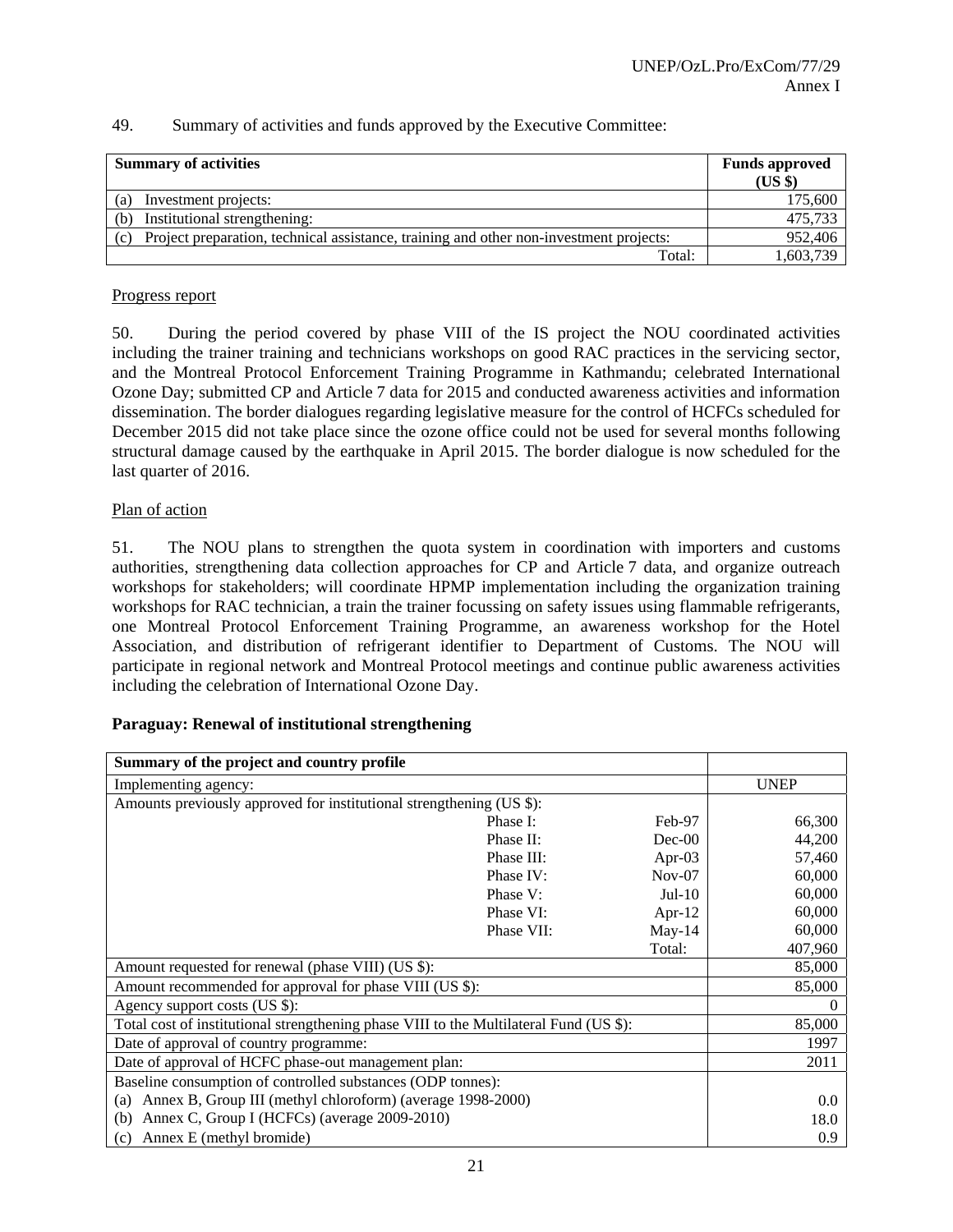| Latest reported ODS consumption (2015) (ODP tonnes) as per Article 7: |        |           |
|-----------------------------------------------------------------------|--------|-----------|
| (a) Annex B, Group III (methyl chloroform)                            |        | 0.00      |
| (b) Annex C, Group I (HCFCs)                                          |        | 15.99     |
| (c) Annex E (methyl bromide)                                          |        | 0.00      |
|                                                                       | Total: | 15.99     |
| Year of reported country programme implementation data:               |        | 2015      |
| Amount approved for projects (as at May 2016) (US \$):                |        | 3,387,037 |
| Amount disbursed (as at December 2014) (US \$):                       |        | 2,646,910 |
| ODS to be phased out (as at May 2016) (ODP tonnes):                   |        | 343.7     |
| ODS phased out (as at December 2014) (ODP tonnes):                    |        | 337.5     |

| <b>Summary of activities</b> |                                                                                        | <b>Funds approved</b><br>(US \$) |
|------------------------------|----------------------------------------------------------------------------------------|----------------------------------|
| (a)                          | Investment projects:                                                                   | 1,486,979                        |
| (b)                          | Institutional strengthening:                                                           | 407,960                          |
| (c)                          | Project preparation, technical assistance, training and other non-investment projects: | 1,492,098                        |
|                              | Total:                                                                                 | 3,387,037                        |

### Progress report

53. During phase VII of the IS project the NOU of Paraguay worked with the private and public sectors. Achievements included the banning of imports of new HCFC-22-based air-conditioning equipment, a national schedule for phasing out HCFC-22-based equipment, and the publication of technical standards for safe use of hydrocarbons. The NOU has strengthen ODS import/export controls with the Customs and other enforcement authorities; exchanged of information with ODS exporting countries and re-shipment of HCFC imports' without a license; awareness raising; training activities in the servicing sector to promote good practices and the certification of technicians; cross checked ODS data and submission of CP and Article 7 data reports.

### Plan of action

54. The work plan for phase VIII of the IS phase comprises of: continued application and implementation the ODS quota and licensing system; assistance to the national focal point and liaison with country authorities to maintain Montreal Protocol issues as a top priority; coordination of the implementation of the HPMP with the involvement of stakeholders; public awareness activities; training and certification of RAC technicians; development of a refrigerant recovery and recycling network; continued coordination with the Customs to assure implementation of ODS control measures and prevention of illegal trade; inclusion of universities and other technical institutions to test new RAC technologies, and provision of tools for strengthening the services workshops.

### **Republic of Moldova: Renewal of institutional strengthening**

| Summary of the project and country profile                           |            |           |             |
|----------------------------------------------------------------------|------------|-----------|-------------|
| Implementing agency:                                                 |            |           | <b>UNEP</b> |
| Amounts previously approved for institutional strengthening (US \$): |            |           |             |
|                                                                      | Phase I:   | $Jul-98$  | 80,000      |
|                                                                      | Phase II:  | $Mar-02$  | 69,334      |
|                                                                      | Phase III: | $Jul-04$  | 69,334      |
|                                                                      | Phase IV:  | Apr-06    | 69,334      |
|                                                                      | Phase V:   | Apr- $08$ | 69,334      |
|                                                                      | Phase VI:  | $Jul-10$  | 69,334      |
|                                                                      | Phase VII: | $Jul-12$  | 69.334      |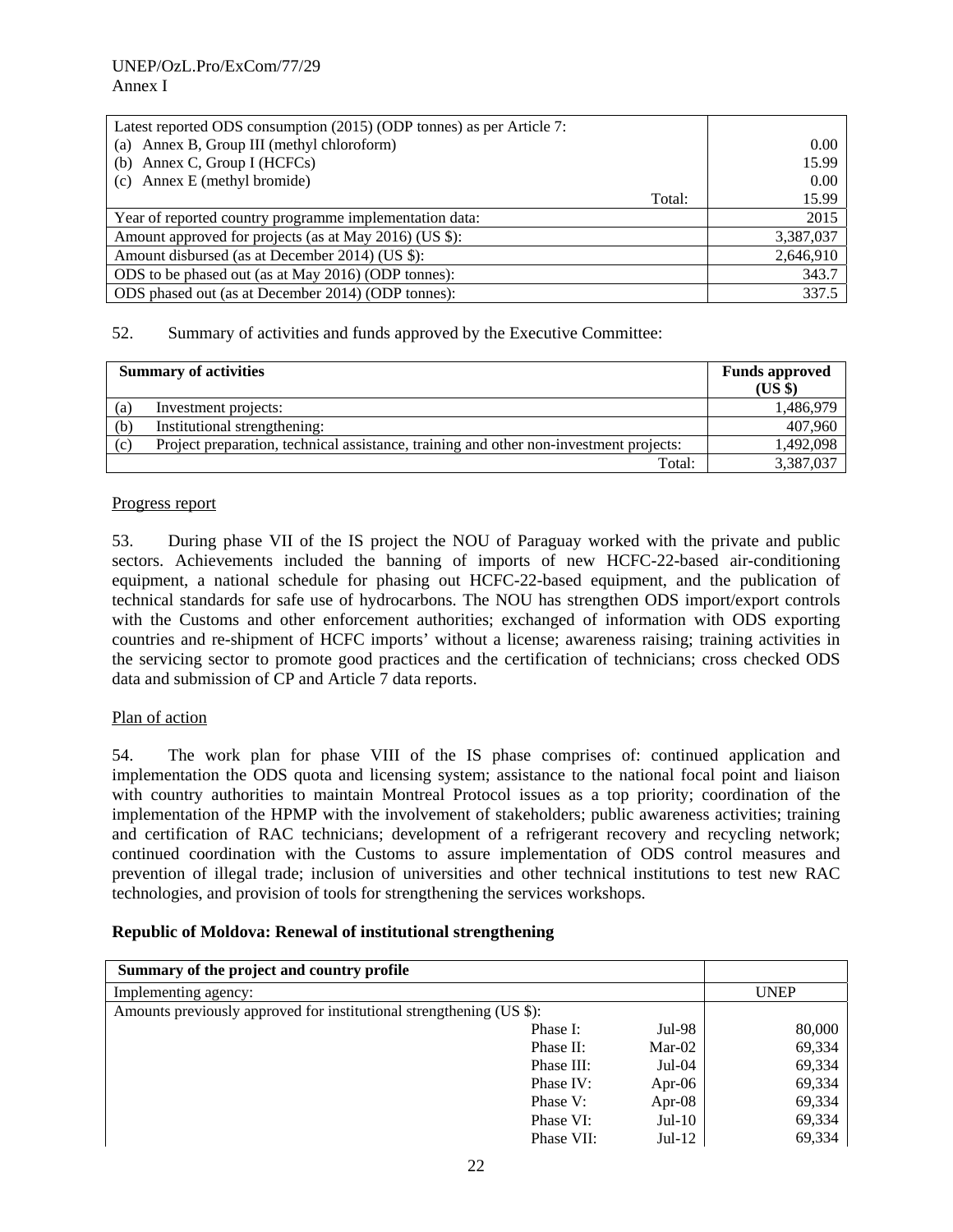| Phase VIII:                                                                          | $May-14$ | 69,334    |
|--------------------------------------------------------------------------------------|----------|-----------|
|                                                                                      | Total:   | 565,338   |
| Amount requested for renewal (phase IX) (US \$):                                     |          | 88,748    |
| Amount recommended for approval for phase IX (US \$):                                |          | 88,748    |
| Agency support costs (US \$):                                                        |          |           |
| Total cost of institutional strengthening phase IX to the Multilateral Fund (US \$): |          | 88,748    |
| Date of approval of country programme:                                               |          | 1998      |
| Date of approval of HCFC phase-out management plan:                                  |          | 2011      |
| Baseline consumption of controlled substances (ODP tonnes):                          |          |           |
| Annex B, Group III (methyl chloroform) (average 1998-2000)<br>(a)                    |          | 0.0       |
| Annex C, Group I (HCFCs) (average 2009-2010)<br>(b)                                  |          | 1.0       |
| Annex E (methyl bromide) (average 1995-1998)<br>(c)                                  |          | 7.0       |
| Latest reported ODS consumption (2015) (ODP tonnes) as per Article 7:                |          |           |
| Annex B, Group III (methyl chloroform)<br>(a)                                        |          | 0.00      |
| Annex C, Group I (HCFCs)<br>(b)                                                      |          | 0.82      |
| Annex E (methyl bromide)<br>(c)                                                      |          | 0.00      |
|                                                                                      | Total:   | 0.82      |
| Year of reported country programme implementation data:                              |          | 2015      |
| Amount approved for projects (as at May 2016) (US \$):                               |          | 2,113,418 |
| Amount disbursed (as at December 2014) (US \$):                                      |          | 1,899,846 |
| ODS to be phased out (as at May 2016) (ODP tonnes):                                  |          | 94.2      |
| ODS phased out (as at December 2014) (ODP tonnes):                                   |          | 94.2      |

| <b>Summary of activities</b>                                                                  | <b>Funds approved</b><br>(US \$) |
|-----------------------------------------------------------------------------------------------|----------------------------------|
| Investment projects:<br>(a)                                                                   | 393,000                          |
| Institutional strengthening:<br>(b)                                                           | 565,338                          |
| Project preparation, technical assistance, training and other non-investment projects:<br>(c) | 1,155,080                        |
| Total:                                                                                        | 2,113,418                        |

### Progress report

56. During phase VIII of the IS project CP and Article 7 was submitted in a timely manner, and the NOU coordinated the implementation of the HPMP; the NOU participated in the Montreal Protocol and regional network meetings will host the Europe and Central Asia thematic meeting on HPMPs and ODS alternative surveys in November 2016. The NOU introduced the certification system for service technicians; stage II of the HPMP was prepared and submitted to the  $77<sup>th</sup>$  meeting; and the report on the ODS alternatives survey is being prepared. Steering Committee meetings were organized, as well as training workshops for customs officers and refrigeration technicians, informational campaigns for children and youth.

### Plan of action

57. Under phase IX the Ozone Office will continue to ensure the compliance with the HCFC quota system and Montreal Protocol phase-out targets, assist in further developing supportive legislative measures to control HCFCs consumption; training and certification system, and formulating the training programme for natural refrigerants. Cooperation with the public association of refrigeration technicians will be strengthened and training materials for refrigeration technician and customs officers will be updated. Public awareness activities will include celebration of International Ozone Day.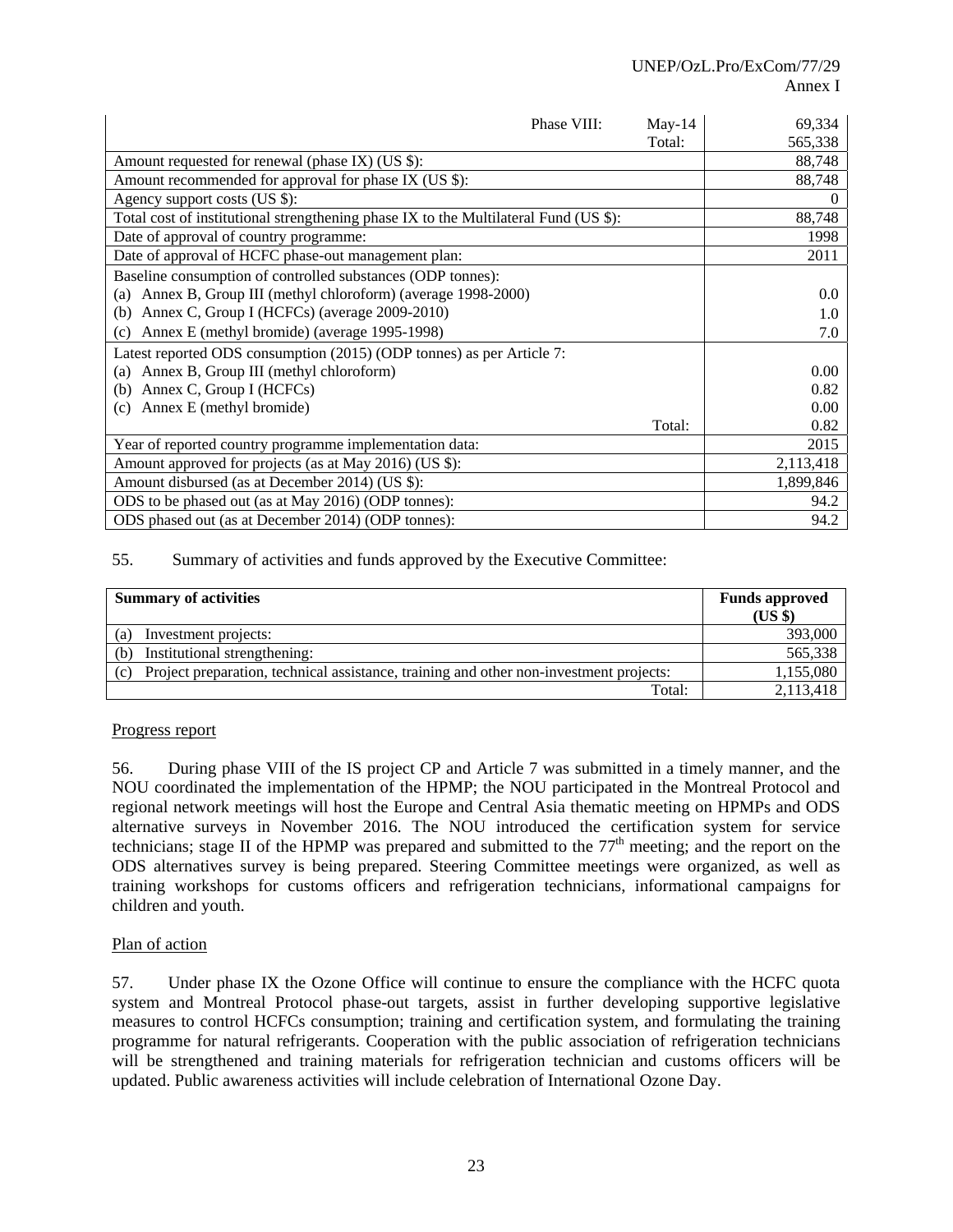#### **Somalia: Renewal of institutional strengthening**

| Summary of the project and country profile                                            |           |                 |              |
|---------------------------------------------------------------------------------------|-----------|-----------------|--------------|
| Implementing agency:                                                                  |           |                 | <b>UNEP</b>  |
| Amounts previously approved for institutional strengthening (US \$):                  |           |                 |              |
|                                                                                       |           | Mar-02 & Dec-04 | 52,000       |
|                                                                                       | Phase I:  | Nov-09 & Dec-10 | 60,000       |
|                                                                                       | Phase II: | $Dec-12$        | 60,000       |
|                                                                                       |           | Total:          | 172,000      |
| Amount requested for renewal (phase III) (US \$):                                     |           |                 | 85,000       |
| Amount recommended for approval for phase III (US \$):                                |           |                 | 85,000       |
| Agency support costs (US \$):                                                         |           |                 | $\Omega$     |
| Total cost of institutional strengthening phase III to the Multilateral Fund (US \$): |           |                 | 85,000       |
| Date of approval of country programme:                                                |           |                 | 2009         |
| Date of approval of HCFC phase-out management plan:                                   |           |                 | 2012         |
| Baseline consumption of controlled substances (ODP tonnes):                           |           |                 |              |
| Annex B, Group III (methyl chloroform) (average 1998-2000)<br>(a)                     |           |                 | 0.0          |
| Annex C, Group I (HCFCs) (average 2009-2010)<br>(b)                                   |           |                 | 45.1         |
| Annex E (methyl bromide) (average 1995-1998)<br>(c)                                   |           |                 | 0.5          |
| Latest reported ODS consumption (2015) (ODP tonnes) as per Article 7:                 |           |                 |              |
| (a) Annex B, Group III (methyl chloroform)                                            |           |                 | 0.00         |
| Annex C, Group I (HCFCs)<br>(b)                                                       |           |                 | 15.92        |
| (c) Annex E (methyl bromide)                                                          |           |                 | 0.00         |
|                                                                                       |           | Total:          | 15.92        |
| Year of reported country programme implementation data:                               |           |                 | 2015         |
| Amount approved for projects (as at May 2016) (US \$):                                |           |                 | 505,874      |
| Amount disbursed (as at December 2014) (US \$):                                       |           |                 | 330,309      |
| ODS to be phased out (as at May 2016) (ODP tonnes):                                   |           |                 | 0.5          |
| ODS phased out (as at December 2014) (ODP tonnes):                                    |           |                 | $\mathbf{0}$ |

#### 58. Summary of activities and funds approved by the Executive Committee:

| <b>Summary of activities</b> |                                                                                        | <b>Funds approved</b> |
|------------------------------|----------------------------------------------------------------------------------------|-----------------------|
|                              |                                                                                        | $(US \$               |
| a)                           | Investment projects:                                                                   | 133,500               |
| (b)                          | Institutional strengthening:                                                           | 172,000               |
| (c)                          | Project preparation, technical assistance, training and other non-investment projects: | 200,374               |
|                              | Total:                                                                                 | 505,874               |

#### Progress report

59. The Government of Somalia is implementing Montreal Protocol activities through its NOU within the Office of Environment Affairs in the Office of the Prime Minister. During phase II of the IS project the NOO attended the regional network meeting in March 2016 and was able to discuss several issues with the UNEP Compliance Assistance Programme (CAP) including data reporting. Somalia submitted CP data for 2014 and 2015, which had been delayed and submitted Article 7 data for 2013, 2014 and 2015 Article 7 during the reporting period. The licensing and quota system is in place. The NOU also coordinated the HPMP, and the ODS alternative survey.

#### Plan of action

60. In phase III of the IS project the NOU will continue activities including the approval and adoption of the legal acts for supporting the implementation of the ODS legislation, development of national capacities to allow the implementation of the Montreal Protocol provisions, monitoring and control of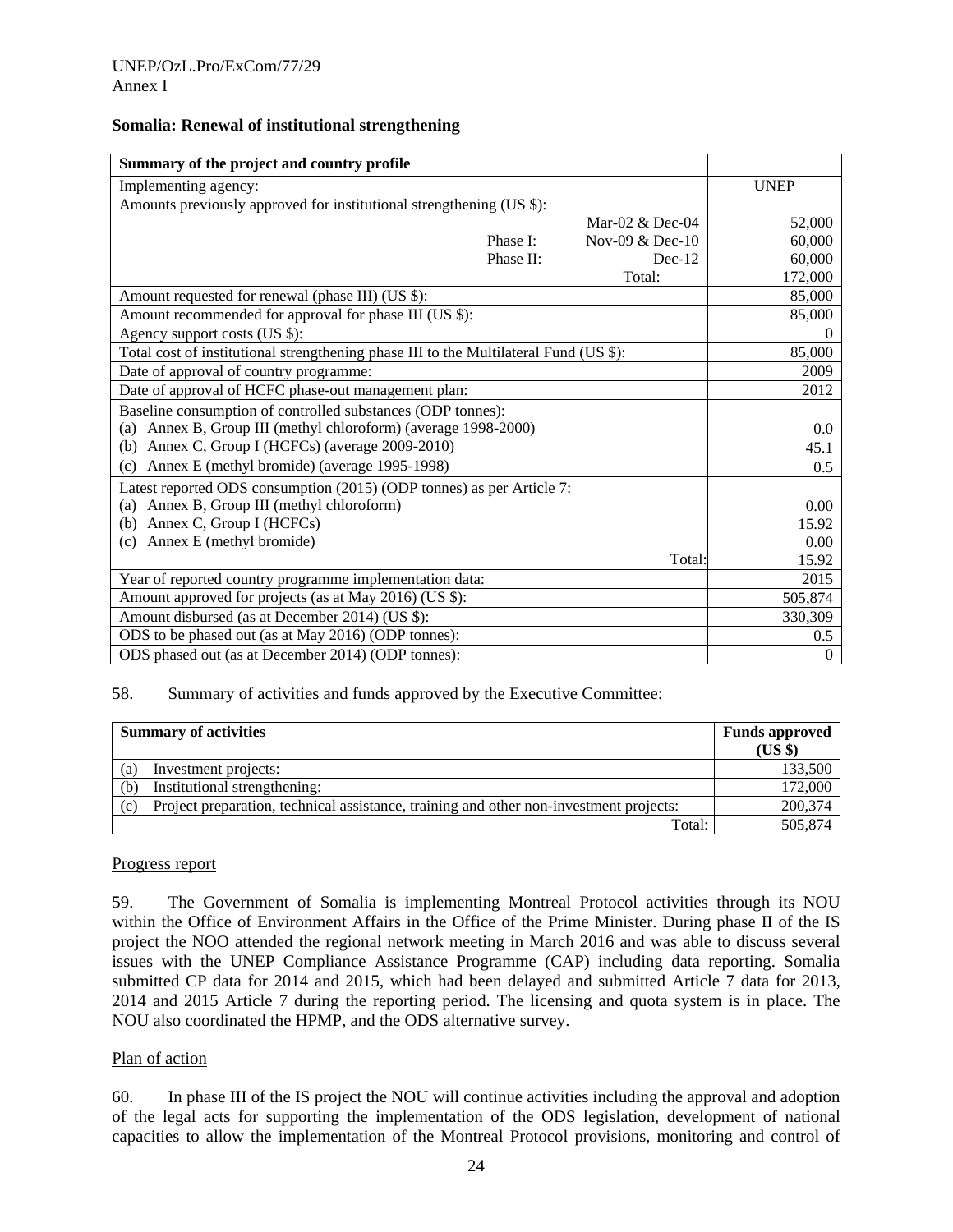HCFC imports and facilitating access to and use of new alternative substances and technologies; training of technicians in the RAC servicing sector, the training of customs officers and foster partnership with public and private sector stakeholders. The NOU will submit CP and Article 7 data to the Fund and Ozone secretariats and coordinate the completion of the first tranche of stage I of the HPMP and launch implementation of the second tranche and the completion of the project on ODS alternative survey. The NOU will engage in regional and international meetings, workshops and events supporting the work of the Montreal Protocol.

|  |  | <b>Suriname: Renewal of institutional strengthening</b> |
|--|--|---------------------------------------------------------|
|--|--|---------------------------------------------------------|

| Summary of the project and country profile                                           |            |          |             |
|--------------------------------------------------------------------------------------|------------|----------|-------------|
| Implementing agency:                                                                 |            |          | <b>UNEP</b> |
| Amounts previously approved for institutional strengthening (US \$):                 |            |          |             |
|                                                                                      | Phase I:   | $Dec-03$ | 110,000     |
|                                                                                      | Phase II:  | $Nov-06$ | 73,333      |
|                                                                                      | Phase III: | $Nov-09$ | 73,333      |
|                                                                                      | Phase IV:  | $Jul-12$ | 73,333      |
|                                                                                      | Phase V    | $Nov-14$ | 73,333      |
|                                                                                      |            | Total:   | 403,332     |
| Amount requested for renewal (phase VI) (US \$):                                     |            |          | 93,866      |
| Amount recommended for approval for phase VI (US \$):                                |            |          | 93,866      |
| Agency support costs (US \$):                                                        |            |          | $\Omega$    |
| Total cost of institutional strengthening phase VI to the Multilateral Fund (US \$): |            |          | 93,866      |
| Date of approval of country programme:                                               |            |          | 2003        |
| Date of approval of HCFC phase-out management plan:                                  |            |          | 2011        |
| Baseline consumption of controlled substances (ODP tonnes):                          |            |          |             |
| (d) Annex B, Group III (methyl chloroform) (average 1998-2000)                       |            |          | 0.0         |
| (e) Annex C, Group I (HCFCs) (average 2009-2010)                                     |            |          | 2.0         |
| Annex E (methyl bromide) (average 1995-1998)<br>(f)                                  |            |          | 0.0         |
| Latest reported ODS consumption (2015) (ODP tonnes) as per Article 7:                |            |          |             |
| (d) Annex B, Group III (methyl chloroform)                                           |            |          | 0.00        |
| Annex C, Group I (HCFCs)<br>(e)                                                      |            |          | 1.4         |
| Annex E (methyl bromide)<br>(f)                                                      |            |          | 0.00        |
|                                                                                      |            | Total:   | 1.4         |
| Year of reported country programme implementation data:                              |            |          | 2015        |
| Amount approved for projects (as at May 2016) (US \$):                               |            |          | 1,472,012   |
| Amount disbursed (as at December 2014) (US \$):                                      |            |          | 1,221,970   |
| ODS to be phased out (as at May 2016) (ODP tonnes):                                  |            |          | 41.5        |
| ODS phased out (as at December 2014) (ODP tonnes):                                   |            |          | 41.4        |

61. Summary of activities and funds approved by the Executive Committee:

|     | <b>Summary of activities</b>                                                           | <b>Funds approved</b><br>(USS) |
|-----|----------------------------------------------------------------------------------------|--------------------------------|
| (a) | Investment projects:                                                                   | 193,000                        |
| (b) | Institutional strengthening:                                                           | 403,332                        |
| (c) | Project preparation, technical assistance, training and other non-investment projects: | 875,680                        |
|     | Total:                                                                                 | 1.472.012                      |

#### Progress report

62. During phase V of the IS project the NOU coordinated the implementation of the second tranche of stage I of the HPMP; delivered training for technician and Customs officers and implemented the licensing and quota system for imports and exports. The NOU continued to work closely with the Air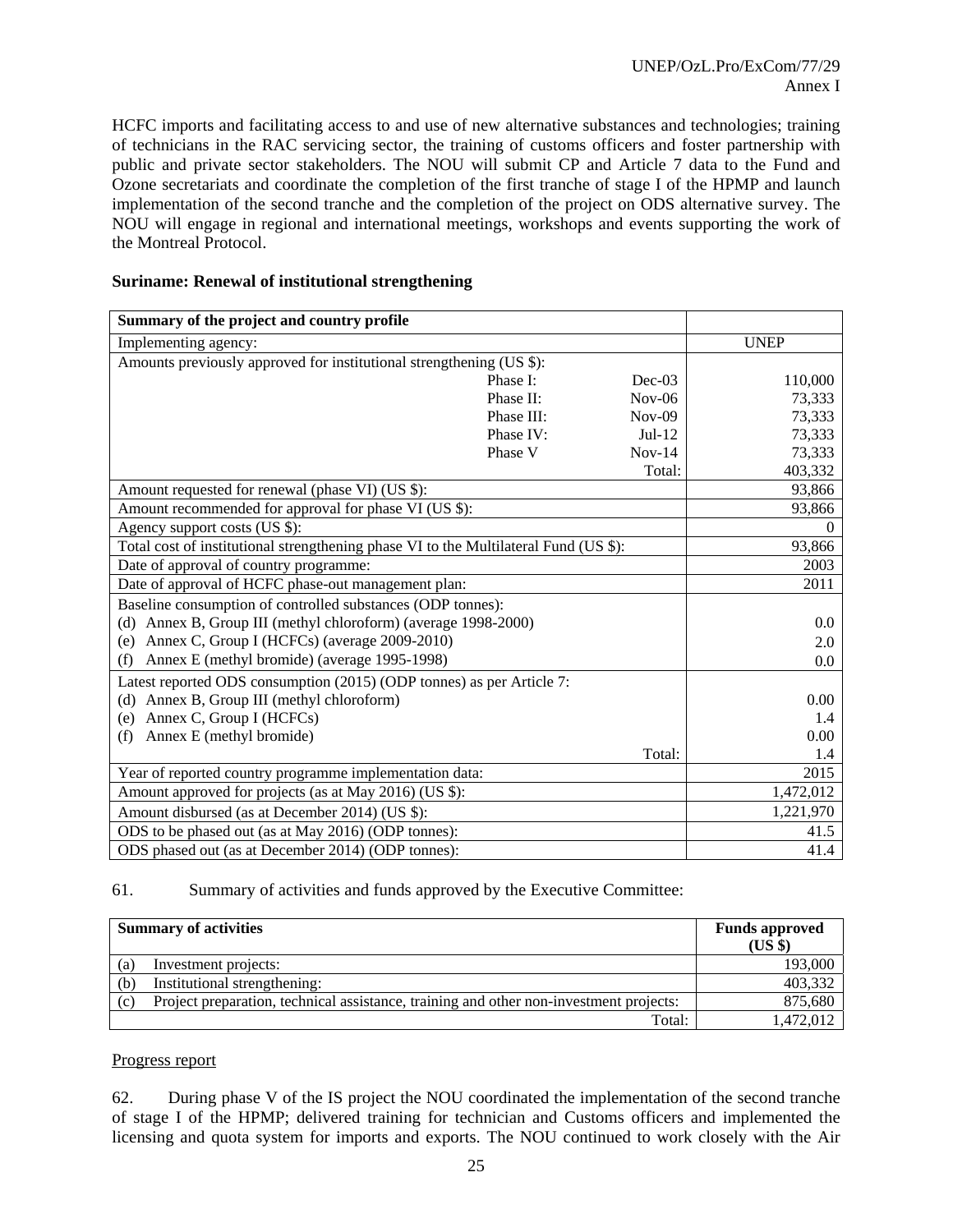#### UNEP/OzL.Pro/ExCom/77/29 Annex I

Conditioning, Refrigeration and Ventilation Association (ARVAS), the Customs Department and other stakeholders.

### Plan of action

63. The NOU will: strengthen the existing legal framework to include all ODS and ODS alternatives in the legislation; promote use of low-GWP and energy efficient alternatives; coordinate and monitor programme activities under the HPMP; supervise the completion of the ODS alternatives survey and translate the results into activities that encourage the transition to ODS alternatives; public awareness and information dissemination focussing on ODS alternatives; prepare and submit progress reports and expenditure reports to relevant implementing agencies; ODS data reporting requirements; and participation in regional network and Montreal Protocol meetings.

#### **Togo: Renewal of institutional strengthening**

| Summary of the project and country profile                                           |             |          |             |
|--------------------------------------------------------------------------------------|-------------|----------|-------------|
| Implementing agency:                                                                 |             |          | <b>UNEP</b> |
| Amounts previously approved for institutional strengthening (US \$):                 |             |          |             |
|                                                                                      | Phase I:    | $Nov-97$ | 70,000      |
|                                                                                      | Phase II:   | $Jul-02$ | 60,667      |
|                                                                                      | Phase III:  | $Dec-04$ | 60,667      |
|                                                                                      | Phase IV:   | $Nov-06$ | 60,666      |
|                                                                                      | Phase V     | $Nov-08$ | 60,666      |
|                                                                                      | Phase VI    | $Dec-10$ | 60,666      |
|                                                                                      | Phase VII:  | $Dec-12$ | 60,666      |
|                                                                                      | Phase VIII: | $Nov-14$ | 60,666      |
|                                                                                      |             | Total:   | 494,664     |
| Amount requested for renewal (phase IX) (US \$):                                     |             |          | 85,000      |
| Amount recommended for approval for phase IX (US \$):                                |             |          | 85,000      |
| Agency support costs (US \$):                                                        |             |          | $\Omega$    |
| Total cost of institutional strengthening phase IX to the Multilateral Fund (US \$): |             |          | 85,000      |
| Date of approval of country programme:                                               |             |          | 1995        |
| Date of approval of HCFC phase-out management plan:                                  |             |          | 2010        |
| Baseline consumption of controlled substances (ODP tonnes):                          |             |          |             |
| (a) Annex B, Group III (methyl chloroform) (average 1998-2000)                       |             |          | 0.0         |
| (b) Annex C, Group I (HCFCs) (average $2009-2010$ )                                  |             |          | 20.0        |
| Annex E (methyl bromide) (average 1995-1998)<br>(c)                                  |             |          | 0.0         |
| Latest reported ODS consumption (2015) (ODP tonnes) as per Article 7:                |             |          |             |
| (a) Annex B, Group III (methyl chloroform)                                           |             |          | 0.0         |
| Annex C, Group I (HCFCs)<br>(b)                                                      |             |          | 16.61       |
| (c) Annex E (methyl bromide)                                                         |             |          | 0.0         |
|                                                                                      |             | Total:   | 16.61       |
| Year of reported country programme implementation data:                              |             |          | 2015        |
| Amount approved for projects (as at May 2016) (US \$):                               |             |          | 1,763,164   |
| Amount disbursed (as at December 2014) (US \$):                                      |             |          | 1,486,319   |
| ODS to be phased out (as at May 2016) (ODP tonnes):                                  |             |          | 40.6        |
| ODS phased out (as at December 2014) (ODP tonnes):                                   |             |          | 39.7        |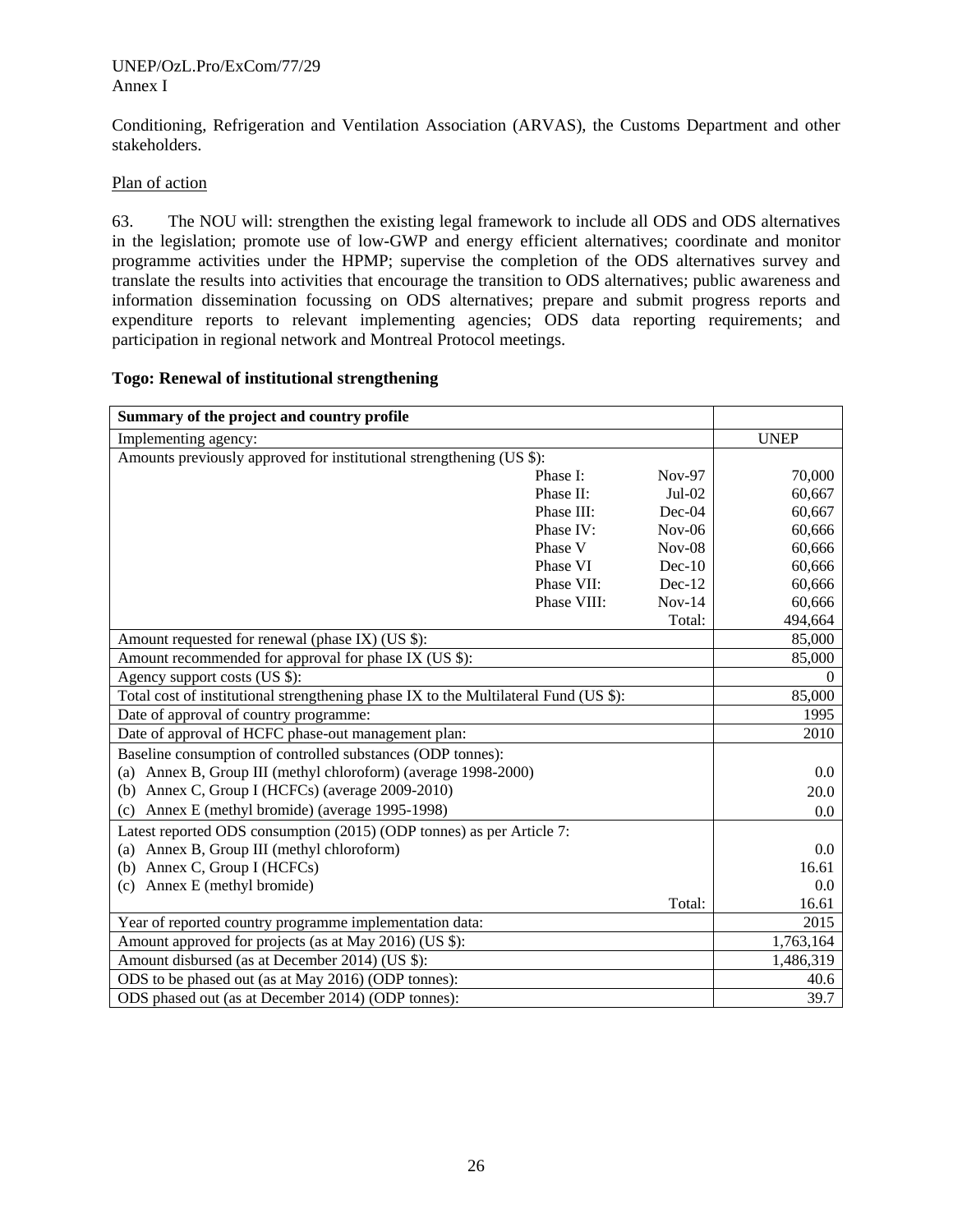| <b>Summary of activities</b> |                                                                                        | <b>Funds approved</b><br>$(US \$ |
|------------------------------|----------------------------------------------------------------------------------------|----------------------------------|
| (a)                          | Investment projects:                                                                   | 357,000                          |
| (b)                          | Institutional strengthening:                                                           | 494,664                          |
| (c)                          | Project preparation, technical assistance, training and other non-investment projects: | 911,500                          |
|                              | Total:                                                                                 | 1,763,164                        |

#### Progress report

65. During phase VIII of the IS project activities included: collection of ODS import data and submission of CP and Article 7 data to the Fund and Ozone Secretariats, respectively; meetings with the National Ozone Committee, and also with the importers and consumers' association to ensure stakeholder coordination; coordination of the HPMP activities; training of RAC trainers, RAC technicians, and customs officers; awareness and information activities including information on low-GWP alternatives; and celebration of International Ozone Day. Togo participated in regional network, and in Montreal Protocol meetings. The new NOO received guidance on how to organize training, using the expertise of the National ozone committee and the local consultants and in August 2016 the newly was trained by UNEP CAP in activity and expenditure reporting, data collection and reporting requirements.

#### Plan of action

66. The NOU is planning to: continue information dissemination and awareness raising; coordinate the implementation of current tranche of the HPMP activities and prepare the delayed tranche for submission to the 78<sup>th</sup> meeting; promote the licensing and quota system and its enforcement, and provide information about annual quota to importers; put in place the technician certification programme; continue monitoring and evaluation; organise the stakeholder workshops to raise awareness on low-GWP HCFC alternatives; collect and report ODS data to the Fund and Ozone Secretariats in a timely manner.

### **Vanuatu: Renewal of institutional strengthening**

| Summary of the project and country profile                                           |             |
|--------------------------------------------------------------------------------------|-------------|
| Implementing agency:                                                                 | <b>UNEP</b> |
| Amounts previously approved for institutional strengthening (US \$):                 |             |
| Phase I:<br>$Mar-02$                                                                 | 20,250      |
| Phase II: Apr-08 & Nov-09                                                            | 39,250      |
| Phase III:<br>$Dec-10$                                                               | 60,000      |
| Phase IV:<br>$Jul-12$                                                                | 60,000      |
| Phase V:<br>May-14                                                                   | 60,000      |
| Total:                                                                               | 239,500     |
| Amount requested for renewal (phase VI) (US \$):                                     | 85,000      |
| Amount recommended for approval for phase VI (US \$):                                | 85,000      |
| Agency support costs (US \$):                                                        |             |
| Total cost of institutional strengthening phase VI to the Multilateral Fund (US \$): | 85,000      |
| Date of approval of country programme:                                               | 2002        |
| Date of approval of HCFC phase-out management plan:                                  | 2011        |
| Baseline consumption of controlled substances (ODP tonnes):                          |             |
| (a) Annex B, Group III (methyl chloroform) (average 1998-2000)                       | 0.0         |
| Annex C, Group I (HCFCs) (average 2009-2010)<br>(b)                                  | 0.3         |
| Annex E (methyl bromide) (average 1995-1998)<br>(c)                                  | 0.2         |
| Latest reported ODS consumption (2015) (ODP tonnes) as per Article 7:                |             |
| (a) Annex B, Group III (methyl chloroform)                                           | 0.00        |
| Annex C, Group I (HCFCs)<br>(b)                                                      | 0.02        |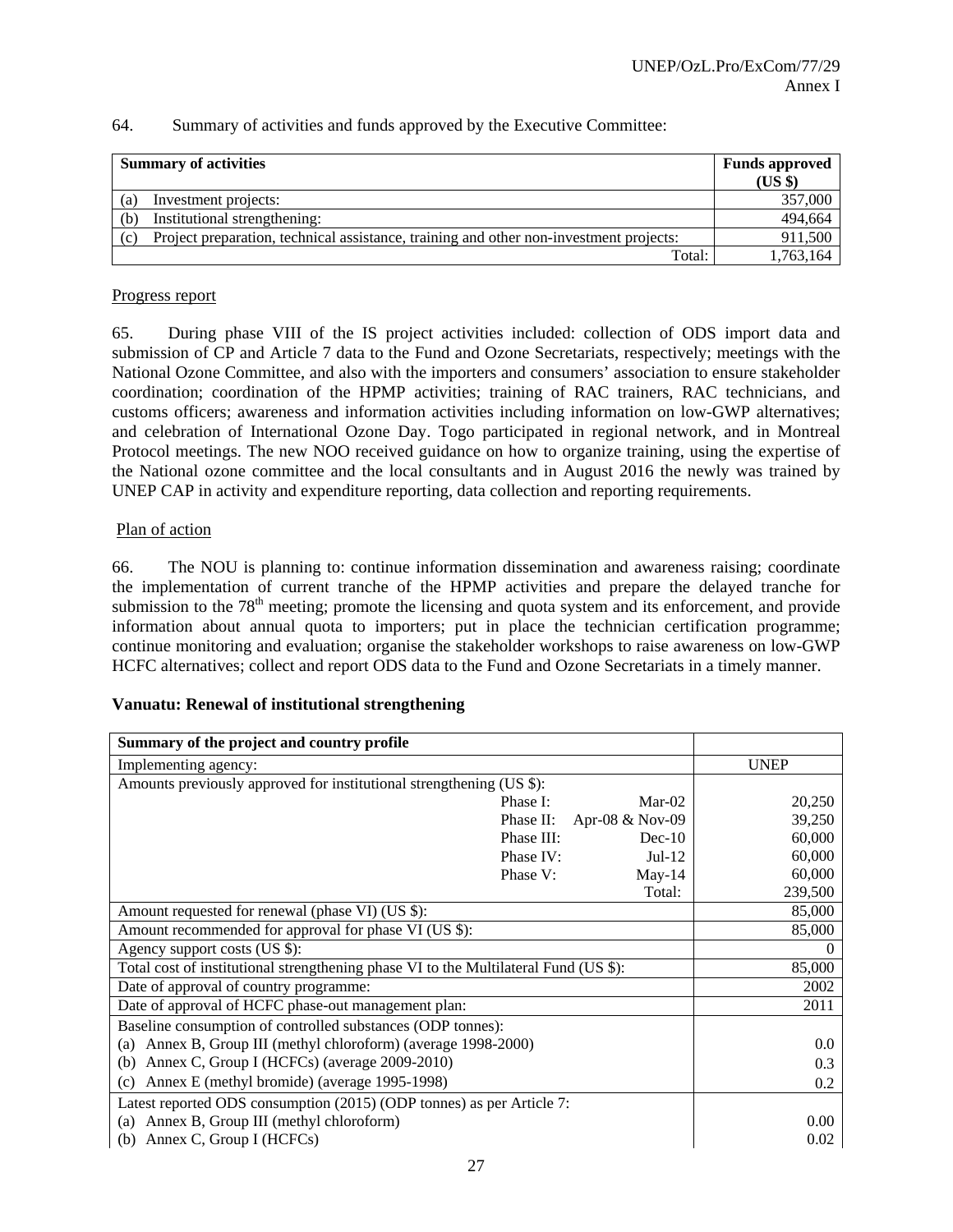| Summary of the project and country profile              |         |
|---------------------------------------------------------|---------|
| (c) Annex E (methyl bromide)                            | 0.00    |
| Total:                                                  | 0.02    |
| Year of reported country programme implementation data: | 2015    |
| Amount approved for projects (as at May 2016) (US \$):  | 467,150 |
| Amount disbursed (as at December 2014) (US \$):         | 298,419 |
| ODS to be phased out (as at May 2016) (ODP tonnes):     | 0.1     |
| ODS phased out (as at December 2014) (ODP tonnes):      | 0.0     |

|     | <b>Summary of activities</b>                                                           | <b>Funds approved</b><br>(US \$) |
|-----|----------------------------------------------------------------------------------------|----------------------------------|
| (a) | Investment projects:                                                                   |                                  |
| (b) | Institutional strengthening:                                                           | 239,500                          |
| (c) | Project preparation, technical assistance, training and other non-investment projects: | 227,650                          |
|     | Total:                                                                                 | 467.150                          |

### Progress report

68. During phase V of the IS project, the NOO worked closely with the RAC Association to promote, and provide good service to all its members and the public, continued training of customs and other enforcement officers which resulted in the seizure of a shipment of refrigerants due to mis-labelling. During the period under review there have been two changes of ozone officer. In May 2016, the Government approved the ozone officer position as a public sector salaried staff post (the Government is in the process of finalizing the recruitment of the new ozone officer).

### Plan of action

69. In phase VI of the IS project activities will include: strengthening the implementation and enforcement of the ODS Act, regulations, licensing and HCFC quota systems with a ban on HCFC-based equipment and annual renewal of the iPIC procedure; implementation and enforcement of the licensing system for the RAC servicing technicians; strengthening the national refrigeration industry association; training and capacity building to key sectors including law enforcement and customs officers, customs brokers and RAC servicing technicians; awareness-raising activities; submission of CP and Article 7 data; coordination of the implementation of HPMP activities; and, active participation in regional network and Montreal Protocol meetings; and coordinate the completion of the ODS alternative survey.

### **Viet Nam: Renewal of institutional strengthening**

| Summary of the project and country profile                           |             |           |             |
|----------------------------------------------------------------------|-------------|-----------|-------------|
| Implementing agency:                                                 |             |           | <b>UNEP</b> |
| Amounts previously approved for institutional strengthening (US \$): |             |           |             |
|                                                                      | Phase I:    | Jul. 1995 | 137,280     |
|                                                                      | Phase II:   | Jul. 1999 | 91,520      |
|                                                                      | Phase III:  | Mar. 2001 | 91,520      |
|                                                                      | Phase IV:   | Jul. 2003 | 118,976     |
|                                                                      | Phase V:    | Jul. 2005 | 118,976     |
|                                                                      | Phase VI:   | Jul. 2007 | 118,976     |
|                                                                      | Phase VII:  | Apr. 2009 | 118,976     |
|                                                                      | Phase VIII: | Apr. 2011 | 118,976     |
|                                                                      | Phase IX:   | $Dec-12$  | 118,976     |
|                                                                      | Phase X:    | $Nov-14$  | 118,976     |
|                                                                      |             | Total:    | 1,153,152   |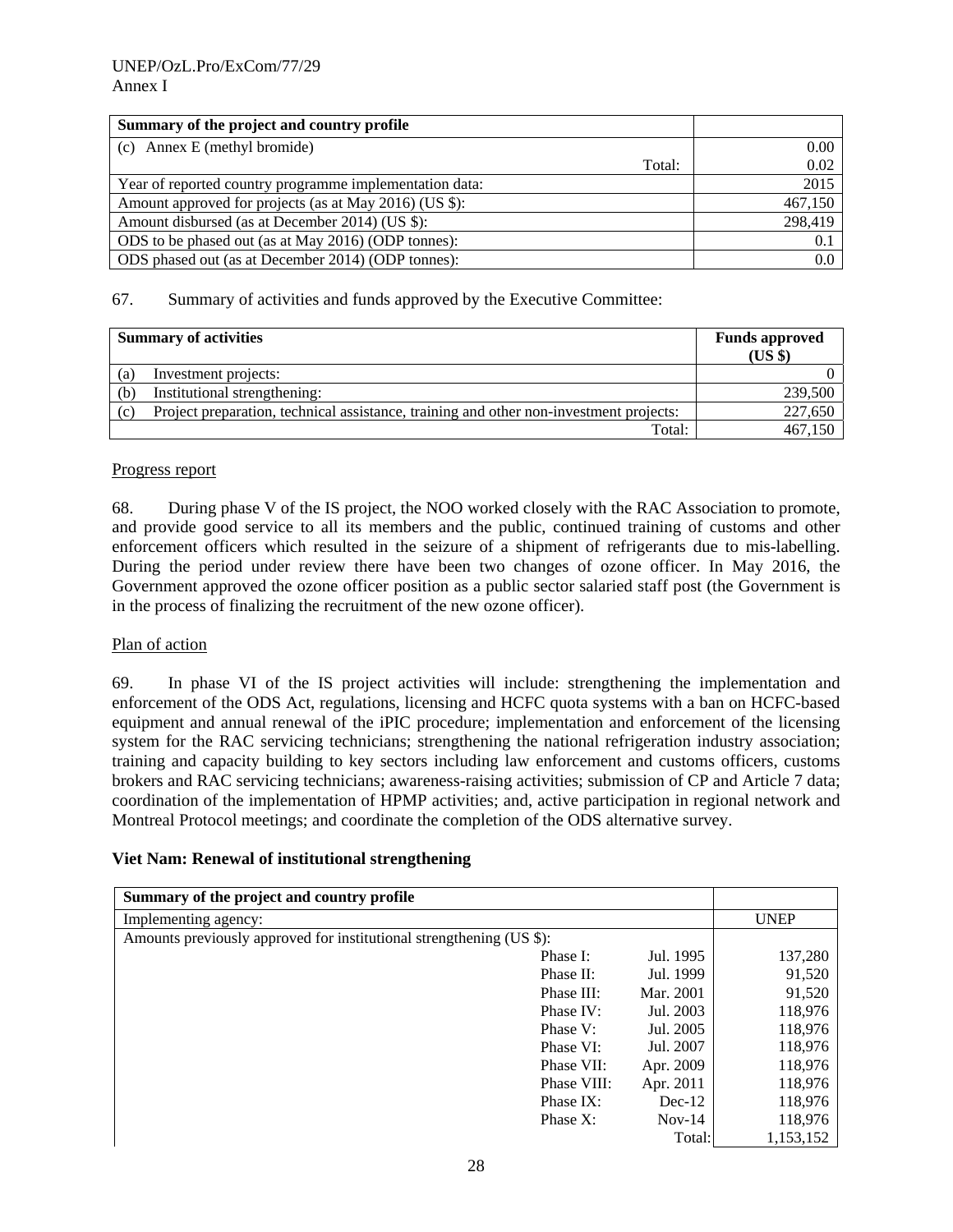| Summary of the project and country profile                                           |            |
|--------------------------------------------------------------------------------------|------------|
| Amount requested for renewal (phase XI) (US \$):                                     | 152,289    |
| Amount recommended for approval for phase XI (US \$):                                | 152,289    |
| Agency support costs (US \$):                                                        | 0          |
| Total cost of institutional strengthening phase XI to the Multilateral Fund (US \$): | 152,289    |
| Date of approval of country programme:                                               | 1996       |
| Date of approval of HCFC phase-out management plan:                                  | 2011       |
| Baseline consumption of controlled substances (ODP tonnes):                          |            |
| Annex B, Group III (methyl chloroform) (average 1998-2000)<br>(a)                    | 0.2        |
| Annex C, Group I (HCFCs) (average 2009-2010)<br>(b)                                  | 221.2      |
| Annex E (methyl bromide) (average 1995-1998)<br>(c)                                  | 136.5      |
| Latest reported ODS consumption (2015) (ODP tonnes) as per Article 7:                |            |
| (a) Annex B, Group III (methyl chloroform)                                           | 0.00       |
| Annex C, Group I (HCFCs)<br>(b)                                                      | 192.70     |
| Annex E (methyl bromide)<br>(c)                                                      | 0.00       |
| Total:                                                                               | 192.70     |
| Year of reported country programme implementation data:                              | 2015       |
| Amount approved for projects (as at May 2016) (US \$):                               | 17,998,580 |
| Amount disbursed (as at December 2014) (US \$):                                      | 10,422,612 |
| ODS to be phased out (as at May 2016) (ODP tonnes):                                  | 870.8      |
| ODS phased out (as at December 2014) (ODP tonnes):                                   | 767.3      |

| <b>Summary of activities</b> |                                                                                        | <b>Funds approved</b> |
|------------------------------|----------------------------------------------------------------------------------------|-----------------------|
|                              |                                                                                        | (US \$)               |
| (a)                          | Investment projects:                                                                   | 13,160,914            |
| (b)                          | Institutional strengthening:                                                           | 1,153,152             |
| (c)                          | Project preparation, technical assistance, training and other non-investment projects: | 3,684,514             |
|                              | Total:                                                                                 | 17,998,580            |

### Progress report

71. During phase X of the IS project the NOU reported the 2015 CP data and Article 7 data, enforced the HCFC import and export quota and licensing system, organized awareness raising activities with industry, as well as ozone day celebration, and participated in the regional network and Montreal Protocol meetings. The NOU coordinated the implementation of the stage I of the HPMP and development of the stage II.

### Plan of action

72. In phase XI of the IS project the NOU will: further strengthen the HCFC quota system enforcement, especially the control of HCFC-141b contained in imported pre-blended polyol; coordinate the implementation of stage II of the HPMP; continue awareness raising activities, especially during the International Ozone Day celebration, strive to improve the technical knowledge of the RAC sector industries and the servicing sector on zero ODP and low-GWP alternative to HCFCs; submission of the data reports to the Fund and Ozone Secretariats.

### **Zambia (the): Renewal of institutional strengthening**

| Summary of the project and country profile                           |        |
|----------------------------------------------------------------------|--------|
| Implementing agency:                                                 | UNEP   |
| Amounts previously approved for institutional strengthening (US \$): |        |
| Mav-93<br>Phase I:                                                   | 75,600 |
| $\sim$                                                               |        |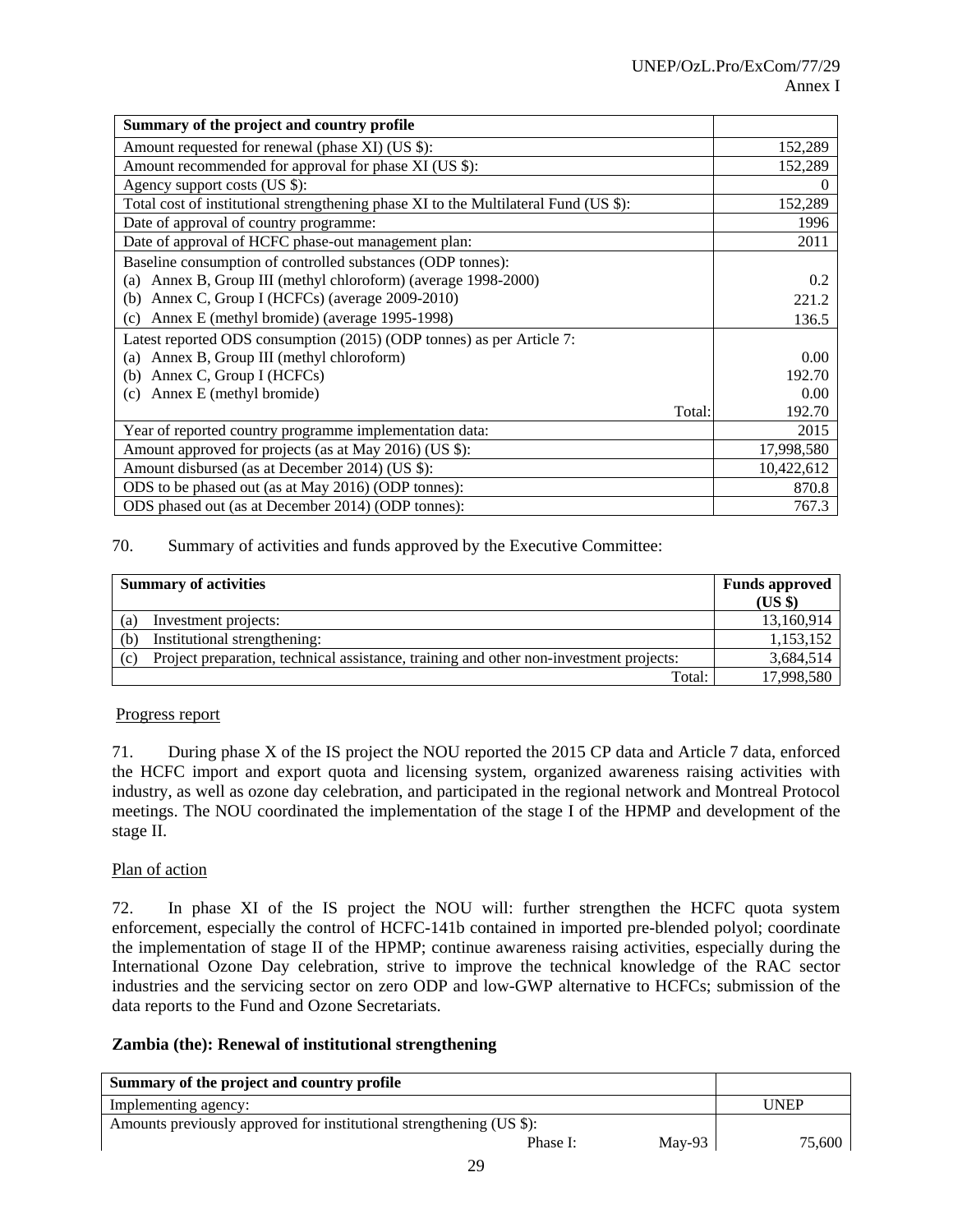| Summary of the project and country profile                                           |           |          |
|--------------------------------------------------------------------------------------|-----------|----------|
| Phase II:                                                                            | $Mar-00$  | 50,400   |
| Phase III:                                                                           | $Dec-04$  | 65,520   |
| Phase IV:                                                                            | Apr-09    | 65,520   |
| Phase V:                                                                             | $Dec-13$  | 65,520   |
|                                                                                      | Total:    | 322,560  |
| Amount requested for renewal (phase VI) (US \$):                                     |           | 85,000   |
| Amount recommended for approval for phase VI (US \$):                                |           | 85,000   |
| Agency support costs (US \$):                                                        |           | $\Omega$ |
| Total cost of institutional strengthening phase VI to the Multilateral Fund (US \$): |           | 85,000   |
| Date of approval of country programme:                                               |           | 1992     |
| Date of approval of HCFC phase-out management plan:                                  | 2011      |          |
| Baseline consumption of controlled substances (ODP tonnes):                          |           |          |
| (a) Annex B, Group III (methyl chloroform) (average 1998-2000)                       | 0.1       |          |
| (b) Annex C, Group I (HCFCs) (average 2009-2010)                                     | 5.0       |          |
| Annex E (methyl bromide) (average 1995-1998)<br>(c)                                  | 29.4      |          |
| Latest reported ODS consumption (2015) (ODP tonnes) as per Article 7:                |           |          |
| Annex B, Group III (methyl chloroform)<br>(a)                                        |           | 0.0      |
| Annex C, Group I (HCFCs)<br>(b)                                                      |           | 3.03     |
| Annex E (methyl bromide)<br>(c)                                                      |           | 0.0      |
|                                                                                      | Total:    | 3.03     |
| Year of reported country programme implementation data:                              | 2015      |          |
| Amount approved for projects (as at May 2016) (US \$):                               | 1,756,528 |          |
| Amount disbursed (as at December 2014) (US \$):                                      | 1,456,647 |          |
| ODS to be phased out (as at May 2016) (ODP tonnes):                                  | 42.7      |          |
| ODS phased out (as at December 2014) (ODP tonnes):                                   |           | 60.1     |

|     | <b>Summary of activities</b>                                                           | <b>Funds approved</b><br>(US \$) |
|-----|----------------------------------------------------------------------------------------|----------------------------------|
| (a) | Investment projects:                                                                   | 468,548                          |
| (b) | Institutional strengthening:                                                           | 322,560                          |
| (c) | Project preparation, technical assistance, training and other non-investment projects: | 965,420                          |
|     | Total:                                                                                 | 1,756,528                        |

### Progress report

74. The NOU revised and implemented ODS regulations and the licensing and quota system; and implemented a public awareness campaign advising the general public about the eventual ban on imports of HCFC-based equipment, coordinated the HPMP including submission of the third tranche; coordinated meetings with industry association; meetings of the steering committee whose membership includes the Ministries of Agriculture, Environment, Trade and Industry, Education, and Science and Technology, the University of Zambia, and the RAC association; trained Customs officers and border control police, refrigeration technicians; coordinated data collection for the survey of ODS alternatives; submitted CP and Article 7 data; and participated in the regional network and Montreal Protocol meetings.

### Plan of action

75. In phase VI of the IS project the NOU, will continue to coordinate the implementation and monitor the HPMP; training for technicians in the refrigeration sector; training of newly customs officers to support the implementation and enforcement of ODS; awareness raising programme through mass media, non-governmental organizations, workshops, and information materials for stakeholders; ODS data reporting; participation in regional network and Montreal Protocol meetings.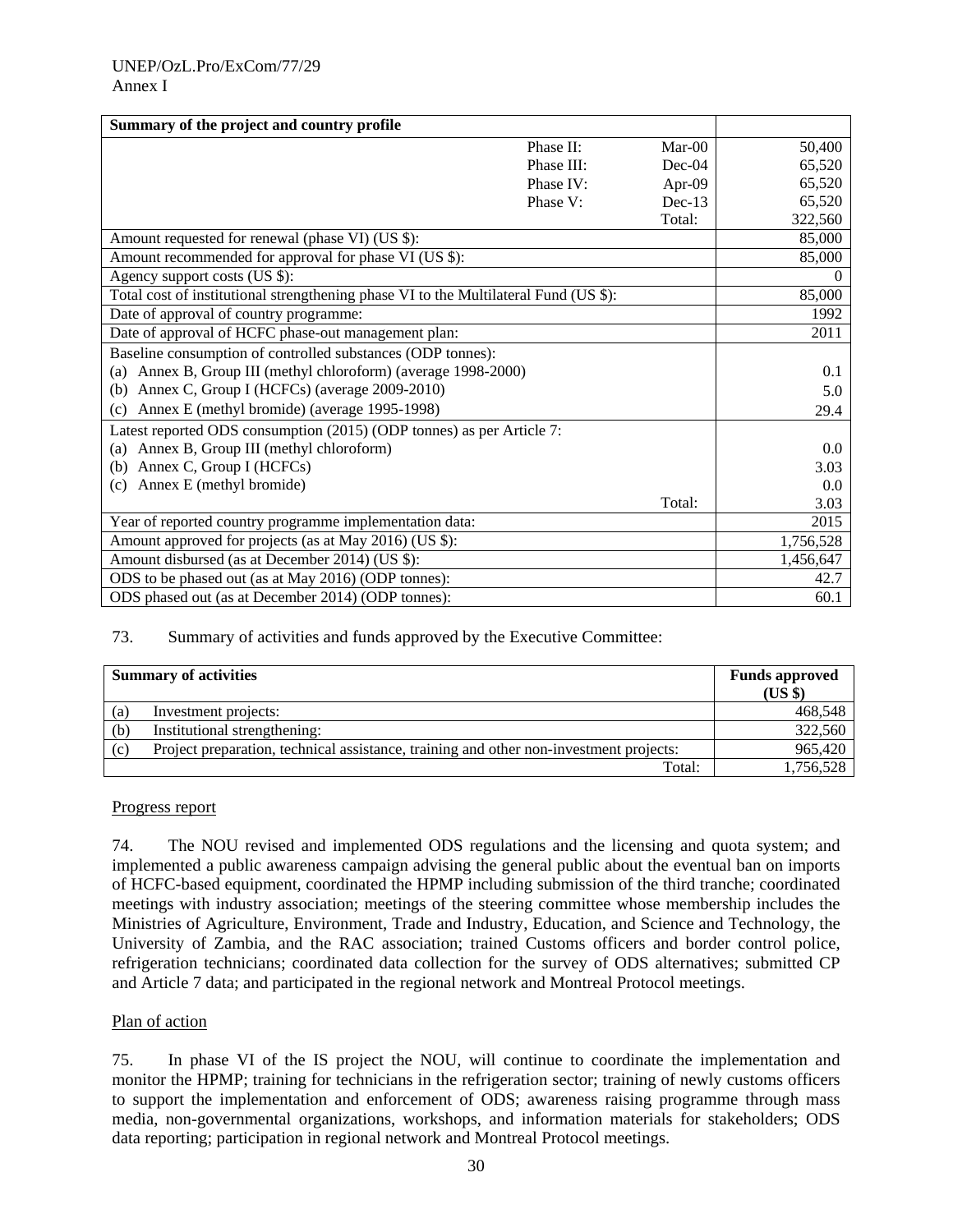## 附件二

## 执行委员会对提交七十七次会议延长体制建设项目的意见

## 巴哈马

1. 执行委员会审查了代表巴哈马提交的体制建设项目申请报告(第六阶段),并赞赏 地注意到巴哈马报告了第 7 条数据,表明该国在 2015 年遵守了《蒙特利尔议定书》。执 行委员会还注意到巴哈马已采取步骤淘汰氟氯烃的消费量,包括改进和执行许可证制度; 让制冷协会和利益攸关方参与氟氯烃淘汰战略;能力建设和制冷技师良好做法和恰当使用 替代制冷剂的认证,以及海关官员的能力建设。执行委员会承认巴哈马所作努力,因此期 望巴哈马在今后两年内继续成功执行其氟氯烃淘汰管理计划和体制建设项目,使国家准备 好在 2020 年 1 月 1 日之前实现氟氯烃消费量削减 35%的要求。

# 库克群岛

2. 执行委员会审查了代表库克群岛提交的体制建设项目申请报告(第六阶段),并赞 赏地注意到库克群岛向臭氧秘书处报告了 2015 年第 7 条数据,表明该国遵守了《蒙特利 尔议定书》。执行委员会还注意到,库克群岛已采取步淘汰其氟氯烃消费量,包括通过许 可证和配额制度实行进口管制;加强国家制冷行业协会;通过培训执法和海关官员以及制 冷和空调(RAC)维修技师进行能力建设。执行委员会表示赞赏库克群岛减少氟氯烃消 费量的努力,因此期望库克群岛在今后两年内继续成功地执行其氟氯烃淘汰管理计划和体 制建设项目,使国家准备好在 2020 年 1 月 1 日之前实现氟氯烃消费量削减 35%。

## 科特迪瓦

3. 执行委员会审查了代表科特迪瓦提出的体制建设项目申请报告(第八阶段),并赞 赏地注意到科特迪瓦向臭氧秘书处报告了第 7 条数据,表明该国遵守了《蒙特利尔议定 书》。 执行委员会还注意到科特迪瓦采取步骤淘汰其氟氯烃消费量。 科特迪瓦报告已采 取重要举措,即通过许可证和配额制度实行氟氯烃进口管制并且培训了海关官员和制冷技 师。执行委员会对科特迪瓦努力削减氟氯烃消费量表示赞赏,并期望该国在今后两年内继 续成功地执行氟氯烃淘汰管理计划第一阶段和体制建设项目,准备好在 2020 年 1 月 1 日 之前将氟氯烃消费量削减 35%。

## 刚果民主共和国

4. 执行委员会审查了为刚果民主共和国提交的体制建设项目申请报告(第八阶段), 并赞赏地注意到刚果民主共和国向臭氧秘书处报告了 2015 年第 7 条数据,表明该国遵守 了《蒙特利尔议定书》。执行委员会还注意到,刚果民主共和国采取步骤淘汰氟氯烃消费 量,包括通过许可证和配额制度实行进口管制,并且培训了海关官员和制冷技师。执行委 员会表示赞赏刚果民主共和国努力减少氟氯烃消费量,并期望该国在今后两年内继续成功 地执行其氟氯烃淘汰管理计划和体制建设项目活动,准备好在 2020 年 1 月 1 日之前将氟 氯烃消费量削减 35%。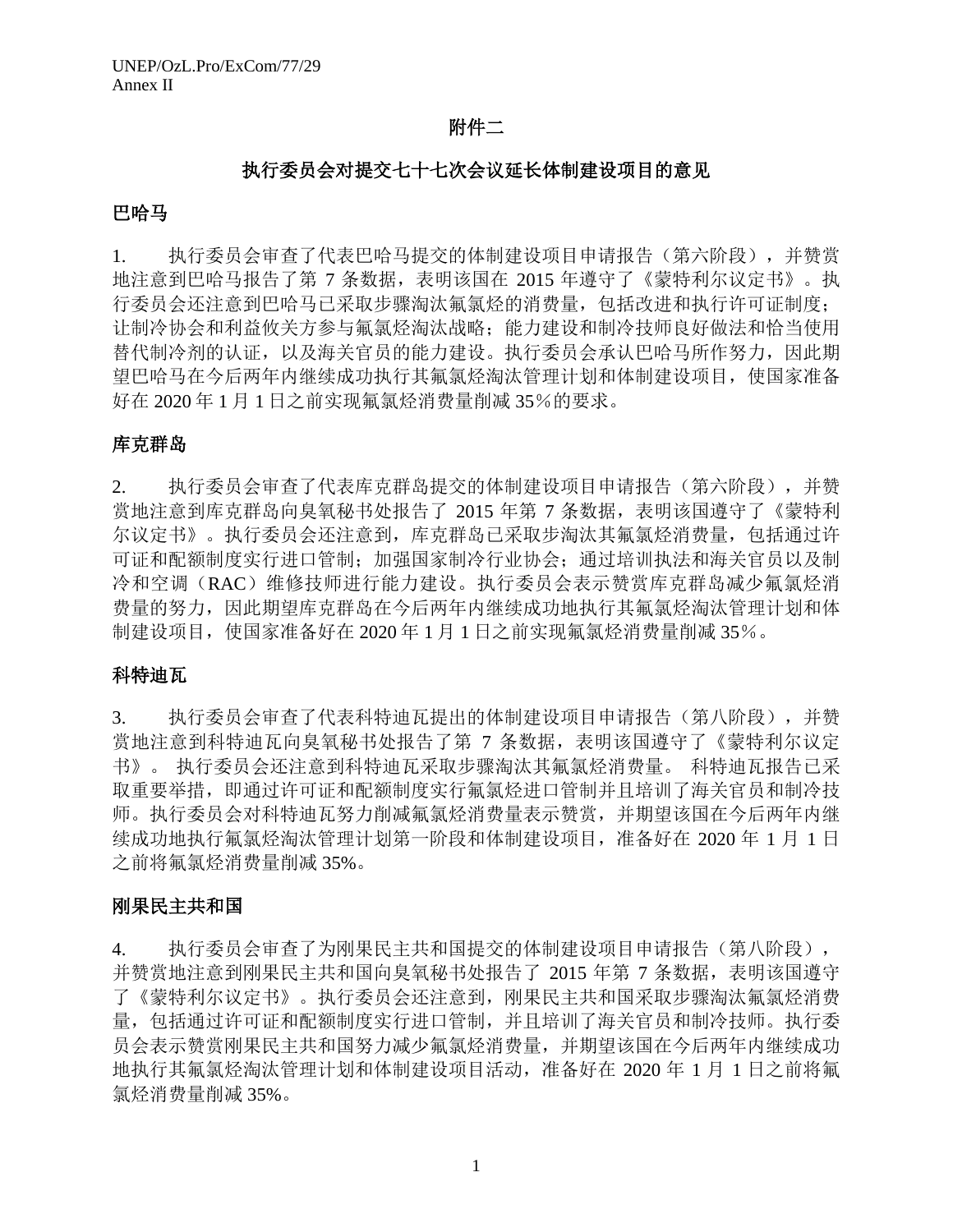# 多米尼加共和国

5. 执行委员会审查了代表多米尼加共国提交的体制建设项目申请报告(第九阶段), 并赞赏地注意到该国已完成了 2015 年国家方案,并履行了对多边基金和臭氧秘书处的第 7 条报告要求。 执行委员会赞赏地承认,多米尼加共和国实现了氟氯烃消费量削减 10%。 执行委员会还注意到,氟氯烃淘汰管理计划第一阶段的执行工作几乎已经完成,因此相信 多米尼加共和国将继续在执行项目和执行政策层级开展活动,使国家准备好在 2020 年 1 月 1 日之前实现氟氯烃削减 35%的步骤。

# 厄立特里亚

6. 执行委员会审查了代表厄立特里亚提交的体制建设项目申请报告(第三阶段),并 赞赏地注意到厄立特里亚报告了第 7 条数据,表明该国在 2015 年遵守了《蒙特利尔议定 书》。执行委员会很高兴厄立特里亚已经采取步骤淘汰氟氯烃消费,包括通过许可证和配 额制度实行进口管制。 执行委员会对厄立特里亚为削减氟氯烃消费所作的努力表示赞赏, 并期望该国在今后两年内继续成功地执行其氟氯烃淘汰管理计划和体制建设项目,使国家 准备好在 2020 年 1 月 1 日之前实现氟氯烃削减 35%的步骤。

# 埃塞俄比亚

7. 执行委员会审查了代表埃塞俄比亚提交的体制建设项目申请报告(第七阶段),赞 赏地注意到埃塞俄比亚遵守了其第7条数据报告和氟氯烃淘汰的义务,氟氯烃进出口许可 证和氟氯烃配额制度已到位运作。执行委员会很高兴埃塞俄比亚对制冷技师和海关官员进 行了培训,并开展了提高公众认识活动。 因此,执行委员会相信,埃塞俄比亚将继续有 效地执行氟氯烃淘汰管理计划第一阶段和体制建设项目,使国家准备好在 2020 年 1 月 1 日之前实现氟氯烃削减 35%的步骤。

# 斐济

8. 执行委员会审查了代表斐济提交的体制建设项目申请报告(第十阶段),并赞赏地 注意到该国向多边基金秘书处报告了 2015 年国家方案执行数据,并向臭氧秘书处报告了 2015 年第 7 条数据。执行委员会赞赏地承认斐济具有结构良好的许可证和配额制度,并 注意到正在有效和及时地执行氟氯烃淘汰管理计划第一阶段,包括培训海关官员和制冷技 师。 因此,执行委员会相信斐济将继续在项目和政策层级开展活动,以使国家能够实现 《蒙特利尔议定书》未来的管制措施。

# 冈比亚

9. 执行委员会审查了代表冈比亚提交的体制建设项目申请报告(第九阶段),并赞赏 地注意到冈比亚一贯遵守《蒙特利尔议定书》规定的报告和氟氯烃淘汰义务。执行委员会 还注意到该国的氟氯烃进出口许可证和配额制度业已到位运作,已经执行了氟氯烃淘汰管 理计划第一阶段下的活动,包括海关官员和制冷技师的培训讲习班。因此,执行委员会相 信,冈比亚将继续及时和有效地执行氟氯烃淘汰管理计划和体制建设项目,使国家准备好 在 2020 年 1 月 1 日之前实现氟氯烃削减 35%的步骤。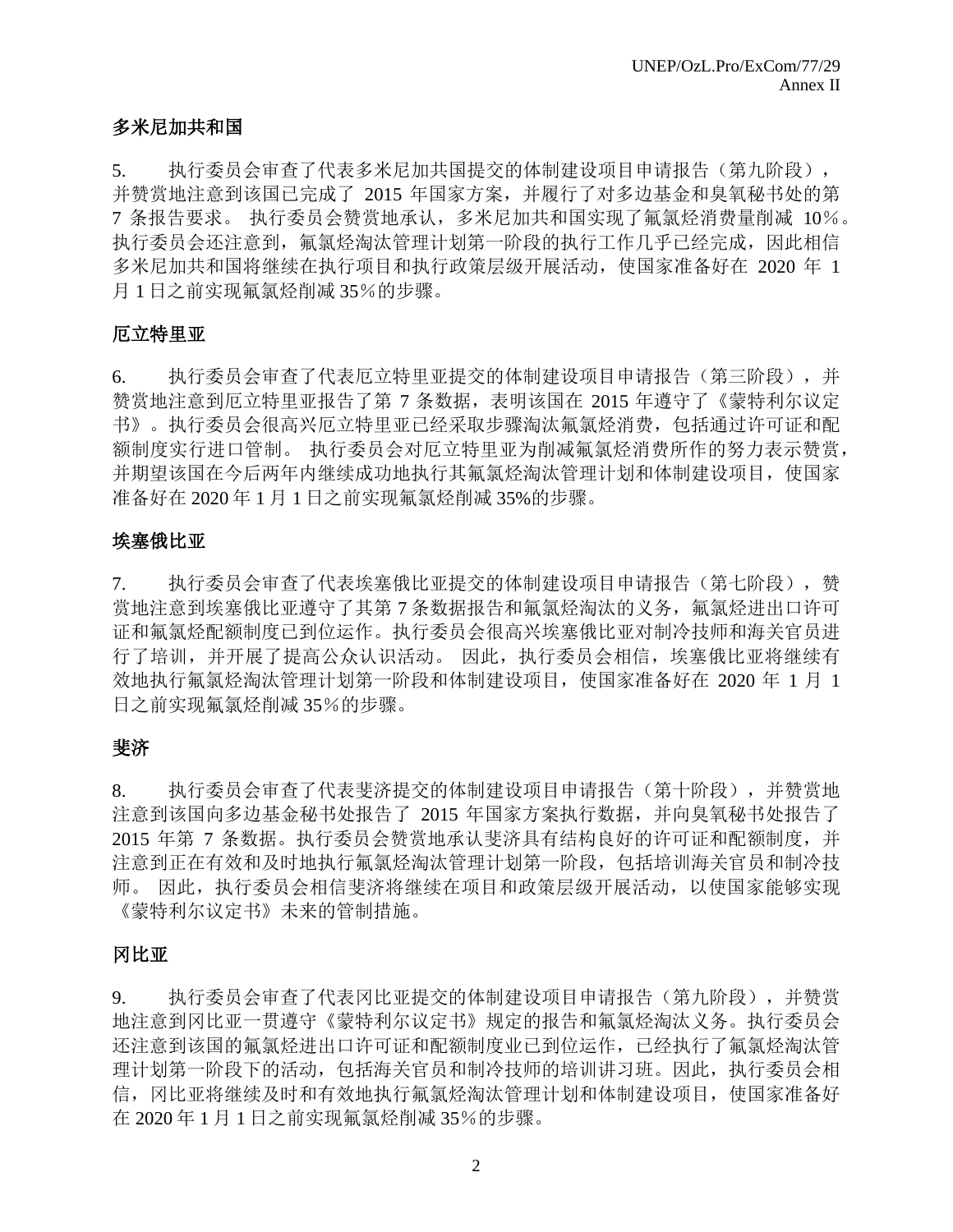# 几内亚比绍

10. 执行委员会审查了代表几内亚比绍提交的体制建设项目申请报告(第五阶段),并 赞赏地注意到几内亚比绍向臭氧秘书处报告了 2015 年第 7 条数据,表明该国遵守了《蒙 特利尔议定书》。执行委员会还注意到,几内亚比绍己采取步骤淘汰其氟氯烃消费量,即 通过许可证和配额制度实行进口管制,培训了海关官员和制冷技师。执行委员会表示赞赏 几内亚比绍努力削减氟氯烃消费量,因此期望几内亚比绍在今后两年内继续成功地执行其 氟氯烃淘汰管理计划和体制建设项目,准备好在 2020 年 1 月 1 日之前实现氟氯烃削减 35% 的步骤。

\_\_\_\_\_\_\_\_\_\_\_\_\_\_\_\_\_\_\_\_\_\_\_\_\_\_\_\_\_\_\_\_\_\_\_\_\_\_\_\_\_\_\_\_\_\_\_\_\_\_\_\_\_\_\_\_\_\_\_\_\_\_\_\_\_\_\_\_\_\_\_\_\_\_\_\_\_\_\_\_\_\_\_\_\_\_\_\_\_\_

# 吉尔吉斯斯坦

11. 执行委员会审查了代表吉尔吉斯斯坦提交的体制建设项目申请报告(第八阶段), 并赞赏地注意到吉尔吉斯斯坦己向臭氧秘书处报告了 2015 年第 7 条数据,表明该国已实 现了氟氯烃消费量削减基准的 10%。因此,执行委员会相信,在今后两年中,吉尔吉斯 斯坦将像氟氯烃淘汰管理计划第二阶段制定的那样,成功地加速淘汰氟氯烃。

# 莱索托

12. 执行委员会审查了代表莱索托提交的体制建设项目申请报告(第八阶段),并赞赏 地注意到莱索托向臭氧秘书处报告了 2015 年第 7 条数据,表明该国遵守了《蒙特利尔议 定书》。执行委员会还注意到,莱索托已主动采取行动,包括实施许可证和配额制度以管 制消耗臭氧层物质的进口,并培训了海关官员和制冷技师。执行委员会表示希望莱索托在 今后两年继续成功执行氟氯烃淘汰管理计划和体制建设活动,使国家准备好在 2020 年 1 月 1 日之前实现氟氯烃削减 35%的步骤。

# 马达加斯加

13. 执行委员会审查了代表马达加斯加提交的体制建设项目申请报告(第七阶段),并 赞赏地注意到马达加斯加向臭氧秘书处报告了 2015 年第 7 条数据,表明该国遵守了《蒙 特利尔议定书》。执行委员会还注意到,马达加斯加已采取步骤淘汰其氟氯烃消费,即通 过许可证和配额制度实行进口管制,培训海关官员和制冷技师 。执行委员会对马达加斯 加的努力表示赞赏,并期望马达加斯加在今后两年内继续成功地执行其氟氯烃淘汰管理计 划和体制建设活动,使国家准备好在 2020 年 1 月 1 日之前实现氟氯烃削减 35%的步骤。

# 马尔代夫

14. 执行委员会审查了代表马尔代夫提交的体制建设项目申请报告(第九阶段),并赞 赏地注意到马尔代夫报告了第 7 条数据,表明该国在 2015 年遵守了《蒙特利尔议定书》。 执行委员会还注意到马尔代夫正在实行许可证和配额制度,以财政激励措施推广低全球升 温潜能值替代品,并且维修技师和执法人员的能力建设进展顺利。执行委员会表示赞赏马 尔代夫针对旅游业和渔业等不同行业组织了有针对性的提高认识运动,推广全球低升温潜 能值替代品,因此,相信马尔代夫在未来两年内将成功地准备好在 2020 年之前按国家氟 氯烃淘汰计划的规定全部淘汰氟氯烃。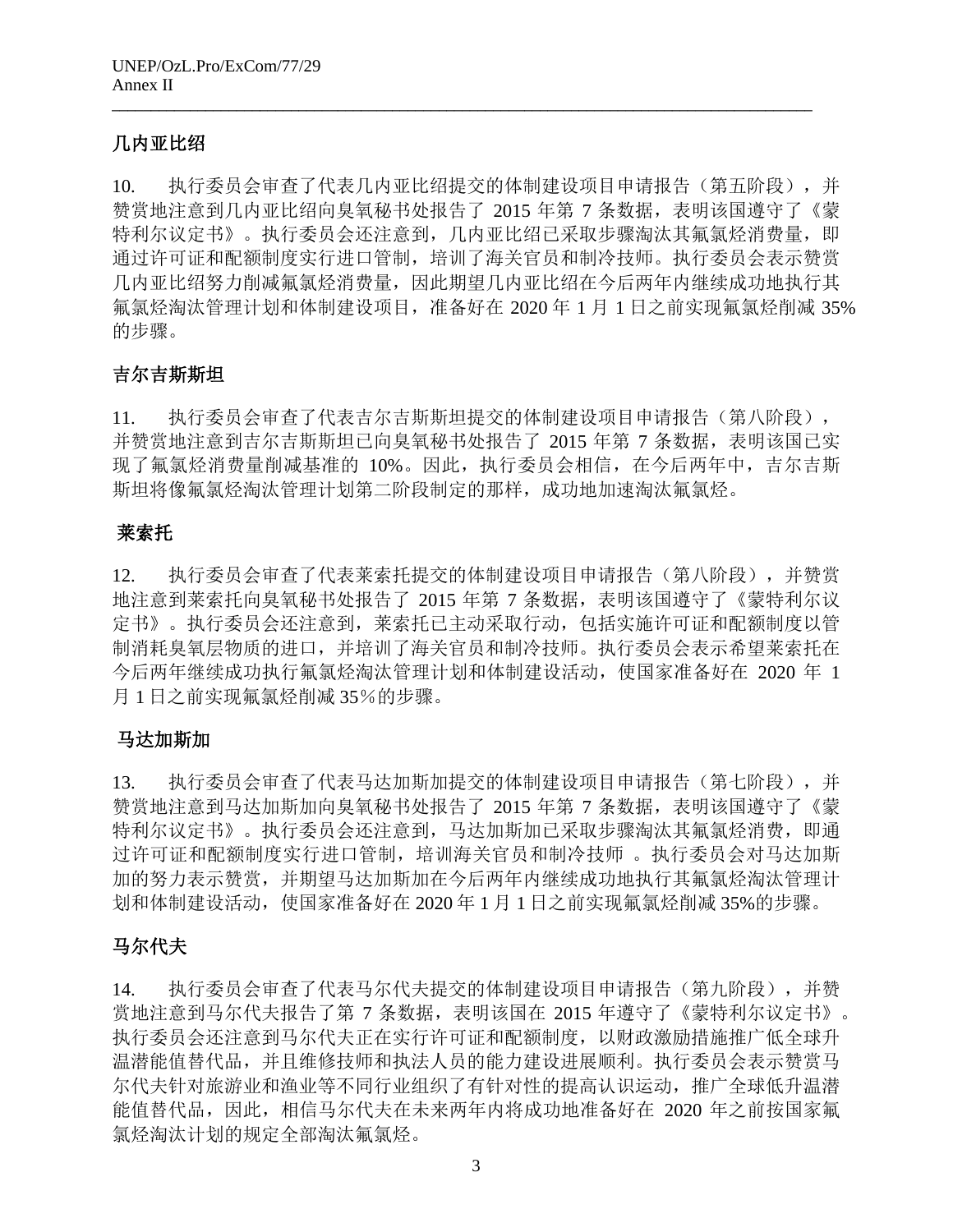# 毛里求斯

15. 执行委员会审查了代表毛里求斯提交的体制建设项目申请报告(第五阶段),并赞 赏地注意到毛里求斯向臭氧秘书处报告了第 7 条数据,表明该国遵守了《蒙特利尔议定 书》。 执行委员会还注意到,毛里求斯通过许可证和配额制度实行了氟氯烃进口管制并 培训了海关官员和制冷技师。执行委员会对毛里求斯的努力表示赞赏,并期望毛里求斯在 今后两年继续执行氟氯烃淘汰管理计划和体制建设活动,使国家准备好在 2020 年 1 月 1 日之前实现氟氯烃削减 35%的步骤。

# 密克罗尼西亚联邦

16. 执行委员会审查了代表密克罗尼西亚联邦提交的体制建设项目申请报告(第六阶 段),并赞赏地注意到该国报告了 2015 年第 7 条数据,表明该国遵守了《蒙特利尔议定 书》。执行委员会还注意到淘汰氟氯烃消费的步骤,包括通过许可证和配额制度实行氟氯 烃进口管制,加强各州的国家制冷行业协会,在关键行业进行培训和能力建设并培训制冷 维修技师。执行委员会对该国的努力表示赞赏,并期望密克罗尼西亚联邦在今后两年内继 续成功地执行其氟氯烃淘汰管理计划和体制建设项目活动,使国家准备好在 2020 年 1 月 1 日之前实现氟氯烃削减 35%的步骤。

# 尼泊尔

17. 执行委员会审查了代表尼泊尔提交的体制建设项目申请报告(第九阶段),并赞赏 地注意到尼泊尔分别向多边基金和臭氧秘书处报告了 2015 年国家方案执行数据和第 7 条 数据。执行委员会注意到,尽管在 2015 年发生了自然灾害,尼泊尔还是实施了包括执行 良好制冷做法许可证制度培训在内的活动。因此,执行委员会相信,尼泊尔将继续及时、 有效地执行氟氯烃淘汰管理计划和体制建设项目,使国家准备好在 2020 年 1 月 1 日之前 实现氟氯烃削减 35%的步骤。

# 巴拉圭

18. 执委员会审查了代表巴拉圭提交的体制建设项目申请报告(第八阶段),并赞赏地 注意到巴拉圭在 5 月 1 日截止日期之前向多边基金秘书处报告了 2015 年国家方案执行数 据,并向臭氧秘书处报告了第 7 条数据。执行委员会赞赏地承认,巴拉圭已经实现了氟 氯烃消费量削减 10%,并注意到氟氯烃淘汰管理计划第一阶段的第二次付款取得了满意 的进展。 因此,执行委员会相信,巴拉圭将继续在项目执行和政策执行层级开展活动, 使国家准备好在 2020 年 1 月 1 日之实现氟氯烃削减 35%的步骤。

# 摩尔多瓦共和国

19. 执行委员会审查代表摩尔多瓦共和国提交的体制建设项目申请报告(第九阶段), 并注意到摩尔多瓦共和国提交了 2015 年第 7 条数据,表明该国遵守《蒙特利尔议定书》, 并将氟氯烃消费量削减了基准量的 18%。执行委员会赞赏地注意到协调执行了氟氯烃淘 汰管理计划第一阶段和消耗臭氧层物质替代品调查,并且臭氧机构已成功地使所有利益攸 关方参与淘汰活动。 执行委员会相信,在今后两年内,摩尔多瓦共和国将继续在项目和 政策层级开展活动,以便能够在 2020 年 1 月 1 日之前实现氟氯烃削减 35%的步骤。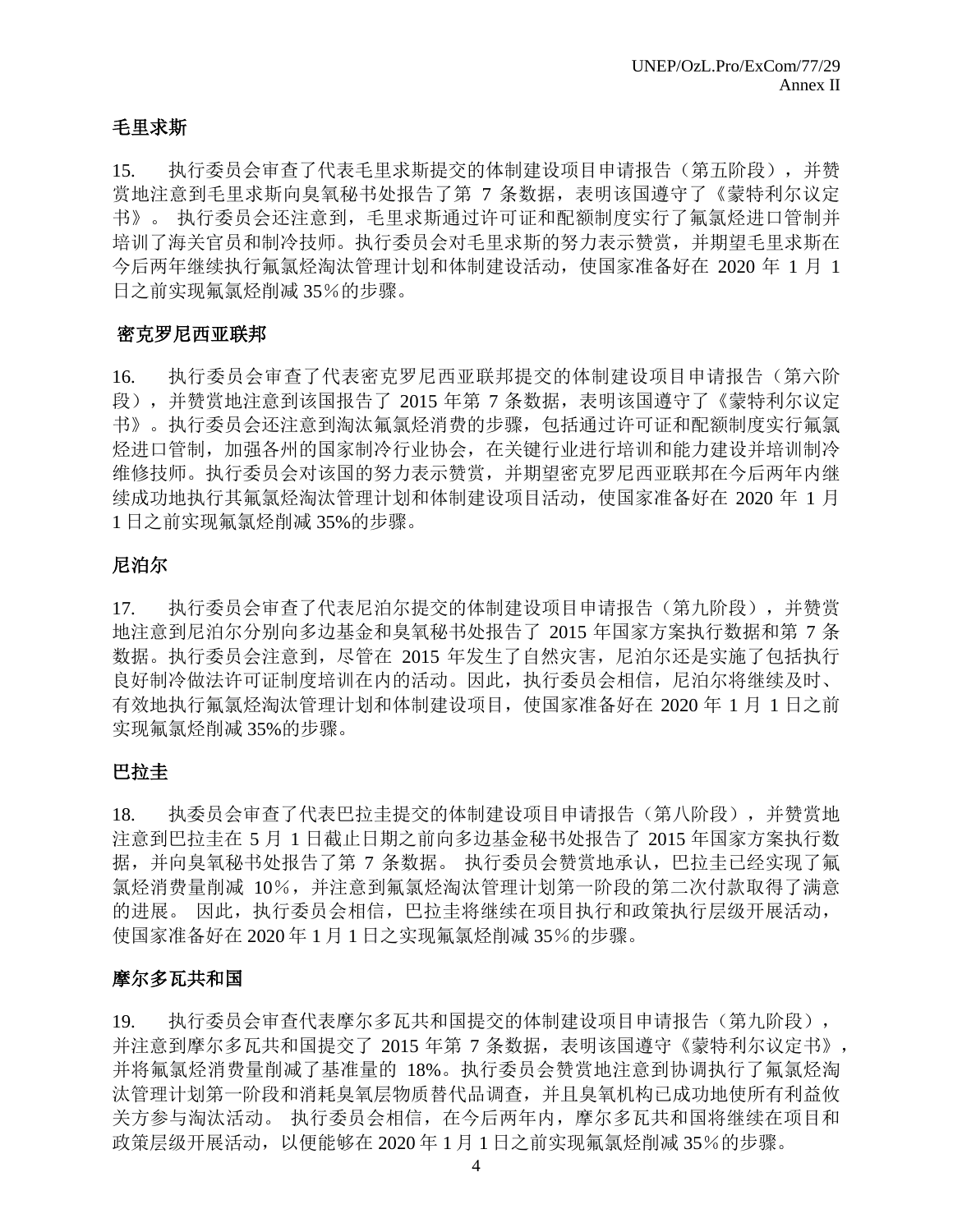# 索马里

20. 执行委员会审查了代表索马里提交的体制建设项目申请报告(第三阶段),并赞赏 地注意到索马里一向遵守《蒙特利尔议定书》规定的报告和氟氯烃淘汰义务,并且消耗臭 氧层物质许可证和氟氯烃配额制度正在执行中。执行委员会还注意到,索马里在其氟氯烃 淘汰管理计划下开展了活动,包括海关官员和制冷技师培训讲习班,并且向制冷技师分发 了工具。执行委员会感到高兴的是于 2016 年 5 月填补了臭氧干事职位,因此,相信索马 里将继续及时和有效地执行其氟氯烃淘汰管理计划和体制建设项目,使国家准备好在 2020 年 1 月 1 日之前实现氟氯烃削减 35%的步骤。

\_\_\_\_\_\_\_\_\_\_\_\_\_\_\_\_\_\_\_\_\_\_\_\_\_\_\_\_\_\_\_\_\_\_\_\_\_\_\_\_\_\_\_\_\_\_\_\_\_\_\_\_\_\_\_\_\_\_\_\_\_\_\_\_\_\_\_\_\_\_\_\_\_\_\_\_\_\_\_\_\_\_\_\_\_\_\_\_\_\_

## 苏里南

21. 执行委员会审查了代表苏里南提交的体制建设项目申请报告(第六阶段),并赞赏 地注意到苏里南遵守了《蒙特利尔议定书》规定的报告和氟氯烃淘汰义务,并正在执行氟 氯烃许可证和配额制度。执行委员会表示赞赏该国执行了氟氯烃淘汰管理计划下的活动, 即通过许可证制度实行进口管制并为海关官员和制冷技师举办了培训讲习班。执行委员会 注意到,在下一个体制建设阶段,苏里南计划侧重于立法措施,以管制使用氟氯烃的设备, 扩大许可证制度包括消耗臭氧层物质替代品,并组织安全使用制冷剂替代品的高级培训。 因此,执行委员会相信苏里南将继续及时有效地执行氟氯烃淘汰管理计划和体制建设项目, 使国家准备好在 2020 年 1 月 1 日之前实现氟氯烃削减 35%的步骤。

# 多哥

22. 执行委员会审查了代表多哥提交的体制建设项目申请报告(第九阶段),并赞赏地 注意到多哥报告了 2015 年第 7 条数据,表明该国遵守了《蒙特利尔议定书》。执行委员 会还注意到,多哥已采取步骤淘汰氟氯烃消费,特别是通过许可证和配额制度实行消耗臭 氧层物质进口管制,培训了海关官员和制冷技师。执行委员会对多哥的努力表示赞赏,并 期望多哥在今后两年内继续成功地执行其氟氯烃淘汰管理计划和体制建设项目活动,使国 家准备好在 2020 年 1 月 1 日之前实现氟氯烃削减 35%的步骤。

### 瓦努阿图

23. 执行委员会审查了代表瓦努阿图提交的体制建设项目申请报告(第六阶段),并赞 赏地注意到瓦努阿图向臭氧秘书处报告了 2015 年第 7 条数据,表明该国遵守了《蒙特利 尔议定书》。执行委员会还注意到,瓦努阿图已采取淘汰其氟氯烃消费的步骤,包括通过 许可证和配额制度实行氟氯烃进口管制,加强国家制冷行业协会,对执法官员进行培训和 能力建设,以及培训制冷和空调维修技师。执行委员会对瓦努阿图的努力表示赞赏,并期 望瓦努阿图继续成功地执行氟氯烃淘汰管理计划和体制建设项目,使国家准备好在 2020 年 1 月 1 日之前实现氟氯烃削减 35%的步骤。.

# 越南

24. 执行委员会审查了代表越南提交的体制建设项目申请报告(第十一期),并赞赏地 注意到该国向多边基金秘书处报告了 2015 年国家方案执行数据,以及向臭氧秘书处提交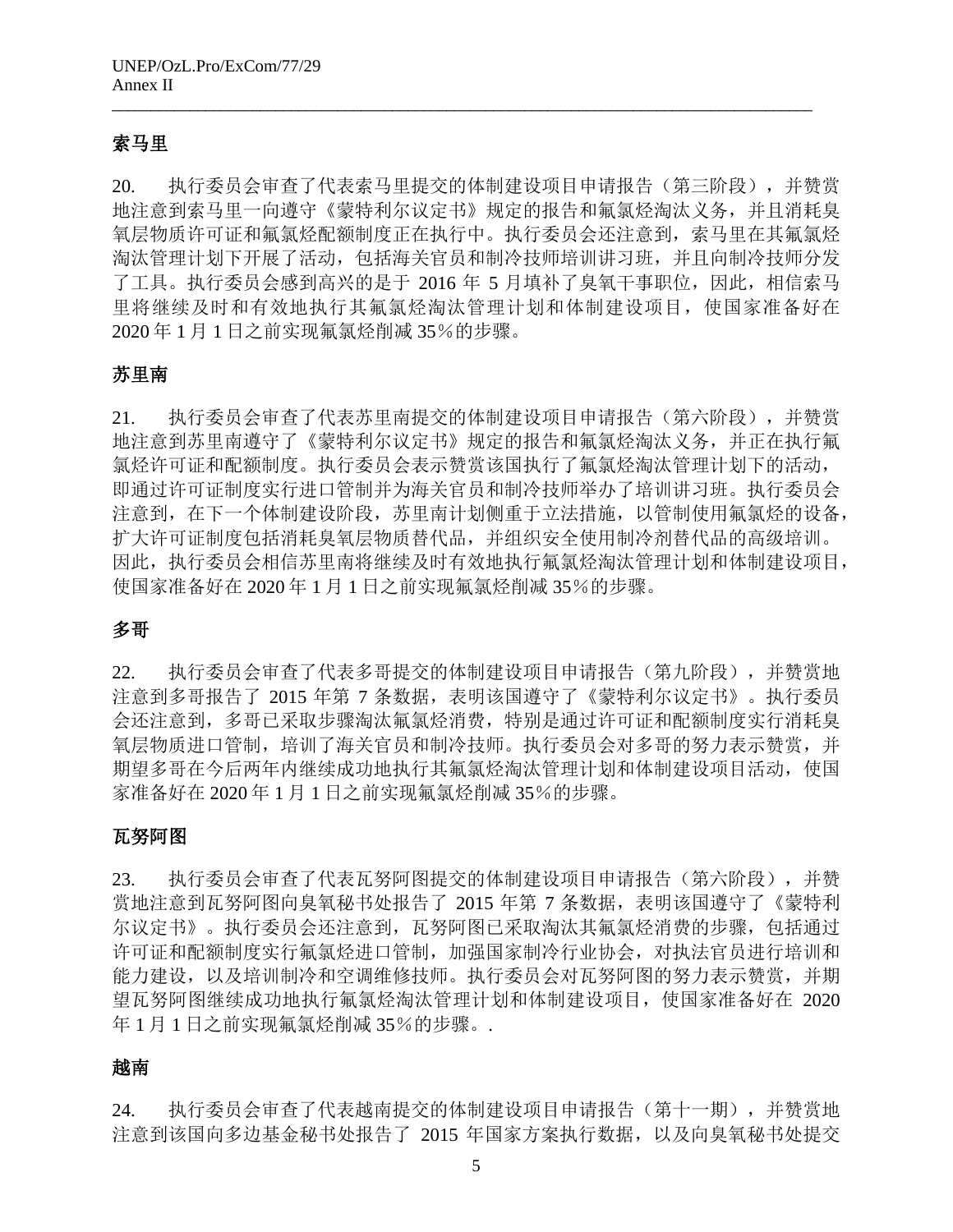了 2015 年第 7 条数据,表明该国遵守了《蒙特利尔议定书》。执行委员会赞赏地承认, 越南一向执行结构良好的氟氯烃许可证和配额制度,其中包括使用氟氯烃的进口预混多元 醇,而且氟氯烃淘汰管理计划第二阶段正在执行中。因此,执行委员会相信越南将继续在 项目和政策层级开展活动,使国家准备好在 2020 年 1 月 1 日之前实现氟氯烃削减 35%的 步骤。

# 赞比亚

25. 执行委员会审查了代表赞比亚提交的体制建设项目申请报告(第六阶段),赞赏地 注意到赞比亚报告了 2015 年第 7 条数据,表明该国遵守了《蒙特利尔议定书》。执行委 员会还注意到,赞比亚已采取步骤,包括:实施许可证制度和培训海关官员和制冷技师。 执行委员会对赞比亚的努力表示赞赏,并表示期望赞比亚在今后两年继续成功执行氟氯烃 淘汰管理计划和体制建设项目,使国家准备好在 2020 年 1 月 1 日之前实现氟氯烃削减 35% 的步骤。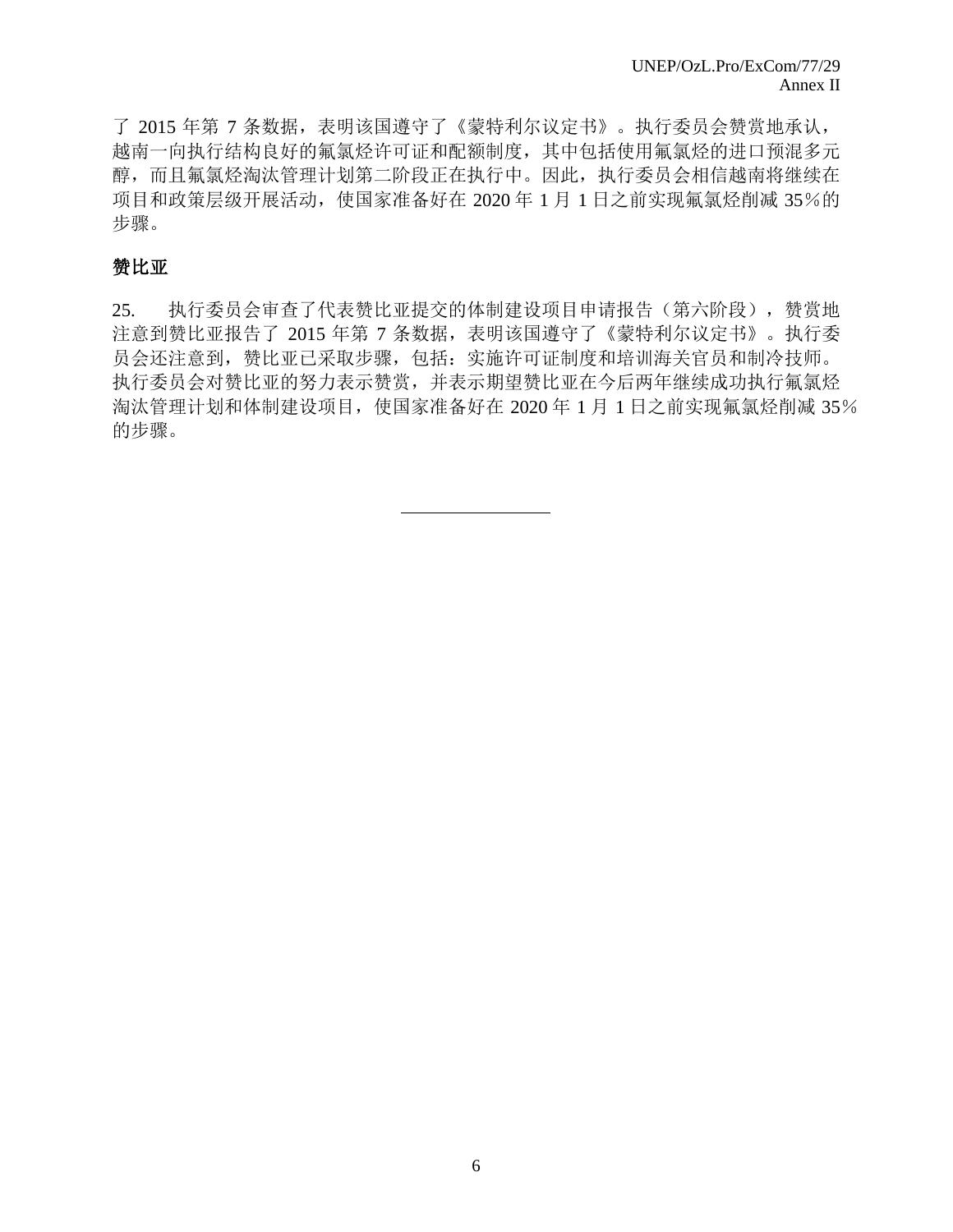

# **AMENDMENT TO UNEP'S WORK PROGRAMME 2016**

**Presented to the 77th Meeting of the Executive Committee of the Multilateral Fund for the Implementation of the Montreal Protocol** 

**November 2016** 

**UNITED NATIONS ENVIRONMENT PROGRAMME**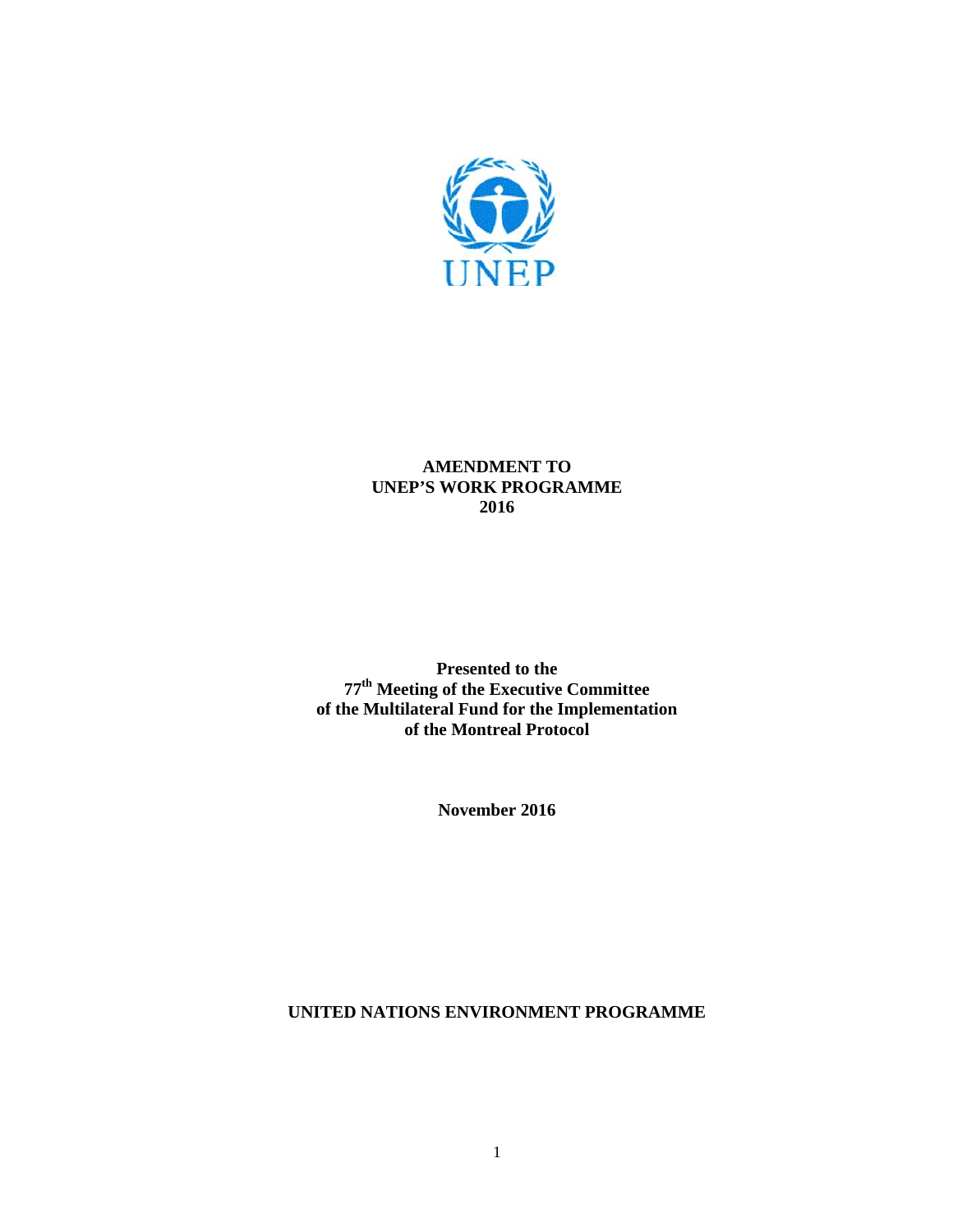#### **A. INTRODUCTION**

1. UNEP's Work Programme 2016 was approved at the 76<sup>th</sup> Meeting of the Executive Committee of the Multilateral Fund for the Implementation of the Montreal Protocol.

2. This document, as submitted for consideration to the  $77<sup>th</sup>$  Meeting of the Executive Committee, represents an Amendment to that Work Programme.

#### **B. SUMMARY OF THE WORK PROGRAMME AMENDMENT FOR 2016**

3. Consistent with the Business Plan 2016-2018, this Amendment comprises funding requests for

- Support for the implementation of Institutional Strengthening projects in **25** countries.

- Verification reports on the implementation of the HPMPs in **7** countries

4. Details of the Work Programme Amendment and the total requested funding by project groups are presented in Table 1.

5. Summary of the Work Programme Amendment is presented in Table 2.

Table 1. Funding requests for annual tranches for ISP renewals and individual projects to be considered at the 77th Meeting of the Executive Committee

|                                                                                                         |                                                             |         |                  | <b>Total</b> |
|---------------------------------------------------------------------------------------------------------|-------------------------------------------------------------|---------|------------------|--------------|
| <b>Country</b>                                                                                          | <b>Project title</b>                                        | Amount, | PSC,             | requested    |
|                                                                                                         |                                                             | US\$    | US\$             | amount,      |
|                                                                                                         |                                                             |         |                  | US\$         |
|                                                                                                         | <b>INSTITUTIONAL STRENGTHENING PROJECT RENEWALS (ISRs)</b>  |         |                  |              |
| <b>Bahamas</b>                                                                                          | Renewal of institutional strengthening project (Phase VI)   | 85,000  | $\overline{0}$   | 85,000       |
| Cook Islands                                                                                            | Renewal of institutional strengthening project (Phase VI)   | 85,000  | $\overline{0}$   | 85,000       |
| Cote d'Ivoire                                                                                           | Renewal of institutional strengthening project (Phase VIII) | 136,115 | $\overline{0}$   | 136,115      |
| Congo, DR                                                                                               | Renewal of institutional strengthening project (Phase VIII) | 85,000  | $\Omega$         | 85,000       |
| Dominican<br>Republic                                                                                   | Renewal of institutional strengthening project (Phase IX)   | 171,946 | $\Omega$         | 171,946      |
| Eritrea                                                                                                 | Renewal of institutional strengthening project (Phase III)  | 85,000  | $\Omega$         | 85,000       |
| Ethiopia                                                                                                | Renewal of institutional strengthening project (Phase VII)  | 85,000  | $\Omega$         | 85,000       |
| Fiji                                                                                                    | Renewal of institutional strengthening project (Phase X)    | 85,000  | $\Omega$         | 85,000       |
| Gambia                                                                                                  | Renewal of institutional strengthening project (Phase IX)   | 85,000  | $\Omega$         | 85,000       |
| Guinea-Bissau                                                                                           | Renewal of institutional strengthening project (Phase V)    | 85,000  | $\Omega$         | 85,000       |
| Kyrgyzstan                                                                                              | Renewal of institutional strengthening project (Phase VIII) | 148,262 | $\mathbf{0}$     | 148,262      |
| Lesotho                                                                                                 | Renewal of institutional strengthening project (Phase VIII) | 85,000  | $\overline{0}$   | 85,000       |
| Madagascar                                                                                              | Renewal of institutional strengthening project (Phase VII)  | 85,000  | $\overline{0}$   | 85,000       |
| Maldives                                                                                                | Renewal of institutional strengthening project (Phase IX)   | 85,000  | $\Omega$         | 85,000       |
| Mauritius                                                                                               | Renewal of institutional strengthening project (Phase V)    | 85,000  | $\mathbf{0}$     | 85,000       |
| Micronesia<br>(Federated                                                                                | Renewal of institutional strengthening project (Phase VI)   | 85,000  | $\overline{0}$   | 85,000       |
| States of)                                                                                              |                                                             |         |                  |              |
| Nepal                                                                                                   | Renewal of institutional strengthening project (Phase IX)   | 85,000  | $\Omega$         | 85,000       |
| Paraguay                                                                                                | Renewal of institutional strengthening project (Phase VIII) | 85,000  | $\Omega$         | 85,000       |
| Republic of<br>Moldova                                                                                  | Renewal of institutional strengthening project (Phase IX)   | 88,748  | $\Omega$         | 88,748       |
| Somalia                                                                                                 | Renewal of institutional strengthening project (Phase III)  | 85,000  | $\Omega$         | 85,000       |
| Suriname                                                                                                | Renewal of institutional strengthening project (Phase VI)   | 93,866  | $\overline{0}$   | 93,866       |
| Togo                                                                                                    | Renewal of institutional strengthening project (Phase IX)   | 85,000  | $\overline{0}$   | 85,000       |
| Vanuatu                                                                                                 | Renewal of institutional strengthening project (Phase VI)   | 85,000  | $\boldsymbol{0}$ | 85,000       |
| Vietnam                                                                                                 | Renewal of institutional strengthening project (Phase XI)   | 152,289 | $\Omega$         | 152,289      |
| Zambia                                                                                                  | Renewal of institutional strengthening project (Phase VI)   | 85,000  | $\mathbf{0}$     | 85,000       |
| $\theta$<br><b>Sub-total for Institutional Strengthening Project Renewals</b><br>2,406,226<br>2,406,226 |                                                             |         |                  |              |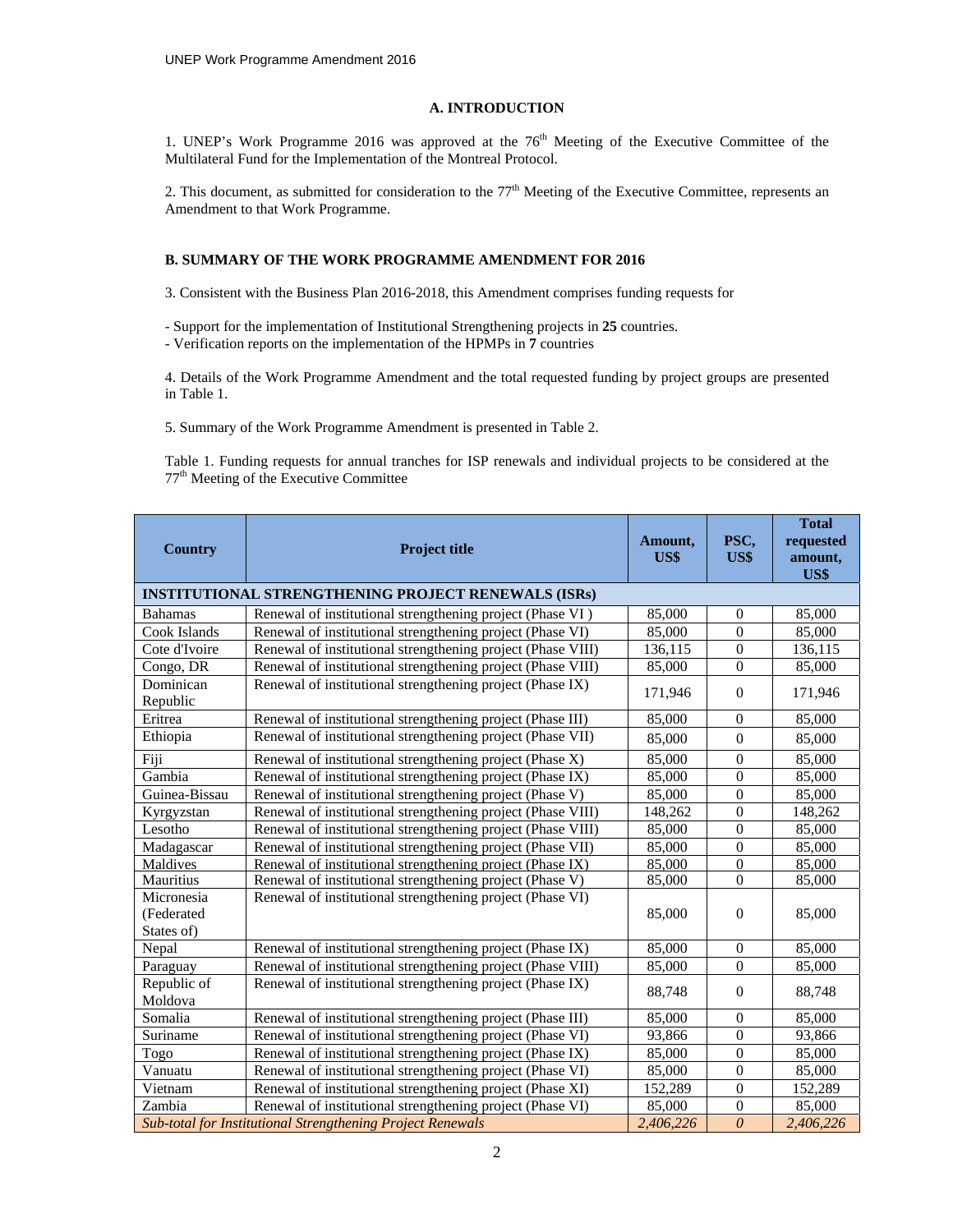| <b>VERIFICATION REPORTS*</b>                         |                                                       |        |        |         |
|------------------------------------------------------|-------------------------------------------------------|--------|--------|---------|
| Benin                                                | Verification report on the implementation of the HPMP | 30,000 | 3.900  | 33,900  |
| Cape Verde                                           | Verification report on the implementation of the HPMP | 30,000 | 3.900  | 33,900  |
| Chad                                                 | Verification report on the implementation of the HPMP | 30,000 | 3,900  | 33,900  |
| Guyana                                               | Verification report on the implementation of the HPMP | 30,000 | 3.900  | 33,900  |
| Mozambique                                           | Verification report on the implementation of the HPMP | 30,000 | 3.900  | 33,900  |
| Saint Vincent                                        |                                                       |        |        |         |
| and the                                              | Verification report on the implementation of the HPMP | 30,000 | 3.900  | 33.900  |
| Grenadines                                           |                                                       |        |        |         |
| Sierra Leone                                         | Verification report on the implementation of the HPMP | 30,000 | 3.900  | 33,900  |
| <b>Sub-total for Verification Reports</b><br>210,000 |                                                       |        | 27,300 | 237,300 |

 $\_$  , and the set of the set of the set of the set of the set of the set of the set of the set of the set of the set of the set of the set of the set of the set of the set of the set of the set of the set of the set of th

\*Decision 76/17 requests UNEP to include into the WPA-77 due for submission to the 77th meeting, funding for verification reports for stage I of the HPMPs in the amount of US \$30,000, plus agency support costs for Article 5 countries listed in the decision. After guidance of MLFS, the verification report for Swaziland will be requested in 2017 as the next HPMP tranche will be submitted in the year of 2019. Furthermore, the verification reports for Grenada, Nepal, Saint Kits and Nevis as well as Zambia will be requested in 2018 as the next HPMP tranche will be submitted in the year of 2020.

Table 2. Summary of items submitted for consideration by the  $77<sup>th</sup>$  Executive Committee meeting by group

| <b>Type of projects</b>                            | Value in<br>US <sup>-</sup> | <b>Project</b><br>support<br>costs in<br>US\$ | <b>Total</b> in<br>US\$ |
|----------------------------------------------------|-----------------------------|-----------------------------------------------|-------------------------|
| Sub-total for Institutional Strengthening Projects | 2,406,226                   | $\Omega$                                      | 2,406,226               |
| <b>Sub-total for Verification Reports</b>          | 210,000                     | 27,300                                        | 237,300                 |
| <b>Grand Total</b>                                 | 2,616,226                   | 27,300                                        | 2,643,526               |

#### **C. PROJECT CONCEPTS for items to be submitted by UNEP**

| Title:                         | Requests for institutional strengthening renewals for (25 countries) Bahamas,<br>Cook Islands, Cote d'Ivoire, Congo DR, Dominican Republic, Eritrea, Ethiopia,<br>Fiji, Gambia, Guinea-Bissau, Kyrgyzstan, Lesotho, Madagascar, Maldives,<br>Mauritius, Micronesia (Federated States of), Nepal, Paraguay, Republic of<br>Moldova, Somalia, Suriname, Togo, Vanuatu, Vietnam and Zambia. |                                                                        |  |
|--------------------------------|------------------------------------------------------------------------------------------------------------------------------------------------------------------------------------------------------------------------------------------------------------------------------------------------------------------------------------------------------------------------------------------|------------------------------------------------------------------------|--|
| Background:                    | Renewals of institutional strengthening projects (ISP) for the above-listed twenty six<br>are being requested in line with relevant decisions and guidelines of the Executive<br>Committee.                                                                                                                                                                                              |                                                                        |  |
|                                |                                                                                                                                                                                                                                                                                                                                                                                          | These projects have been included in the UNEP 2016-2018 Business Plan. |  |
| <i>Objectives:</i>             | To assist the Governments of these Article 5 countries in building and strengthening<br>their capacity for the implementation of the Montreal Protocol and its Amendments.                                                                                                                                                                                                               |                                                                        |  |
| Activities and<br>description: | Individual documents for these projects – the terminal reports and the action plans -<br>have been submitted to the Multilateral Fund Secretariat separately.                                                                                                                                                                                                                            |                                                                        |  |
| Time Frame:                    | 24 months                                                                                                                                                                                                                                                                                                                                                                                |                                                                        |  |
| Per country cost:              | Country                                                                                                                                                                                                                                                                                                                                                                                  | US\$                                                                   |  |
|                                | <b>Bahamas</b>                                                                                                                                                                                                                                                                                                                                                                           | 85,000                                                                 |  |
|                                | Cook Islands                                                                                                                                                                                                                                                                                                                                                                             | 85,000                                                                 |  |
|                                | Cote d'Ivoire                                                                                                                                                                                                                                                                                                                                                                            | 136,115                                                                |  |
|                                | Congo, DR                                                                                                                                                                                                                                                                                                                                                                                | 85,000                                                                 |  |
|                                | Dominican Republic                                                                                                                                                                                                                                                                                                                                                                       | 171,946                                                                |  |
|                                | Eritrea                                                                                                                                                                                                                                                                                                                                                                                  | 85,000                                                                 |  |